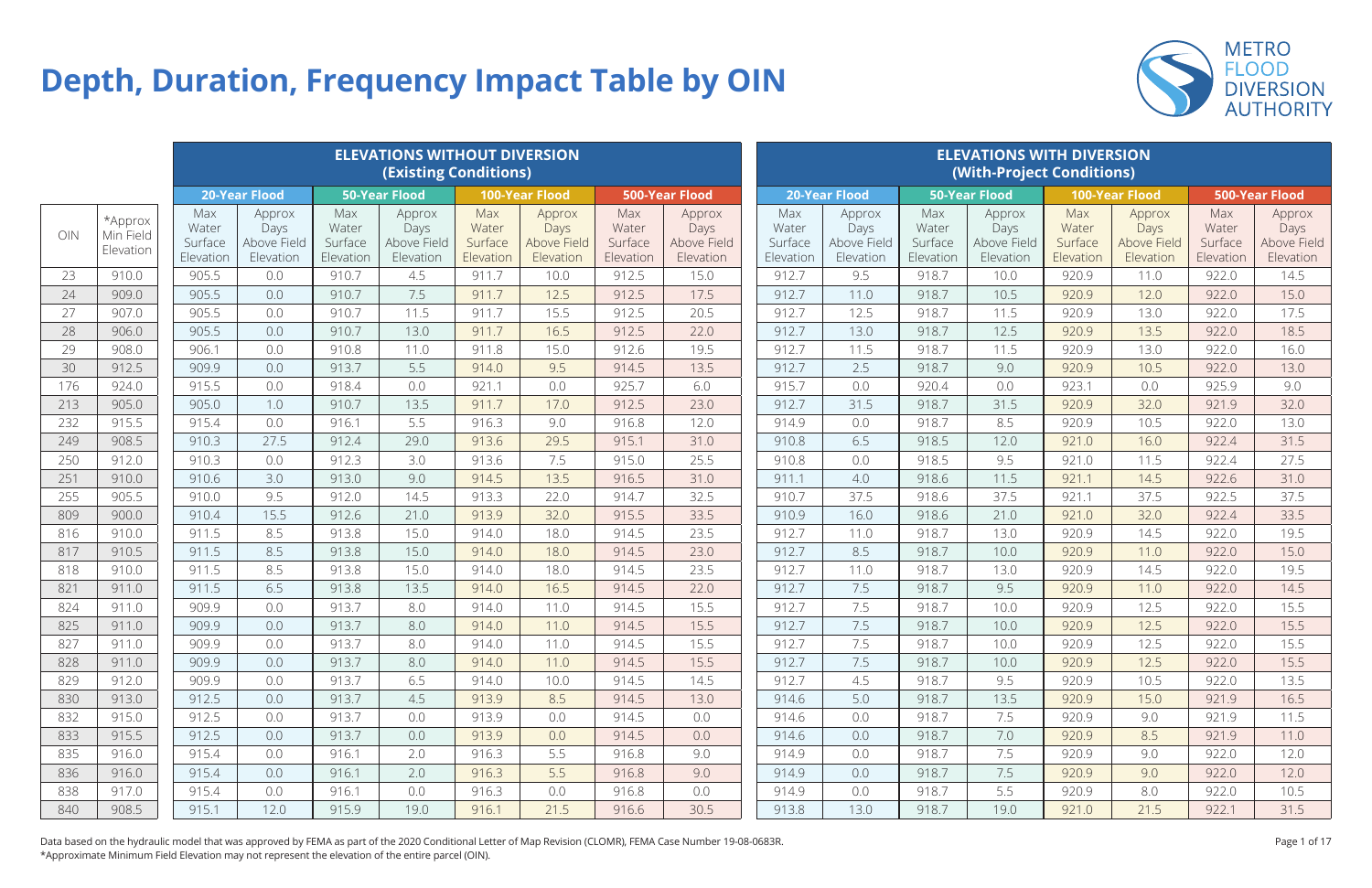|      |                     |                      |                          |                      | <b>ELEVATIONS WITHOUT DIVERSION (Existing Conditions)</b> |                      |                          |                      |                          |                      |                          |                      |                          |                      | <b>ELEVATIONS WITH DIVERSION (With-Project Conditions)</b> |                      |                          |
|------|---------------------|----------------------|--------------------------|----------------------|-----------------------------------------------------------|----------------------|--------------------------|----------------------|--------------------------|----------------------|--------------------------|----------------------|--------------------------|----------------------|------------------------------------------------------------|----------------------|--------------------------|
|      |                     |                      | 20-Year Flood            |                      | 50-Year Flood                                             |                      | 100-Year Flood           |                      | 500-Year Flood           |                      | 20-Year Flood            |                      | 50-Year Flood            |                      | 100-Year Flood                                             |                      | 500-Year Flood           |
| OIN  | Approx<br>Min Field | Max<br>Water         | Approx<br>Days           | Max<br>Water         | Approx<br>Days                                            | Max<br>Water         | Approx<br>Days           | Max<br>Water         | Approx<br>Days           | Max<br>Water         | Approx<br>Days           | Max<br>Water         | Approx<br>Days           | Max<br>Water         | Approx<br>Days                                             | Max<br>Water         | Approx<br>Days           |
|      | Elevation           | Surface<br>Elevation | Above Field<br>Elevation | Surface<br>Elevation | Above Field<br>Elevation                                  | Surface<br>Elevation | Above Field<br>Elevation | Surface<br>Elevation | Above Field<br>Elevation | Surface<br>Elevation | Above Field<br>Elevation | Surface<br>Elevation | Above Field<br>Elevation | Surface<br>Elevation | Above Field<br>Elevation                                   | Surface<br>Elevation | Above Field<br>Elevation |
| 841  | 911.5               | 915.3                | 9.0                      | 916.0                | 16.5                                                      | 916.2                | 18.5                     | 916.7                | 23.5                     | 914.8                | 9.0                      | 918.7                | 16.0                     | 920.9                | 18.0                                                       | 922.0                | 25.0                     |
| 842  | 912.0               | 915.7                | 9.5                      | 916.2                | 16.5                                                      | 916.3                | 18.5                     | 916.8                | 23.0                     | 915.3                | 9.5                      | 918.7                | 16.0                     | 921.0                | 18.0                                                       | 922.1                | 24.0                     |
| 843  | 907.5               | 911.9                | 10.0                     | 912.7                | 17.0                                                      | 913.2                | 19.5                     | 914.5                | 30.5                     | 911.6                | 9.0                      | 918.6                | 13.5                     | 921.0                | 18.5                                                       | 922.3                | 31.5                     |
| 844  | 911.0               | 915.1                | 8.0                      | 915.7                | 14.5                                                      | 915.8                | 17.0                     | 916.3                | 25.5                     | 912.8                | 9.0                      | 918.7                | 14.5                     | 921.0                | 17.0                                                       | 922.1                | 25.5                     |
| 845  | 908.5               | 915.1                | 29.5                     | 915.7                | 30.5                                                      | 915.8                | 30.5                     | 916.3                | 31.0                     | 912.8                | 30.5                     | 918.7                | 31.0                     | 921.0                | 31.5                                                       | 922.1                | 32.0                     |
| 846  | 909.5               | 911.9                | 8.5                      | 912.7                | 15.0                                                      | 913.2                | 18.0                     | 914.5                | 28.0                     | 911.6                | 5.0                      | 918.6                | 12.0                     | 921.0                | 15.0                                                       | 922.4                | 31.0                     |
| 847  | 907.0               | 911.9                | 10.5                     | 912.7                | 17.0                                                      | 913.2                | 20.0                     | 914.5                | 32.0                     | 911.6                | 9.0                      | 918.6                | 15.0                     | 921.0                | 19.0                                                       | 922.4                | 31.5                     |
| 848  | 911.0               | 916.0                | 10.5                     | 916.4                | 17.5                                                      | 916.5                | 20.0                     | 917.0                | 26.0                     | 915.8                | 10.5                     | 918.8                | 17.0                     | 921.0                | 20.0                                                       | 922.1                | 27.0                     |
| 849  | 912.0               | 916.6                | 10.0                     | 917.0                | 17.0                                                      | 917.1                | 19.5                     | 917.5                | 24.0                     | 916.5                | 10.0                     | 918.8                | 16.5                     | 921.0                | 19.0                                                       | 922.1                | 25.5                     |
| 850  | 917.5               | 915.4                | 0.0                      | 916.1                | 0.0                                                       | 916.4                | 0.0                      | 916.9                | 0.0                      | 915.0                | 0.0                      | 918.7                | 5.0                      | 921.0                | 7.5                                                        | 922.0                | 10.5                     |
| 851  | 918.5               | 915.4                | 0.0                      | 916.1                | 0.0                                                       | 916.4                | 0.0                      | 916.9                | 0.0                      | 915.0                | 0.0                      | 918.7                | 2.0                      | 921.0                | 6.5                                                        | 922.0                | 8.5                      |
| 852  | 919.5               | 915.4                | 0.0                      | 916.1                | 0.0                                                       | 916.4                | 0.0                      | 916.9                | 0.0                      | 915.0                | 0.0                      | 918.7                | 0.0                      | 921.0                | 5.0                                                        | 922.0                | 7.5                      |
| 853  | 919.5               | 915.4                | 0.0                      | 916.1                | 0.0                                                       | 916.4                | 0.0                      | 916.9                | 0.0                      | 915.0                | 0.0                      | 918.7                | 0.0                      | 921.0                | 5.0                                                        | 922.0                | 7.5                      |
| 854  | 917.0               | 915.4                | 0.0                      | 916.2                | 0.0                                                       | 916.4                | 0.0                      | 917.0                | 0.0                      | 915.0                | 0.0                      | 918.8                | 5.5                      | 921.0                | 8.0                                                        | 922.1                | 10.5                     |
| 855  | 920.5               | 915.4                | 0.0                      | 916.2                | 0.0                                                       | 916.4                | 0.0                      | 917.0                | 0.0                      | 915.0                | 0.0                      | 918.8                | 0.0                      | 921.0                | 3.0                                                        | 922.1                | 5.5                      |
| 856  | 916.0               | 917.4                | 5.0                      | 917.9                | 11.5                                                      | 918.1                | 13.5                     | 918.7                | 16.5                     | 917.3                | 5.0                      | 918.9                | 11.5                     | 921.0                | 13.0                                                       | 922.1                | 16.5                     |
| 857  | 915.0               | 918.0                | 7.5                      | 918.5                | 14.0                                                      | 918.7                | 16.5                     | 919.4                | 19.0                     | 917.9                | 7.0                      | 919.1                | 13.5                     | 921.0                | 15.5                                                       | 922.1                | 19.0                     |
| 859  | 914.5               | 918.5                | 8.0                      | 919.1                | 15.5                                                      | 919.3                | 17.5                     | 920.1                | 20.5                     | 918.5                | 8.0                      | 919.4                | 15.0                     | 921.1                | 17.0                                                       | 922.2                | 20.5                     |
| 860  | 916.0               | 918.9                | 7.0                      | 919.5                | 13.5                                                      | 919.7                | 16.0                     | 920.5                | 18.5                     | 918.9                | 7.0                      | 919.6                | 13.0                     | 921.1                | 15.5                                                       | 922.2                | 18.0                     |
| 861  | 916.0               | 919.1                | 7.0                      | 919.7                | 13.5                                                      | 919.9                | 16.0                     | 920.7                | 18.5                     | 919.1                | 7.0                      | 919.7                | 13.0                     | 921.2                | 15.5                                                       | 922.3                | 18.5                     |
| 866  | 918.0               | 919.9                | 5.0                      | 920.7                | 11.0                                                      | 921.0                | 13.0                     | 922.1                | 16.0                     | 919.8                | 4.5                      | 920.6                | 11.0                     | 921.7                | 12.5                                                       | 922.7                | 16.0                     |
| 867  | 920.0               | 920.2                | 1.5                      | 921.0                | 6.5                                                       | 921.4                | 9.5                      | 922.6                | 12.5                     | 920.2                | 1.5                      | 921.0                | 8.0                      | 921.9                | 10.5                                                       | 922.9                | 12.5                     |
| 872  | 905.0               | 910.5                | 10.5                     | 912.7                | 14.5                                                      | 914.0                | 23.5                     | 915.7                | 32.0                     | 911.0                | 10.5                     | 918.6                | 15.0                     | 921.1                | 23.5                                                       | 922.5                | 32.0                     |
| 874  | 901.0               | 910.5                | 15.0                     | 912.7                | 20.0                                                      | 914.0                | 32.0                     | 915.7                | 33.0                     | 911.0                | 15.5                     | 918.6                | 19.5                     | 921.1                | 32.0                                                       | 922.5                | 33.0                     |
| 875  | 907.0               | 910.6                | 8.0                      | 912.7                | 12.5                                                      | 914.1                | 19.5                     | 915.7                | 31.5                     | 911.0                | 8.5                      | 918.6                | 13.5                     | 921.1                | 19.5                                                       | 922.5                | 32.0                     |
| 1075 | 909.0               | 907.2                | 0.0                      | 908.5                | 0.0                                                       | 911.7                | 14.5                     | 912.5                | 22.0                     | 912.7                | 11.0                     | 918.7                | 10.5                     | 920.9                | 12.0                                                       | 922.0                | 16.0                     |
| 1076 | 909.0               | 907.2                | 0.0                      | 908.5                | 0.0                                                       | 911.7                | 14.5                     | 912.5                | 22.0                     | 912.7                | 11.0                     | 918.7                | 10.5                     | 920.9                | 12.0                                                       | 922.0                | 16.0                     |
| 1077 | 909.0               | 907.2                | 0.0                      | 908.5                | 0.0                                                       | 911.7                | 14.5                     | 912.5                | 22.0                     | 912.7                | 11.0                     | 918.7                | 10.5                     | 920.9                | 12.0                                                       | 922.0                | 16.0                     |
| 1078 | 908.0               | 907.2                | 0.0                      | 908.5                | 9.5                                                       | 911.7                | 18.5                     | 912.5                | 26.0                     | 912.7                | 11.5                     | 918.7                | 10.5                     | 920.9                | 12.0                                                       | 922.0                | 17.5                     |
| 1079 | 908.5               | 907.2                | 0.0                      | 908.5                | 0.0                                                       | 911.7                | 16.5                     | 912.5                | 24.0                     | 912.7                | 11.5                     | 918.7                | 10.5                     | 920.9                | 12.0                                                       | 922.0                | 16.5                     |
| 1080 | 908.5               | 907.2                | 0.0                      | 908.5                | 0.0                                                       | 911.7                | 16.5                     | 912.5                | 24.0                     | 912.7                | 0.0                      | 918.7                | 0.0                      | 920.9                | 0.0                                                        | 922.0                | 0.0                      |
| 1083 | 908.0               | 905.5                | 0.0                      | 910.7                | 10.5                                                      | 911.7                | 14.5                     | 912.5                | 19.5                     | 912.7                | 11.5                     | 918.7                | 11.5                     | 920.9                | 12.5                                                       | 922.0                | 16.0                     |
| 1084 | 908.5               | 905.5                | 0.0                      | 910.7                | 9.0                                                       | 911.7                | 13.5                     | 912.5                | 18.5                     | 912.7                | 11.5                     | 918.7                | 10.5                     | 920.9                | 12.0                                                       | 922.0                | 15.5                     |
| 1085 | 908.5               | 905.5                | 0.0                      | 910.7                | 9.0                                                       | 911.7                | 13.5                     | 912.5                | 18.5                     | 912.7                | 11.5                     | 918.7                | 10.5                     | 920.9                | 12.0                                                       | 922.0                | 15.5                     |
| 1086 | 905.5               | 905.5                | 0.0                      | 910.7                | 13.0                                                      | 911.7                | 17.0                     | 912.5                | 22.5                     | 912.7                | 14.5                     | 918.7                | 13.0                     | 920.9                | 14.5                                                       | 922.0                | 19.0                     |
| 1087 | 907.0               | 905.0                | 0.0                      | 910.7                | 11.0                                                      | 911.7                | 15.0                     | 912.5                | 20.5                     | 912.7                | 12.5                     | 918.7                | 10.5                     | 920.9                | 12.0                                                       | 921.9                | 17.0                     |
| 1093 | 911.0               | 905.3                | 0.0                      | 910.7                | 0.0                                                       | 911.8                | 5.5                      | 912.6                | 12.0                     | 912.7                | 7.5                      | 918.7                | 9.0                      | 920.9                | 10.5                                                       | 921.9                | 13.5                     |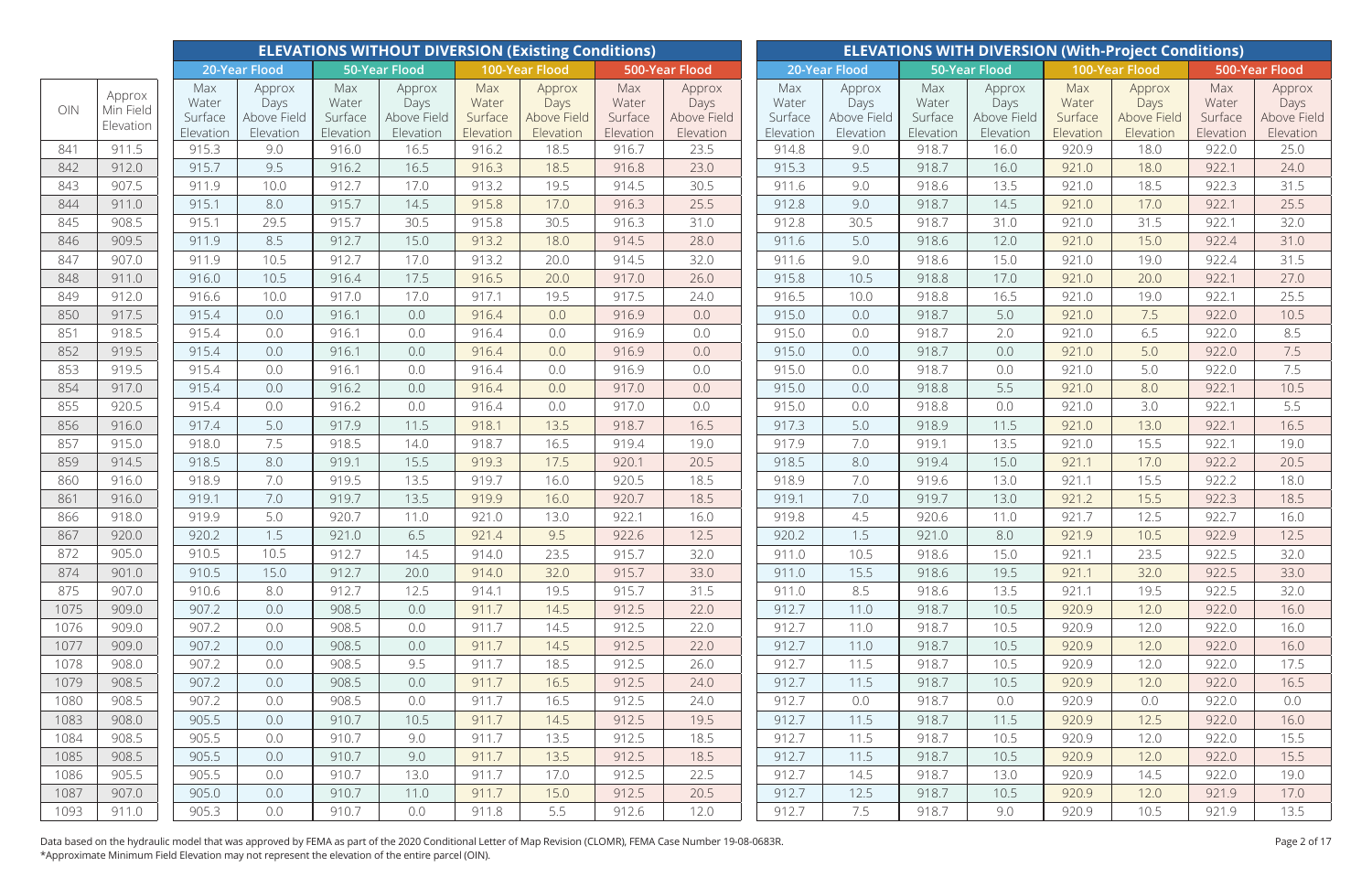|              |                                  |                                      |                                            |                                      | <b>ELEVATIONS WITHOUT DIVERSION (Existing Conditions)</b> |                                      |                                            |                                      |                                            |                                      |                                            |                                      |                                            |                                      | <b>ELEVATIONS WITH DIVERSION (With-Project Conditions)</b> |                                      |                                            |
|--------------|----------------------------------|--------------------------------------|--------------------------------------------|--------------------------------------|-----------------------------------------------------------|--------------------------------------|--------------------------------------------|--------------------------------------|--------------------------------------------|--------------------------------------|--------------------------------------------|--------------------------------------|--------------------------------------------|--------------------------------------|------------------------------------------------------------|--------------------------------------|--------------------------------------------|
|              |                                  |                                      | 20-Year Flood                              |                                      | <b>50-Year Flood</b>                                      |                                      | 100-Year Flood                             |                                      | 500-Year Flood                             |                                      | 20-Year Flood                              |                                      | 50-Year Flood                              |                                      | 100-Year Flood                                             |                                      | 500-Year Flood                             |
| OIN          | Approx<br>Min Field<br>Elevation | Max<br>Water<br>Surface<br>Elevation | Approx<br>Days<br>Above Field<br>Elevation | Max<br>Water<br>Surface<br>Elevation | Approx<br>Days<br>Above Field<br>Elevation                | Max<br>Water<br>Surface<br>Elevation | Approx<br>Days<br>Above Field<br>Elevation | Max<br>Water<br>Surface<br>Elevation | Approx<br>Days<br>Above Field<br>Elevation | Max<br>Water<br>Surface<br>Elevation | Approx<br>Days<br>Above Field<br>Elevation | Max<br>Water<br>Surface<br>Elevation | Approx<br>Days<br>Above Field<br>Elevation | Max<br>Water<br>Surface<br>Elevation | Approx<br>Days<br>Above Field<br>Elevation                 | Max<br>Water<br>Surface<br>Elevation | Approx<br>Days<br>Above Field<br>Elevation |
| 1095         | 911.0                            | 905.3                                | 0.0                                        | 910.7                                | 0.0                                                       | 911.8                                | 5.5                                        | 912.6                                | 12.0                                       | 912.7                                | 7.5                                        | 918.7                                | 9.0                                        | 920.9                                | 10.5                                                       | 921.9                                | 13.5                                       |
| 1098         | 910.0                            | 905.3                                | 0.0                                        | 910.7                                | 5.0                                                       | 911.8                                | 10.0                                       | 912.6                                | 15.0                                       | 912.7                                | 9.5                                        | 918.7                                | 10.0                                       | 920.9                                | 11.0                                                       | 921.9                                | 14.5                                       |
| 1100         | 906.0                            | 906.1                                | 1.5                                        | 910.8                                | 13.0                                                      | 911.8                                | 17.0                                       | 912.6                                | 22.0                                       | 912.7                                | 14.0                                       | 918.7                                | 13.0                                       | 920.9                                | 14.0                                                       | 922.0                                | 18.5                                       |
| 1102         | 911.0                            | 906.1                                | 0.0                                        | 910.8                                | 0.0                                                       | 911.8                                | 6.0                                        | 912.6                                | 12.0                                       | 912.7                                | 7.5                                        | 918.7                                | 9.0                                        | 920.9                                | 10.5                                                       | 922.0                                | 13.5                                       |
| 1105         | 908.5                            | 906.1                                | 0.0                                        | 910.8                                | 10.5                                                      | 911.8                                | 14.0                                       | 912.6                                | 18.5                                       | 912.7                                | 11.5                                       | 918.7                                | 11.5                                       | 920.9                                | 12.5                                                       | 922.0                                | 15.5                                       |
| 1106         | 906.5                            | 906.1                                | 0.0                                        | 910.8                                | 12.5                                                      | 911.8                                | 16.5                                       | 912.6                                | 21.5                                       | 912.7                                | 12.5                                       | 918.7                                | 12.5                                       | 920.9                                | 13.5                                                       | 922.0                                | 18.0                                       |
| 1108         | 909.5                            | 906.1                                | 0.0                                        | 910.8                                | 8.0                                                       | 911.8                                | 12.0                                       | 912.6                                | 17.0                                       | 912.7                                | 10.0                                       | 918.7                                | 10.5                                       | 920.9                                | 12.0                                                       | 922.0                                | 15.0                                       |
| 1109         | 907.0                            | 906.1                                | 0.0                                        | 910.8                                | 12.5                                                      | 911.8                                | 16.0                                       | 912.6                                | 21.0                                       | 912.7                                | 12.5                                       | 918.7                                | 12.0                                       | 920.9                                | 13.0                                                       | 922.0                                | 17.5                                       |
| 1110         | 908.0                            | 906.1                                | 0.0                                        | 910.8                                | 11.0                                                      | 911.8                                | 15.0                                       | 912.6                                | 19.5                                       | 912.7                                | 11.5                                       | 918.7                                | 11.5                                       | 920.9                                | 13.0                                                       | 922.0                                | 16.0                                       |
| 1112         | 913.0                            | 906.1                                | 0.0                                        | 910.8                                | 0.0                                                       | 911.8                                | 0.0                                        | 912.6                                | 0.0                                        | 912.7                                | 0.0                                        | 918.7                                | 8.5                                        | 920.9                                | 10.0                                                       | 922.0                                | 12.5                                       |
| 1113         | 914.0                            | 906.1                                | 0.0                                        | 910.8                                | 0.0                                                       | 911.8                                | 0.0                                        | 912.6                                | 0.0                                        | 912.7                                | 0.0                                        | 918.7                                | 8.0                                        | 920.9                                | 9.0                                                        | 922.0                                | 12.0                                       |
| 1116         | 908.5                            | 910.1                                | 7.5                                        | 911.6                                | 14.5                                                      | 911.8                                | 17.5                                       | 912.7                                | 26.0                                       | 912.7                                | 11.5                                       | 918.7                                | 10.5                                       | 920.9                                | 12.0                                                       | 922.0                                | 17.0                                       |
| 1117         | 907.0                            | 910.1                                | 9.0                                        | 911.6                                | 16.0                                                      | 911.8                                | 18.5                                       | 912.7                                | 30.5                                       | 912.7                                | 12.5                                       | 918.7                                | 11.5                                       | 920.9                                | 12.5                                                       | 922.0                                | 19.0                                       |
| 1118         | 908.0                            | 910.1                                | 8.0                                        | 911.6                                | 15.0                                                      | 911.8                                | 18.5                                       | 912.7                                | 27.5                                       | 912.7                                | 12.0                                       | 918.7                                | 10.5                                       | 920.9                                | 12.0                                                       | 922.0                                | 17.5                                       |
| 1237         | 923.5                            | 914.4                                | 0.0                                        | 917.3                                | 0.0                                                       | 919.7                                | 0.0                                        | 924.3                                | 3.5                                        | 914.6                                | 0.0                                        | 919.9                                | 0.0                                        | 922.4                                | 0.0                                                        | 924.7                                | 8.0                                        |
| 1238         | 924.0                            | 915.2                                | 0.0                                        | 918.1                                | 0.0                                                       | 920.7                                | 0.0                                        | 925.4                                | 5.0                                        | 915.4                                | 0.0                                        | 920.3                                | 0.0                                        | 922.9                                | 0.0                                                        | 925.6                                | 8.5                                        |
| 1239         | 923.5                            | 915.2                                | 0.0                                        | 918.1                                | 0.0                                                       | 920.7                                | 0.0                                        | 925.4                                | 6.0                                        | 915.4                                | 0.0                                        | 920.3                                | 0.0                                        | 922.9                                | 0.0                                                        | 925.6                                | 9.0                                        |
| 1240         | 920.0                            | 929.0                                | 14.5                                       | 931.7                                | 20.0                                                      | 934.1                                | 32.5                                       | 939.3                                | 35.0                                       | 929.1                                | 14.5                                       | 931.7                                | 20.0                                       | 934.2                                | 32.5                                                       | 939.3                                | 35.0                                       |
| 1249         | 922.5                            | 919.7                                | 0.0                                        | 920.4                                | 0.0                                                       | 921.0                                | 0.0                                        | 924.7                                | 10.0                                       | 919.6                                | 0.0                                        | 920.1                                | 0.0                                        | 921.7                                | 0.0                                                        | 924.9                                | 12.0                                       |
| 1250         | 922.0                            | 919.7                                | 0.0                                        | 920.4                                | 0.0                                                       | 921.0                                | 0.0                                        | 924.7                                | 12.5                                       | 919.6                                | 0.0                                        | 920.1                                | 0.0                                        | 921.7                                | 0.0                                                        | 924.9                                | 12.5                                       |
| 1252         | 923.0                            | 913.8                                | 0.0                                        | 916.7                                | 0.0                                                       | 919.1                                | 0.0                                        | 923.4                                | 2.5                                        | 914.1                                | 0.0                                        | 919.7                                | 0.0                                        | 922.2                                | 0.0                                                        | 924.2                                | 7.5                                        |
| 1253         | 907.5                            | 913.8                                | 10.5                                       | 916.7                                | 14.0                                                      | 919.1                                | 25.5                                       | 923.4                                | 32.0                                       | 914.1                                | 10.5                                       | 919.7                                | 14.5                                       | 922.2                                | 25.5                                                       | 924.2                                | 32.0                                       |
| 1254         | 907.0                            | 914.0                                | 11.5                                       | 916.9                                | 15.0                                                      | 919.4                                | 28.5                                       | 923.8                                | 32.5                                       | 914.3                                | 11.5                                       | 919.8                                | 15.0                                       | 922.3                                | 28.5                                                       | 924.5                                | 32.5                                       |
| 1256         | 906.0                            | 914.7                                | 13.0                                       | 917.6                                | 16.0                                                      | 920.1                                | 31.0                                       | 924.8                                | 33.0                                       | 914.9                                | 13.5                                       | 920.1                                | 16.0                                       | 922.6                                | 31.0                                                       | 925.0                                | 33.0                                       |
| 1257         | 921.0                            | 919.7                                | 0.0                                        | 920.4                                | 0.0                                                       | 921.0                                | 0.0                                        | 924.7                                | 15.0                                       | 919.6                                | 0.0                                        | 920.1                                | 0.0                                        | 921.7                                | 5.5                                                        | 924.9                                | 14.5                                       |
| 1258         | 922.0                            | 919.7                                | 0.0                                        | 920.4                                | 0.0                                                       | 921.0                                | 0.0                                        | 924.7                                | 12.5                                       | 919.6                                | 0.0                                        | 920.1                                | 0.0                                        | 921.7                                | 0.0                                                        | 924.9                                | 12.5                                       |
| 1259         | 922.0                            | 920.6                                | 0.0                                        | 920.6                                | 0.0                                                       | 920.6                                | 0.0                                        | 924.9                                | 9.5                                        | 920.6                                | 0.0                                        | 920.6                                | 0.0                                        | 922.4                                | 2.5                                                        | 925.0                                | 12.0                                       |
| 1260         | 922.5                            | 920.6                                | 0.0                                        | 920.6                                | 0.0                                                       | 920.6                                | 0.0                                        | 924.9                                | 9.0                                        | 920.6                                | 0.0                                        | 920.6                                | 0.0                                        | 922.4                                | 0.0                                                        | 925.0                                | 11.5                                       |
| 1261         | 921.0                            | 920.2                                | 0.0                                        | 921.1                                | 0.5                                                       | 921.7                                | 5.0                                        | 924.8                                | 16.0                                       | 919.9                                | 0.0                                        | 920.6                                | 0.0                                        | 922.0                                | 8.0                                                        | 924.9                                | 15.0                                       |
| 1262         | 922.0                            | 920.2                                | 0.0                                        | 921.1                                | 0.0                                                       | 921.7                                | 0.0                                        | 924.8                                | 14.5                                       | 919.9                                | 0.0                                        | 920.6                                | 0.0                                        | 922.0                                | 0.0                                                        | 924.9                                | 13.5                                       |
| 1263<br>1265 | 922.0<br>923.0                   | 920.2<br>919.7                       | 0.0<br>0.0                                 | 921.1<br>920.5                       | 0.0<br>0.0                                                | 921.7<br>921.3                       | 0.0                                        | 924.8                                | 14.5<br>9.5                                | 919.9<br>919.0                       | 0.0<br>0.0                                 | 920.6<br>920.2                       | 0.0                                        | 922.0<br>922.8                       | 0.0                                                        | 924.9<br>926.3                       | 13.5                                       |
| 1266         | 922.5                            | 915.7                                | 0.0                                        | 918.6                                | 0.0                                                       | 921.3                                | 0.0<br>0.0                                 | 926.2<br>925.9                       | 10.5                                       | 915.8                                | 0.0                                        | 920.5                                | 0.0<br>0.0                                 | 923.2                                | 0.0<br>4.0                                                 | 926.0                                | 11.0<br>12.5                               |
| 1267         | 922.5                            | 920.2                                | 0.0                                        | 921.1                                | 0.0                                                       | 921.7                                | 0.0                                        | 924.8                                | 12.0                                       | 919.9                                | 0.0                                        | 920.6                                | 0.0                                        | 922.0                                | 0.0                                                        | 924.9                                | 12.0                                       |
| 1268         | 922.0                            | 920.2                                | 0.0                                        | 921.1                                | 0.0                                                       | 921.7                                | 0.0                                        | 924.8                                | 14.5                                       | 919.9                                | 0.0                                        | 920.6                                | 0.0                                        | 922.0                                | 0.0                                                        | 924.9                                | 13.5                                       |
| 1269         | 921.0                            | 920.2                                | 0.0                                        | 921.1                                | 0.5                                                       | 921.7                                | 5.0                                        | 924.8                                | 16.0                                       | 919.9                                | 0.0                                        | 920.6                                | 0.0                                        | 922.0                                | 8.0                                                        | 924.9                                | 15.0                                       |
| 1270         | 921.5                            | 920.6                                | 0.0                                        | 921.4                                | 0.0                                                       | 922.1                                | 4.0                                        | 925.1                                | 16.0                                       | 920.8                                | 0.0                                        | 922.1                                | 1.5                                        | 923.4                                | 8.0                                                        | 925.6                                | 15.5                                       |
|              |                                  |                                      |                                            |                                      |                                                           |                                      |                                            |                                      |                                            |                                      |                                            |                                      |                                            |                                      |                                                            |                                      |                                            |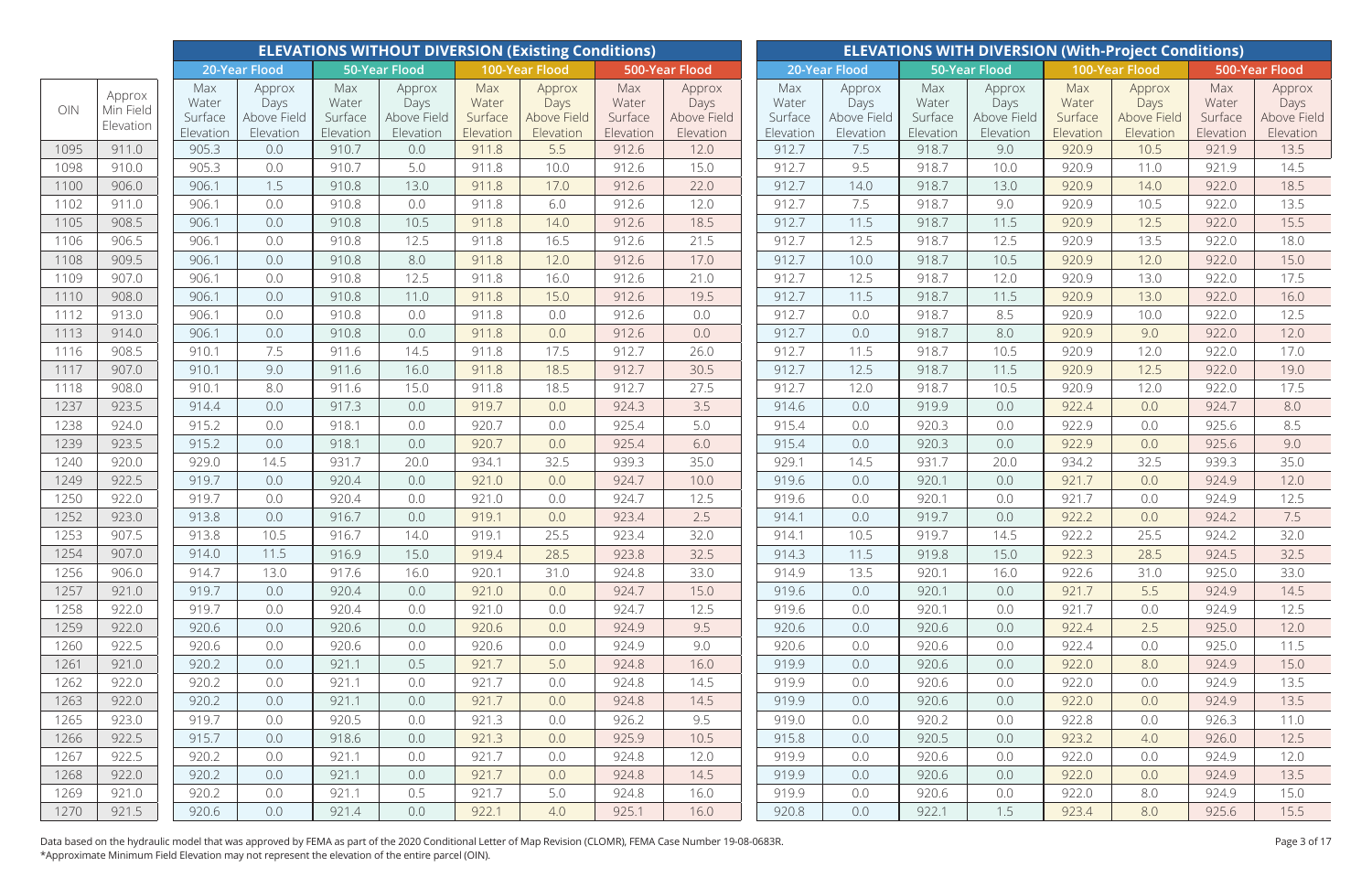| 500-Year Flood<br>20-Year Flood<br><b>50-Year Flood</b><br>100-Year Flood<br>500-Year Flood<br>20-Year Flood<br><b>50-Year Flood</b><br>100-Year Flood<br>Max<br>Max<br>Max<br>Max<br>Max<br>Max<br>Max<br>Max<br>Approx<br>Approx<br>Approx<br>Approx<br>Approx<br>Approx<br>Approx<br>Approx<br>Approx<br>Water<br>Water<br>Water<br>Water<br>Water<br>Water<br>Days<br>Water<br>Water<br>Days<br>Days<br>Days<br>Days<br>Days<br>Days<br>Days<br>OIN<br>Min Field<br>Surface<br>Surface<br>Surface<br>Surface<br>Surface<br>Surface<br>Surface<br>Surface<br>Above Field<br>Above Field<br>Above Field<br>Above Field<br>Above Field<br>Above Field<br>Above Field<br><b>Above Field</b><br>Elevation<br>Elevation<br>Elevation<br>Elevation<br>Elevation<br>Elevation<br>Elevation<br>Elevation<br>Elevation<br>Elevation<br>Elevation<br>Elevation<br>Elevation<br>Elevation<br>Elevation<br>Elevation<br>Elevation<br>1271<br>922.0<br>922.1<br>920.6<br>2.0<br>925.1<br>15.0<br>920.8<br>0.0<br>922.1<br>923.4<br>15.5<br>0.0<br>921.4<br>0.0<br>1.0<br>4.5<br>925.6<br>922.5<br>13.0<br>1276<br>920.4<br>921.0<br>0.0<br>921.9<br>0.0<br>926.5<br>919.9<br>0.0<br>920.7<br>0.0<br>922.3<br>926.5<br>0.0<br>14.0<br>0.0<br>922.0<br>3.5<br>0.0<br>922.2<br>922.7<br>7.5<br>1277<br>921.6<br>0.0<br>922.1<br>1.0<br>922.6<br>926.1<br>15.5<br>921.5<br>1.5<br>926.1<br>15.0<br>1294<br>921.0<br>916.1<br>0.0<br>921.8<br>3.0<br>926.2<br>18.5<br>916.2<br>0.0<br>920.8<br>923.5<br>7.5<br>926.3<br>18.0<br>0.0<br>919.0<br>0.0<br>1297<br>923.0<br>921.9<br>0.0<br>919.9<br>0.0<br>920.7<br>0.0<br>922.3<br>12.0<br>920.4<br>0.0<br>921.0<br>0.0<br>926.5<br>12.5<br>0.0<br>926.5<br>922.5<br>1298<br>0.0<br>921.9<br>0.0<br>926.5<br>919.9<br>0.0<br>920.7<br>0.0<br>922.3<br>926.5<br>13.0<br>920.4<br>0.0<br>921.0<br>14.0<br>0.0<br>922.5<br>13.0<br>1299<br>920.4<br>926.5<br>919.9<br>0.0<br>920.7<br>922.3<br>926.5<br>0.0<br>921.0<br>0.0<br>921.9<br>0.0<br>14.0<br>0.0<br>0.0<br>31.5<br>1303<br>914.0<br>9.5<br>922.0<br>15.5<br>926.5<br>31.5<br>916.3<br>5.5<br>920.8<br>11.0<br>923.6<br>926.5<br>916.2<br>5.0<br>919.2<br>15.5<br>31.5<br>1306<br>914.0<br>916.4<br>5.0<br>9.5<br>922.2<br>926.5<br>31.5<br>916.5<br>5.5<br>920.9<br>923.7<br>926.5<br>919.4<br>15.5<br>11.0<br>15.5<br>28.5<br>28.5<br>1307<br>919.0<br>2.0<br>922.3<br>6.5<br>926.6<br>916.6<br>0.0<br>921.0<br>7.0<br>923.8<br>9.5<br>926.6<br>916.5<br>0.0<br>919.5<br>915.5<br>3.0<br>7.5<br>916.5<br>3.0<br>9.5<br>31.0<br>1308<br>916.4<br>922.0<br>13.0<br>926.5<br>31.0<br>920.9<br>923.6<br>13.5<br>926.5<br>919.2<br>32.0<br>1309<br>910.0<br>922.7<br>27.5<br>926.9<br>32.0<br>916.9<br>27.5<br>926.9<br>916.8<br>10.5<br>919.9<br>14.0<br>10.5<br>921.2<br>14.0<br>924.0<br>31.5<br>913.0<br>916.9<br>31.5<br>7.0<br>12.0<br>1310<br>7.0<br>920.0<br>11.5<br>922.9<br>19.0<br>927.0<br>917.0<br>921.3<br>924.1<br>19.0<br>927.0 |
|-----------------------------------------------------------------------------------------------------------------------------------------------------------------------------------------------------------------------------------------------------------------------------------------------------------------------------------------------------------------------------------------------------------------------------------------------------------------------------------------------------------------------------------------------------------------------------------------------------------------------------------------------------------------------------------------------------------------------------------------------------------------------------------------------------------------------------------------------------------------------------------------------------------------------------------------------------------------------------------------------------------------------------------------------------------------------------------------------------------------------------------------------------------------------------------------------------------------------------------------------------------------------------------------------------------------------------------------------------------------------------------------------------------------------------------------------------------------------------------------------------------------------------------------------------------------------------------------------------------------------------------------------------------------------------------------------------------------------------------------------------------------------------------------------------------------------------------------------------------------------------------------------------------------------------------------------------------------------------------------------------------------------------------------------------------------------------------------------------------------------------------------------------------------------------------------------------------------------------------------------------------------------------------------------------------------------------------------------------------------------------------------------------------------------------------------------------------------------------------------------------------------------------------------------------------------------------------------------------------------------------------------------------------------------------------------------------------------------------------------------------------------------------------------------------------------------------------------------------------------------------------------------------------------------------------|
|                                                                                                                                                                                                                                                                                                                                                                                                                                                                                                                                                                                                                                                                                                                                                                                                                                                                                                                                                                                                                                                                                                                                                                                                                                                                                                                                                                                                                                                                                                                                                                                                                                                                                                                                                                                                                                                                                                                                                                                                                                                                                                                                                                                                                                                                                                                                                                                                                                                                                                                                                                                                                                                                                                                                                                                                                                                                                                                                   |
|                                                                                                                                                                                                                                                                                                                                                                                                                                                                                                                                                                                                                                                                                                                                                                                                                                                                                                                                                                                                                                                                                                                                                                                                                                                                                                                                                                                                                                                                                                                                                                                                                                                                                                                                                                                                                                                                                                                                                                                                                                                                                                                                                                                                                                                                                                                                                                                                                                                                                                                                                                                                                                                                                                                                                                                                                                                                                                                                   |
|                                                                                                                                                                                                                                                                                                                                                                                                                                                                                                                                                                                                                                                                                                                                                                                                                                                                                                                                                                                                                                                                                                                                                                                                                                                                                                                                                                                                                                                                                                                                                                                                                                                                                                                                                                                                                                                                                                                                                                                                                                                                                                                                                                                                                                                                                                                                                                                                                                                                                                                                                                                                                                                                                                                                                                                                                                                                                                                                   |
|                                                                                                                                                                                                                                                                                                                                                                                                                                                                                                                                                                                                                                                                                                                                                                                                                                                                                                                                                                                                                                                                                                                                                                                                                                                                                                                                                                                                                                                                                                                                                                                                                                                                                                                                                                                                                                                                                                                                                                                                                                                                                                                                                                                                                                                                                                                                                                                                                                                                                                                                                                                                                                                                                                                                                                                                                                                                                                                                   |
|                                                                                                                                                                                                                                                                                                                                                                                                                                                                                                                                                                                                                                                                                                                                                                                                                                                                                                                                                                                                                                                                                                                                                                                                                                                                                                                                                                                                                                                                                                                                                                                                                                                                                                                                                                                                                                                                                                                                                                                                                                                                                                                                                                                                                                                                                                                                                                                                                                                                                                                                                                                                                                                                                                                                                                                                                                                                                                                                   |
|                                                                                                                                                                                                                                                                                                                                                                                                                                                                                                                                                                                                                                                                                                                                                                                                                                                                                                                                                                                                                                                                                                                                                                                                                                                                                                                                                                                                                                                                                                                                                                                                                                                                                                                                                                                                                                                                                                                                                                                                                                                                                                                                                                                                                                                                                                                                                                                                                                                                                                                                                                                                                                                                                                                                                                                                                                                                                                                                   |
|                                                                                                                                                                                                                                                                                                                                                                                                                                                                                                                                                                                                                                                                                                                                                                                                                                                                                                                                                                                                                                                                                                                                                                                                                                                                                                                                                                                                                                                                                                                                                                                                                                                                                                                                                                                                                                                                                                                                                                                                                                                                                                                                                                                                                                                                                                                                                                                                                                                                                                                                                                                                                                                                                                                                                                                                                                                                                                                                   |
|                                                                                                                                                                                                                                                                                                                                                                                                                                                                                                                                                                                                                                                                                                                                                                                                                                                                                                                                                                                                                                                                                                                                                                                                                                                                                                                                                                                                                                                                                                                                                                                                                                                                                                                                                                                                                                                                                                                                                                                                                                                                                                                                                                                                                                                                                                                                                                                                                                                                                                                                                                                                                                                                                                                                                                                                                                                                                                                                   |
|                                                                                                                                                                                                                                                                                                                                                                                                                                                                                                                                                                                                                                                                                                                                                                                                                                                                                                                                                                                                                                                                                                                                                                                                                                                                                                                                                                                                                                                                                                                                                                                                                                                                                                                                                                                                                                                                                                                                                                                                                                                                                                                                                                                                                                                                                                                                                                                                                                                                                                                                                                                                                                                                                                                                                                                                                                                                                                                                   |
|                                                                                                                                                                                                                                                                                                                                                                                                                                                                                                                                                                                                                                                                                                                                                                                                                                                                                                                                                                                                                                                                                                                                                                                                                                                                                                                                                                                                                                                                                                                                                                                                                                                                                                                                                                                                                                                                                                                                                                                                                                                                                                                                                                                                                                                                                                                                                                                                                                                                                                                                                                                                                                                                                                                                                                                                                                                                                                                                   |
|                                                                                                                                                                                                                                                                                                                                                                                                                                                                                                                                                                                                                                                                                                                                                                                                                                                                                                                                                                                                                                                                                                                                                                                                                                                                                                                                                                                                                                                                                                                                                                                                                                                                                                                                                                                                                                                                                                                                                                                                                                                                                                                                                                                                                                                                                                                                                                                                                                                                                                                                                                                                                                                                                                                                                                                                                                                                                                                                   |
|                                                                                                                                                                                                                                                                                                                                                                                                                                                                                                                                                                                                                                                                                                                                                                                                                                                                                                                                                                                                                                                                                                                                                                                                                                                                                                                                                                                                                                                                                                                                                                                                                                                                                                                                                                                                                                                                                                                                                                                                                                                                                                                                                                                                                                                                                                                                                                                                                                                                                                                                                                                                                                                                                                                                                                                                                                                                                                                                   |
|                                                                                                                                                                                                                                                                                                                                                                                                                                                                                                                                                                                                                                                                                                                                                                                                                                                                                                                                                                                                                                                                                                                                                                                                                                                                                                                                                                                                                                                                                                                                                                                                                                                                                                                                                                                                                                                                                                                                                                                                                                                                                                                                                                                                                                                                                                                                                                                                                                                                                                                                                                                                                                                                                                                                                                                                                                                                                                                                   |
|                                                                                                                                                                                                                                                                                                                                                                                                                                                                                                                                                                                                                                                                                                                                                                                                                                                                                                                                                                                                                                                                                                                                                                                                                                                                                                                                                                                                                                                                                                                                                                                                                                                                                                                                                                                                                                                                                                                                                                                                                                                                                                                                                                                                                                                                                                                                                                                                                                                                                                                                                                                                                                                                                                                                                                                                                                                                                                                                   |
|                                                                                                                                                                                                                                                                                                                                                                                                                                                                                                                                                                                                                                                                                                                                                                                                                                                                                                                                                                                                                                                                                                                                                                                                                                                                                                                                                                                                                                                                                                                                                                                                                                                                                                                                                                                                                                                                                                                                                                                                                                                                                                                                                                                                                                                                                                                                                                                                                                                                                                                                                                                                                                                                                                                                                                                                                                                                                                                                   |
| 922.2<br>0.0<br>1311<br>921.0<br>916.8<br>0.0<br>0.0<br>3.5<br>926.6<br>19.5<br>916.8<br>920.9<br>0.0<br>923.6<br>7.5<br>926.6<br>19.0<br>919.2                                                                                                                                                                                                                                                                                                                                                                                                                                                                                                                                                                                                                                                                                                                                                                                                                                                                                                                                                                                                                                                                                                                                                                                                                                                                                                                                                                                                                                                                                                                                                                                                                                                                                                                                                                                                                                                                                                                                                                                                                                                                                                                                                                                                                                                                                                                                                                                                                                                                                                                                                                                                                                                                                                                                                                                   |
| 1312<br>15.5<br>922.0<br>916.8<br>922.2<br>1.0<br>926.6<br>16.0<br>916.8<br>0.0<br>920.9<br>923.6<br>6.5<br>926.6<br>0.0<br>919.2<br>0.0<br>0.0                                                                                                                                                                                                                                                                                                                                                                                                                                                                                                                                                                                                                                                                                                                                                                                                                                                                                                                                                                                                                                                                                                                                                                                                                                                                                                                                                                                                                                                                                                                                                                                                                                                                                                                                                                                                                                                                                                                                                                                                                                                                                                                                                                                                                                                                                                                                                                                                                                                                                                                                                                                                                                                                                                                                                                                   |
| 1313<br>923.5<br>922.8<br>919.5<br>0.0<br>920.1<br>0.0<br>923.6<br>2.5<br>13.5<br>919.4<br>0.0<br>919.4<br>0.0<br>0.0<br>926.6<br>13.0<br>926.6                                                                                                                                                                                                                                                                                                                                                                                                                                                                                                                                                                                                                                                                                                                                                                                                                                                                                                                                                                                                                                                                                                                                                                                                                                                                                                                                                                                                                                                                                                                                                                                                                                                                                                                                                                                                                                                                                                                                                                                                                                                                                                                                                                                                                                                                                                                                                                                                                                                                                                                                                                                                                                                                                                                                                                                   |
| 10.5<br>925.0<br>917.1<br>0.0<br>0.0<br>923.1<br>0.0<br>927.2<br>9.0<br>917.2<br>0.0<br>921.4<br>0.0<br>0.0<br>927.2<br>1314<br>920.2<br>924.2                                                                                                                                                                                                                                                                                                                                                                                                                                                                                                                                                                                                                                                                                                                                                                                                                                                                                                                                                                                                                                                                                                                                                                                                                                                                                                                                                                                                                                                                                                                                                                                                                                                                                                                                                                                                                                                                                                                                                                                                                                                                                                                                                                                                                                                                                                                                                                                                                                                                                                                                                                                                                                                                                                                                                                                    |
| 1315<br>13.5<br>924.0<br>917.4<br>0.0<br>920.5<br>0.0<br>923.4<br>0.0<br>927.4<br>13.0<br>917.6<br>0.0<br>921.6<br>0.0<br>924.4<br>3.0<br>927.4                                                                                                                                                                                                                                                                                                                                                                                                                                                                                                                                                                                                                                                                                                                                                                                                                                                                                                                                                                                                                                                                                                                                                                                                                                                                                                                                                                                                                                                                                                                                                                                                                                                                                                                                                                                                                                                                                                                                                                                                                                                                                                                                                                                                                                                                                                                                                                                                                                                                                                                                                                                                                                                                                                                                                                                   |
| 1316<br>907.0<br>917.3<br>15.0<br>920.4<br>17.5<br>923.3<br>31.5<br>927.3<br>917.5<br>15.5<br>921.6<br>17.5<br>31.5<br>927.3<br>34.0<br>34.0<br>924.4                                                                                                                                                                                                                                                                                                                                                                                                                                                                                                                                                                                                                                                                                                                                                                                                                                                                                                                                                                                                                                                                                                                                                                                                                                                                                                                                                                                                                                                                                                                                                                                                                                                                                                                                                                                                                                                                                                                                                                                                                                                                                                                                                                                                                                                                                                                                                                                                                                                                                                                                                                                                                                                                                                                                                                             |
| 1317<br>923.5<br>920.1<br>2.5<br>13.5<br>919.4<br>0.0<br>919.4<br>0.0<br>922.8<br>0.0<br>926.6<br>13.0<br>919.5<br>0.0<br>0.0<br>923.6<br>926.6                                                                                                                                                                                                                                                                                                                                                                                                                                                                                                                                                                                                                                                                                                                                                                                                                                                                                                                                                                                                                                                                                                                                                                                                                                                                                                                                                                                                                                                                                                                                                                                                                                                                                                                                                                                                                                                                                                                                                                                                                                                                                                                                                                                                                                                                                                                                                                                                                                                                                                                                                                                                                                                                                                                                                                                   |
| 15.5<br>918.2<br>0.0<br>0.5<br>918.3<br>0.0<br>922.1<br>4.5<br>928.1<br>1318<br>924.0<br>0.0<br>921.2<br>924.1<br>928.1<br>15.5<br>0.0<br>924.9                                                                                                                                                                                                                                                                                                                                                                                                                                                                                                                                                                                                                                                                                                                                                                                                                                                                                                                                                                                                                                                                                                                                                                                                                                                                                                                                                                                                                                                                                                                                                                                                                                                                                                                                                                                                                                                                                                                                                                                                                                                                                                                                                                                                                                                                                                                                                                                                                                                                                                                                                                                                                                                                                                                                                                                   |
| 1320<br>926.5<br>918.9<br>919.0<br>0.0<br>922.6<br>929.1<br>0.0<br>921.8<br>0.0<br>924.7<br>0.0<br>929.1<br>10.0<br>0.0<br>925.4<br>0.0<br>11.0                                                                                                                                                                                                                                                                                                                                                                                                                                                                                                                                                                                                                                                                                                                                                                                                                                                                                                                                                                                                                                                                                                                                                                                                                                                                                                                                                                                                                                                                                                                                                                                                                                                                                                                                                                                                                                                                                                                                                                                                                                                                                                                                                                                                                                                                                                                                                                                                                                                                                                                                                                                                                                                                                                                                                                                   |
| 1321<br>925.0<br>919.5<br>0.0<br>922.6<br>925.4<br>1.5<br>929.9<br>17.5<br>919.6<br>923.1<br>925.9<br>929.9<br>17.5<br>0.0<br>0.0<br>0.0<br>4.5                                                                                                                                                                                                                                                                                                                                                                                                                                                                                                                                                                                                                                                                                                                                                                                                                                                                                                                                                                                                                                                                                                                                                                                                                                                                                                                                                                                                                                                                                                                                                                                                                                                                                                                                                                                                                                                                                                                                                                                                                                                                                                                                                                                                                                                                                                                                                                                                                                                                                                                                                                                                                                                                                                                                                                                   |
| 1324<br>925.0<br>919.3<br>919.2<br>922.3<br>0.0<br>925.0<br>929.4<br>15.0<br>922.9<br>925.6<br>3.5<br>929.4<br>15.5<br>0.0<br>0.5<br>0.0<br>0.0                                                                                                                                                                                                                                                                                                                                                                                                                                                                                                                                                                                                                                                                                                                                                                                                                                                                                                                                                                                                                                                                                                                                                                                                                                                                                                                                                                                                                                                                                                                                                                                                                                                                                                                                                                                                                                                                                                                                                                                                                                                                                                                                                                                                                                                                                                                                                                                                                                                                                                                                                                                                                                                                                                                                                                                   |
| 9.5<br>1325<br>927.5<br>919.5<br>922.6<br>929.9<br>9.0<br>919.6<br>923.1<br>925.9<br>929.9<br>0.0<br>0.0<br>925.4<br>0.0<br>0.0<br>0.0<br>0.0                                                                                                                                                                                                                                                                                                                                                                                                                                                                                                                                                                                                                                                                                                                                                                                                                                                                                                                                                                                                                                                                                                                                                                                                                                                                                                                                                                                                                                                                                                                                                                                                                                                                                                                                                                                                                                                                                                                                                                                                                                                                                                                                                                                                                                                                                                                                                                                                                                                                                                                                                                                                                                                                                                                                                                                     |
| 1328<br>924.5<br>917.1<br>920.2<br>0.0<br>923.1<br>927.2<br>917.2<br>921.4<br>924.2<br>927.2<br>12.0<br>0.0<br>0.0<br>10.0<br>0.0<br>0.0<br>0.0                                                                                                                                                                                                                                                                                                                                                                                                                                                                                                                                                                                                                                                                                                                                                                                                                                                                                                                                                                                                                                                                                                                                                                                                                                                                                                                                                                                                                                                                                                                                                                                                                                                                                                                                                                                                                                                                                                                                                                                                                                                                                                                                                                                                                                                                                                                                                                                                                                                                                                                                                                                                                                                                                                                                                                                   |
| 1329<br>925.0<br>923.3<br>927.3<br>9.5<br>917.5<br>927.3<br>917.3<br>920.4<br>921.6<br>924.4<br>11.0<br>0.0<br>0.0<br>0.0<br>0.0<br>0.0<br>0.0                                                                                                                                                                                                                                                                                                                                                                                                                                                                                                                                                                                                                                                                                                                                                                                                                                                                                                                                                                                                                                                                                                                                                                                                                                                                                                                                                                                                                                                                                                                                                                                                                                                                                                                                                                                                                                                                                                                                                                                                                                                                                                                                                                                                                                                                                                                                                                                                                                                                                                                                                                                                                                                                                                                                                                                    |
| 1330<br>928.0<br>918.6<br>921.6<br>0.0<br>924.5<br>928.7<br>918.8<br>922.4<br>925.2<br>928.7<br>4.5<br>0.0<br>0.0<br>4.0<br>0.0<br>0.0<br>0.0<br>923.0<br>917.4<br>923.4<br>1.5<br>927.4<br>917.6<br>921.6<br>927.4                                                                                                                                                                                                                                                                                                                                                                                                                                                                                                                                                                                                                                                                                                                                                                                                                                                                                                                                                                                                                                                                                                                                                                                                                                                                                                                                                                                                                                                                                                                                                                                                                                                                                                                                                                                                                                                                                                                                                                                                                                                                                                                                                                                                                                                                                                                                                                                                                                                                                                                                                                                                                                                                                                               |
| 1335<br>0.0<br>920.5<br>0.0<br>16.5<br>0.0<br>0.0<br>924.4<br>6.0<br>16.5<br>1336<br>9.5<br>926.0<br>917.9<br>923.8<br>927.8<br>8.0<br>918.0<br>921.9<br>924.7<br>927.8<br>920.9<br>0.0                                                                                                                                                                                                                                                                                                                                                                                                                                                                                                                                                                                                                                                                                                                                                                                                                                                                                                                                                                                                                                                                                                                                                                                                                                                                                                                                                                                                                                                                                                                                                                                                                                                                                                                                                                                                                                                                                                                                                                                                                                                                                                                                                                                                                                                                                                                                                                                                                                                                                                                                                                                                                                                                                                                                           |
| 0.0<br>0.0<br>0.0<br>0.0<br>0.0<br>1337<br>921.5<br>20.5<br>917.5<br>920.4<br>0.0<br>927.0<br>20.5<br>917.6<br>921.2<br>924.0<br>7.5<br>927.0                                                                                                                                                                                                                                                                                                                                                                                                                                                                                                                                                                                                                                                                                                                                                                                                                                                                                                                                                                                                                                                                                                                                                                                                                                                                                                                                                                                                                                                                                                                                                                                                                                                                                                                                                                                                                                                                                                                                                                                                                                                                                                                                                                                                                                                                                                                                                                                                                                                                                                                                                                                                                                                                                                                                                                                     |
| 922.6<br>3.5<br>0.0<br>0.0<br>0.0<br>1338<br>927.7<br>31.5<br>7.0<br>927.7<br>31.5<br>914.0<br>917.7<br>6.5<br>920.7<br>11.0<br>923.6<br>18.5<br>917.8<br>921.8<br>12.0<br>924.6<br>18.5                                                                                                                                                                                                                                                                                                                                                                                                                                                                                                                                                                                                                                                                                                                                                                                                                                                                                                                                                                                                                                                                                                                                                                                                                                                                                                                                                                                                                                                                                                                                                                                                                                                                                                                                                                                                                                                                                                                                                                                                                                                                                                                                                                                                                                                                                                                                                                                                                                                                                                                                                                                                                                                                                                                                          |
| 7.0<br>1339<br>922.5<br>918.3<br>918.2<br>921.8<br>918.2<br>0.0<br>918.2<br>0.0<br>925.0<br>4.0<br>0.0<br>918.6<br>0.0<br>0.0<br>925.2<br>0.0                                                                                                                                                                                                                                                                                                                                                                                                                                                                                                                                                                                                                                                                                                                                                                                                                                                                                                                                                                                                                                                                                                                                                                                                                                                                                                                                                                                                                                                                                                                                                                                                                                                                                                                                                                                                                                                                                                                                                                                                                                                                                                                                                                                                                                                                                                                                                                                                                                                                                                                                                                                                                                                                                                                                                                                     |
| 923.5<br>915.2<br>1342<br>915.1<br>925.7<br>6.0<br>920.2<br>922.9<br>925.9<br>9.0<br>0.0<br>918.0<br>0.0<br>920.6<br>0.0<br>0.0<br>0.0<br>0.0                                                                                                                                                                                                                                                                                                                                                                                                                                                                                                                                                                                                                                                                                                                                                                                                                                                                                                                                                                                                                                                                                                                                                                                                                                                                                                                                                                                                                                                                                                                                                                                                                                                                                                                                                                                                                                                                                                                                                                                                                                                                                                                                                                                                                                                                                                                                                                                                                                                                                                                                                                                                                                                                                                                                                                                     |
| 1344<br>918.0<br>915.1<br>0.0<br>918.0<br>920.6<br>6.0<br>925.7<br>27.0<br>915.2<br>920.2<br>7.5<br>922.9<br>9.5<br>925.9<br>27.0<br>0.0<br>0.0                                                                                                                                                                                                                                                                                                                                                                                                                                                                                                                                                                                                                                                                                                                                                                                                                                                                                                                                                                                                                                                                                                                                                                                                                                                                                                                                                                                                                                                                                                                                                                                                                                                                                                                                                                                                                                                                                                                                                                                                                                                                                                                                                                                                                                                                                                                                                                                                                                                                                                                                                                                                                                                                                                                                                                                   |
| 917.1<br>923.1<br>927.2<br>917.2<br>2.5<br>927.2<br>12.5<br>1345<br>924.0<br>0.0<br>920.2<br>0.0<br>12.0<br>0.0<br>921.4<br>924.2<br>0.0<br>0.0                                                                                                                                                                                                                                                                                                                                                                                                                                                                                                                                                                                                                                                                                                                                                                                                                                                                                                                                                                                                                                                                                                                                                                                                                                                                                                                                                                                                                                                                                                                                                                                                                                                                                                                                                                                                                                                                                                                                                                                                                                                                                                                                                                                                                                                                                                                                                                                                                                                                                                                                                                                                                                                                                                                                                                                   |
| 922.0<br>917.5<br>0.0<br>922.6<br>3.0<br>927.0<br>917.6<br>7.0<br>927.0<br>1347<br>0.0<br>920.4<br>18.0<br>0.0<br>921.2<br>0.0<br>924.0<br>18.0                                                                                                                                                                                                                                                                                                                                                                                                                                                                                                                                                                                                                                                                                                                                                                                                                                                                                                                                                                                                                                                                                                                                                                                                                                                                                                                                                                                                                                                                                                                                                                                                                                                                                                                                                                                                                                                                                                                                                                                                                                                                                                                                                                                                                                                                                                                                                                                                                                                                                                                                                                                                                                                                                                                                                                                   |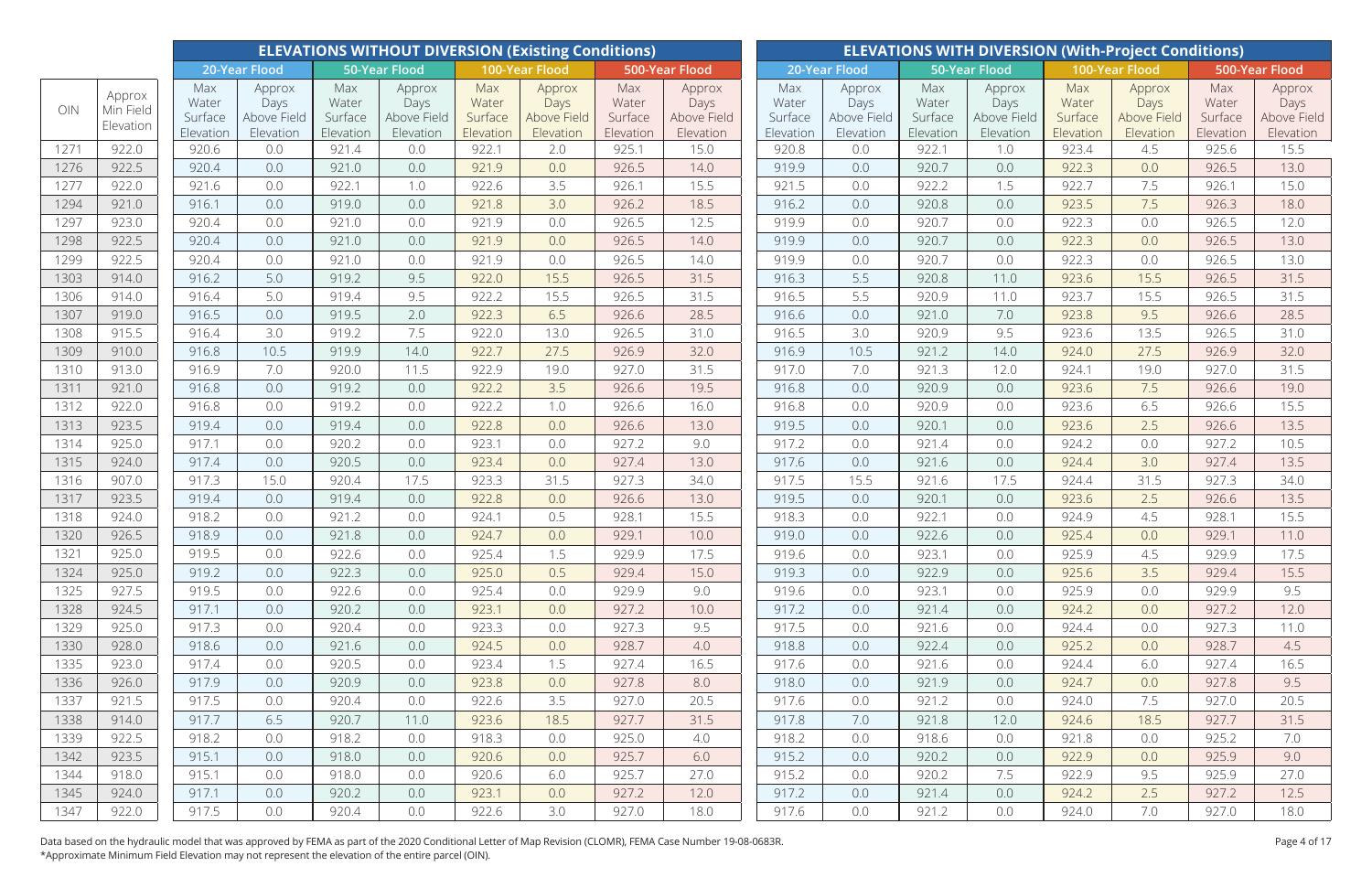|              |                                  |                                      |                                            |                                      | <b>ELEVATIONS WITHOUT DIVERSION (Existing Conditions)</b> |                                      |                                            |                                      |                                            |                                      |                                            |                                      |                                            |                                      | <b>ELEVATIONS WITH DIVERSION (With-Project Conditions)</b> |                                      |                                            |
|--------------|----------------------------------|--------------------------------------|--------------------------------------------|--------------------------------------|-----------------------------------------------------------|--------------------------------------|--------------------------------------------|--------------------------------------|--------------------------------------------|--------------------------------------|--------------------------------------------|--------------------------------------|--------------------------------------------|--------------------------------------|------------------------------------------------------------|--------------------------------------|--------------------------------------------|
|              |                                  |                                      | 20-Year Flood                              |                                      | <b>50-Year Flood</b>                                      |                                      | 100-Year Flood                             |                                      | 500-Year Flood                             |                                      | 20-Year Flood                              |                                      | 50-Year Flood                              |                                      | 100-Year Flood                                             |                                      | 500-Year Flood                             |
| OIN          | Approx<br>Min Field<br>Elevation | Max<br>Water<br>Surface<br>Elevation | Approx<br>Days<br>Above Field<br>Elevation | Max<br>Water<br>Surface<br>Elevation | Approx<br>Days<br>Above Field<br>Elevation                | Max<br>Water<br>Surface<br>Elevation | Approx<br>Days<br>Above Field<br>Elevation | Max<br>Water<br>Surface<br>Elevation | Approx<br>Days<br>Above Field<br>Elevation | Max<br>Water<br>Surface<br>Elevation | Approx<br>Days<br>Above Field<br>Elevation | Max<br>Water<br>Surface<br>Elevation | Approx<br>Days<br>Above Field<br>Elevation | Max<br>Water<br>Surface<br>Elevation | Approx<br>Days<br>Above Field<br>Elevation                 | Max<br>Water<br>Surface<br>Elevation | Approx<br>Days<br>Above Field<br>Elevation |
| 1348         | 927.0                            | 918.3                                | 0.0                                        | 921.2                                | 0.0                                                       | 924.2                                | 0.0                                        | 928.3                                | 6.0                                        | 918.4                                | 0.0                                        | 922.1                                | 0.0                                        | 925.0                                | 0.0                                                        | 928.3                                | 7.5                                        |
| 1349         | 926.0                            | 918.1                                | 0.0                                        | 921.0                                | 0.0                                                       | 923.9                                | 0.0                                        | 927.9                                | 8.5                                        | 918.2                                | 0.0                                        | 922.0                                | 0.0                                        | 924.8                                | 0.0                                                        | 927.9                                | 10.0                                       |
| 1351         | 909.0                            | 917.7                                | 12.5                                       | 920.7                                | 15.0                                                      | 923.6                                | 31.0                                       | 927.7                                | 33.0                                       | 917.8                                | 13.0                                       | 921.8                                | 15.0                                       | 924.6                                | 31.0                                                       | 927.7                                | 33.0                                       |
| 1352         | 920.0                            | 917.5                                | 0.0                                        | 920.4                                | 2.0                                                       | 922.6                                | 6.5                                        | 927.0                                | 29.0                                       | 917.6                                | 0.0                                        | 921.2                                | 6.5                                        | 924.0                                | 9.5                                                        | 927.0                                | 29.0                                       |
| 1354         | 922.5                            | 917.5                                | 0.0                                        | 920.4                                | 0.0                                                       | 922.6                                | 1.0                                        | 927.0                                | 16.0                                       | 917.6                                | 0.0                                        | 921.2                                | 0.0                                        | 924.0                                | 6.0                                                        | 927.0                                | 15.5                                       |
| 1355         | 923.0                            | 917.3                                | 0.0                                        | 920.4                                | 0.0                                                       | 923.3                                | 1.5                                        | 927.3                                | 16.0                                       | 917.5                                | 0.0                                        | 921.6                                | 0.0                                        | 924.4                                | 6.0                                                        | 927.3                                | 16.0                                       |
| 1356         | 927.0                            | 918.3                                | 0.0                                        | 921.2                                | 0.0                                                       | 924.2                                | 0.0                                        | 928.3                                | 6.0                                        | 918.4                                | 0.0                                        | 922.1                                | 0.0                                        | 925.0                                | 0.0                                                        | 928.3                                | 7.5                                        |
| 1357         | 924.5                            | 918.5                                | 0.0                                        | 921.4                                | 0.0                                                       | 924.3                                | 0.0                                        | 928.5                                | 14.5                                       | 918.6                                | 0.0                                        | 922.3                                | 0.0                                        | 925.1                                | 4.0                                                        | 928.5                                | 14.5                                       |
| 1358         | 924.5                            | 918.5                                | 0.0                                        | 921.4                                | 0.0                                                       | 924.3                                | 0.0                                        | 928.5                                | 14.5                                       | 918.6                                | 0.0                                        | 922.3                                | 0.0                                        | 925.1                                | 4.0                                                        | 928.5                                | 14.5                                       |
| 1360         | 923.0                            | 917.5                                | 0.0                                        | 920.4                                | 0.0                                                       | 922.6                                | 0.0                                        | 927.0                                | 14.0                                       | 917.6                                | 0.0                                        | 921.2                                | 0.0                                        | 924.0                                | 5.0                                                        | 927.0                                | 14.0                                       |
| 1361         | 924.5                            | 917.5                                | 0.0                                        | 920.4                                | 0.0                                                       | 922.6                                | 0.0                                        | 927.0                                | 9.5                                        | 917.6                                | 0.0                                        | 921.2                                | 0.0                                        | 924.0                                | 0.0                                                        | 927.0                                | 11.0                                       |
| 1362         | 924.5                            | 917.5                                | 0.0                                        | 920.4                                | 0.0                                                       | 922.6                                | 0.0                                        | 927.0                                | 9.5                                        | 917.6                                | 0.0                                        | 921.2                                | 0.0                                        | 924.0                                | 0.0                                                        | 927.0                                | 11.0                                       |
| 1363         | 921.5                            | 917.5                                | 0.0                                        | 920.4                                | 0.0                                                       | 922.6                                | 3.5                                        | 927.0                                | 20.5                                       | 917.6                                | 0.0                                        | 921.2                                | 0.0                                        | 924.0                                | 7.5                                                        | 927.0                                | 20.5                                       |
| 1366         | 924.5                            | 920.3                                | 0.0                                        | 923.0                                | 0.0                                                       | 925.9                                | 3.5                                        | 930.6                                | 20.5                                       | 920.4                                | 0.0                                        | 923.4                                | 0.0                                        | 926.6                                | 6.0                                                        | 930.6                                | 20.5                                       |
| 1367         | 925.0                            | 916.5                                | 0.0                                        | 919.6                                | 0.0                                                       | 922.4                                | 0.0                                        | 926.8                                | 7.5                                        | 916.6                                | 0.0                                        | 921.1                                | 0.0                                        | 923.9                                | 0.0                                                        | 926.8                                | 9.5                                        |
| 1368         | 925.0                            | 916.5                                | 0.0                                        | 919.6                                | 0.0                                                       | 922.4                                | 0.0                                        | 926.8                                | 7.5                                        | 916.6                                | 0.0                                        | 921.1                                | 0.0                                        | 923.9                                | 0.0                                                        | 926.8                                | 9.5                                        |
| 1369         | 921.0                            | 916.5                                | 0.0                                        | 919.6                                | 0.0                                                       | 922.4                                | 4.0                                        | 926.8                                | 21.5                                       | 916.6                                | 0.0                                        | 921.1                                | 1.0                                        | 923.9                                | 8.0                                                        | 926.8                                | 21.0                                       |
| 1370         | 919.5                            | 916.5                                | 0.0                                        | 919.6                                | 0.5                                                       | 922.4                                | 6.0                                        | 926.8                                | 27.5                                       | 916.6                                | 0.0                                        | 921.1                                | 6.5                                        | 923.9                                | 9.5                                                        | 926.8                                | 27.5                                       |
| 1371         | 923.0                            | 916.5                                | 0.0                                        | 919.6                                | 0.0                                                       | 922.4                                | 0.0                                        | 926.8                                | 13.5                                       | 916.6                                | 0.0                                        | 921.1                                | 0.0                                        | 923.9                                | 5.0                                                        | 926.8                                | 14.0                                       |
| 1375         | 925.0                            | 916.7                                | 0.0                                        | 920.3                                | 0.0                                                       | 922.5                                | 0.0                                        | 927.4                                | 7.5                                        | 916.7                                | 0.0                                        | 921.1                                | 0.0                                        | 924.0                                | 0.0                                                        | 927.5                                | 9.5                                        |
| 1402         | 922.0                            | 913.8                                | 0.0                                        | 916.2                                | 0.0                                                       | 918.1                                | 0.0                                        | 923.6                                | 4.0                                        | 913.8                                | 0.0                                        | 919.4                                | 0.0                                        | 921.8                                | 0.0                                                        | 923.8                                | 7.5                                        |
| 1412         | 923.0                            | 914.4                                | 0.0                                        | 917.3                                | 0.0                                                       | 919.7                                | 0.0                                        | 924.3                                | 5.0                                        | 914.6                                | 0.0                                        | 919.9                                | 0.0                                        | 922.4                                | 0.0                                                        | 924.7                                | 8.5                                        |
| 1447         | 922.0                            | 916.5                                | 0.0                                        | 919.6                                | 0.0                                                       | 922.5                                | 2.0                                        | 927.1                                | 17.0                                       | 916.6                                | 0.0                                        | 921.1                                | 0.0                                        | 923.9                                | 6.5                                                        | 927.1                                | 16.5                                       |
| 1450         | 922.0                            | 915.0                                | 0.0                                        | 916.2                                | 0.0                                                       | 918.1                                | 0.0                                        | 923.7                                | 4.0                                        | 915.0                                | 0.0                                        | 919.4                                | 0.0                                        | 921.8                                | 0.0                                                        | 923.8                                | 7.5                                        |
| 1451         | 919.5                            | 913.4                                | 0.0                                        | 916.2                                | 0.0                                                       | 918.5                                | 0.0                                        | 922.2                                | 10.5                                       | 913.7                                | 0.0                                        | 919.5                                | 0.0                                        | 921.8                                | 7.0                                                        | 923.7                                | 13.0                                       |
| 1452         | 919.5                            | 918.5                                | 0.0                                        | 918.5                                | 0.0                                                       | 918.5                                | 0.0                                        | 923.0                                | 10.0                                       | 918.5                                | 0.0                                        | 918.9                                | 0.0                                        | 921.8                                | 7.0                                                        | 923.9                                | 12.5                                       |
| 1453         | 922.0                            | 914.0                                | 0.0                                        | 916.9                                | 0.0                                                       | 919.4                                | 0.0                                        | 923.8                                | 6.0                                        | 914.3                                | 0.0                                        | 919.8                                | 0.0                                        | 922.3                                | 2.5                                                        | 924.5                                | 10.0                                       |
| 1455         | 921.0                            | 915.6                                | 0.0                                        | 920.3                                | 0.0                                                       | 922.5                                | 4.0                                        | 927.1                                | 21.5                                       | 915.6                                | 0.0                                        | 921.1                                | 1.0                                        | 923.9                                | 8.0                                                        | 927.2                                | 21.0                                       |
| 1461         | 924.0                            | 915.6                                | 0.0                                        | 920.3                                | 0.0                                                       | 922.5                                | 0.0                                        | 927.1                                | 10.0                                       | 915.6                                | 0.0                                        | 921.1                                | 0.0                                        | 923.9                                | 0.0                                                        | 927.2                                | 11.5                                       |
| 1463         | 920.0                            | 915.6                                | 0.0                                        | 920.3                                | 7.5                                                       | 922.5                                | 12.5                                       | 927.1                                | 25.5                                       | 915.6                                | 0.0                                        | 921.1                                | 9.0                                        | 923.9                                | 12.5                                                       | 927.2                                | 25.5                                       |
| 1466         | 920.0                            | 913.8                                | 0.0                                        | 916.7                                | 0.0                                                       | 919.1                                | 0.0                                        | 923.4                                | 11.0                                       | 914.1                                | 0.0                                        | 919.7                                | 0.0                                        | 922.2                                | 7.0                                                        | 924.2                                | 13.0                                       |
| 1468         | 924.0<br>918.5                   | 915.6                                | 0.0                                        | 920.3                                | 0.0                                                       | 922.5<br>918.1                       | 0.0                                        | 927.1                                | 10.0                                       | 915.6                                | 0.0                                        | 921.1                                | 0.0                                        | 923.9                                | 0.0                                                        | 927.2                                | 11.5                                       |
| 1471<br>1473 | 922.0                            | 915.0<br>913.1                       | 0.0                                        | 916.2                                | 0.0                                                       |                                      | 0.0                                        | 923.7<br>922.0                       | 12.5                                       | 915.0<br>913.4                       | 0.0                                        | 919.4                                | 4.5                                        | 921.8<br>921.7                       | 8.5                                                        | 923.8                                | 14.0<br>7.5                                |
| 1474         | 921.0                            | 916.8                                | 0.0                                        | 915.9<br>918.8                       | 0.0                                                       | 918.1<br>919.0                       | 0.0                                        |                                      | 1.0                                        | 916.8                                | 0.0                                        | 919.4<br>919.4                       | 0.0                                        |                                      | 0.0                                                        | 923.6                                | 9.5                                        |
| 1475         | 920.5                            | 913.8                                | 0.0<br>0.0                                 | 916.2                                | 0.0<br>0.0                                                | 918.1                                | 0.0<br>0.0                                 | 923.6<br>923.6                       | 6.0<br>6.0                                 | 913.8                                | 0.0<br>0.0                                 | 919.4                                | 0.0<br>0.0                                 | 921.8<br>921.8                       | 4.0<br>5.5                                                 | 923.7<br>923.8                       | 10.5                                       |
| 1477         | 916.0                            | 913.8                                | 0.0                                        | 916.2                                | 3.0                                                       | 918.1                                | 6.5                                        | 923.6                                | 25.5                                       | 913.8                                | 0.0                                        | 919.4                                | 8.0                                        | 921.8                                | 10.0                                                       | 923.8                                | 26.0                                       |
|              |                                  |                                      |                                            |                                      |                                                           |                                      |                                            |                                      |                                            |                                      |                                            |                                      |                                            |                                      |                                                            |                                      |                                            |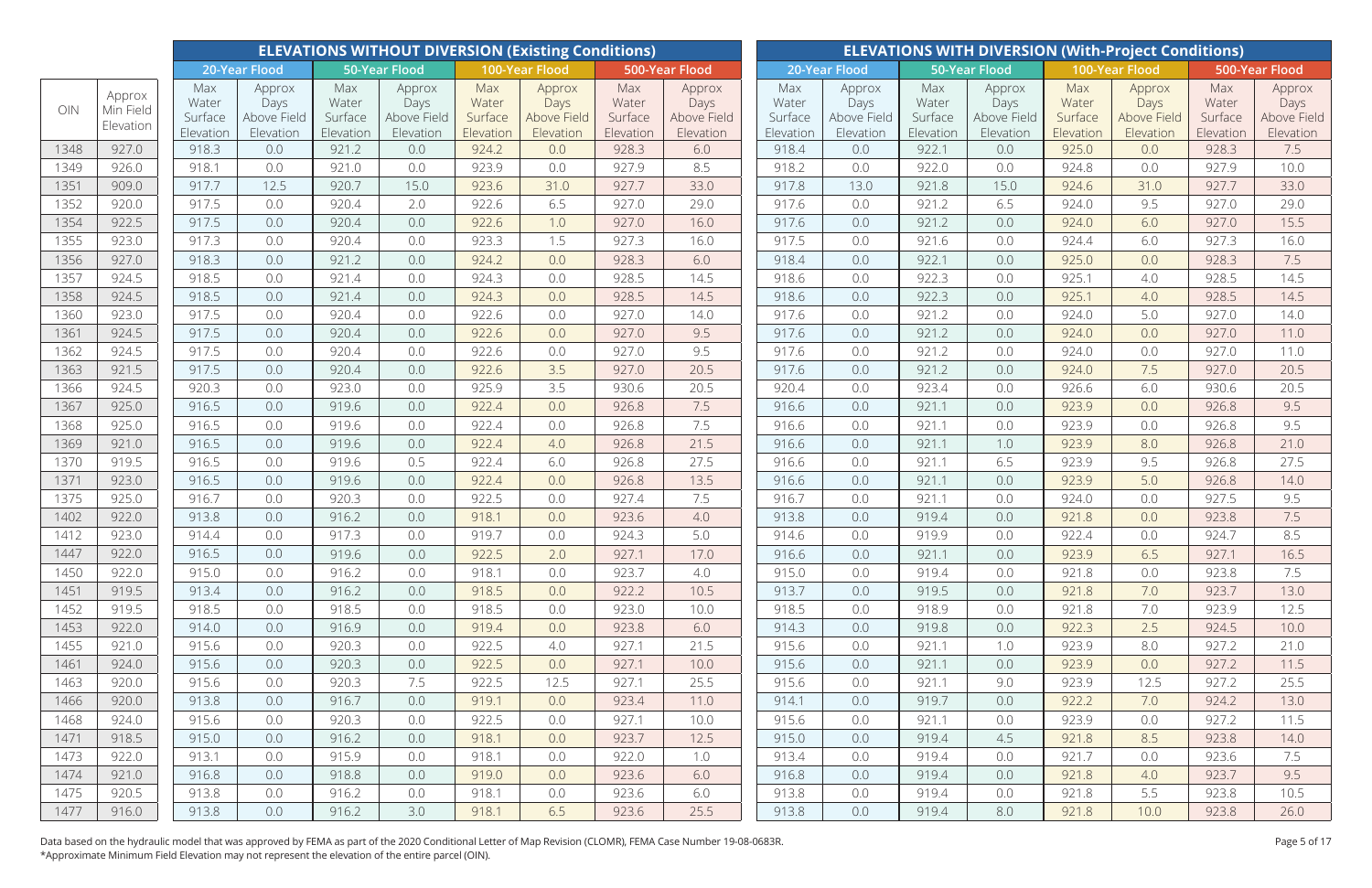|      |                     |                         |                               |                         | <b>ELEVATIONS WITHOUT DIVERSION (Existing Conditions)</b> |                         |                               |                         |                               |                         |                               |                         |                               |                         | <b>ELEVATIONS WITH DIVERSION (With-Project Conditions)</b> |                         |                               |
|------|---------------------|-------------------------|-------------------------------|-------------------------|-----------------------------------------------------------|-------------------------|-------------------------------|-------------------------|-------------------------------|-------------------------|-------------------------------|-------------------------|-------------------------------|-------------------------|------------------------------------------------------------|-------------------------|-------------------------------|
|      |                     |                         | 20-Year Flood                 |                         | <b>50-Year Flood</b>                                      |                         | 100-Year Flood                |                         | 500-Year Flood                |                         | 20-Year Flood                 |                         | 50-Year Flood                 |                         | 100-Year Flood                                             |                         | 500-Year Flood                |
| OIN  | Approx<br>Min Field | Max<br>Water<br>Surface | Approx<br>Days<br>Above Field | Max<br>Water<br>Surface | Approx<br>Days<br>Above Field                             | Max<br>Water<br>Surface | Approx<br>Days<br>Above Field | Max<br>Water<br>Surface | Approx<br>Days<br>Above Field | Max<br>Water<br>Surface | Approx<br>Days<br>Above Field | Max<br>Water<br>Surface | Approx<br>Days<br>Above Field | Max<br>Water<br>Surface | Approx<br>Days<br>Above Field                              | Max<br>Water<br>Surface | Approx<br>Days<br>Above Field |
|      | Elevation           | Elevation               | Elevation                     | Elevation               | Elevation                                                 | Elevation               | Elevation                     | Elevation               | Elevation                     | Elevation               | Elevation                     | Elevation               | Elevation                     | Elevation               | Elevation                                                  | Elevation               | Elevation                     |
| 1478 | 923.0               | 913.8                   | 0.0                           | 916.2                   | 0.0                                                       | 918.1                   | 0.0                           | 923.6                   | 3.0                           | 913.8                   | 0.0                           | 919.4                   | 0.0                           | 921.8                   | 0.0                                                        | 923.8                   | 6.5                           |
| 1479 | 919.0               | 913.8                   | 0.0                           | 916.2                   | 0.0                                                       | 918.1                   | 0.0                           | 923.6                   | 11.0                          | 913.8                   | 0.0                           | 919.4                   | 3.0                           | 921.8                   | 7.5                                                        | 923.8                   | 13.0                          |
| 1481 | 922.0               | 918.0                   | 0.0                           | 919.8                   | 0.0                                                       | 920.1                   | 0.0                           | 925.6                   | 6.5                           | 918.0                   | 0.0                           | 919.8                   | 0.0                           | 921.9                   | 0.0                                                        | 925.6                   | 8.5                           |
| 1485 | 923.0               | 914.4                   | 0.0                           | 917.3                   | 0.0                                                       | 919.7                   | 0.0                           | 924.3                   | 5.0                           | 914.6                   | 0.0                           | 919.9                   | 0.0                           | 922.4                   | 0.0                                                        | 924.7                   | 8.5                           |
| 1486 | 904.5               | 914.4                   | 14.5                          | 917.3                   | 18.0                                                      | 919.7                   | 31.5                          | 924.3                   | 33.5                          | 914.6                   | 15.0                          | 919.9                   | 18.0                          | 922.4                   | 31.5                                                       | 924.7                   | 33.0                          |
| 1491 | 918.0               | 915.6                   | 0.0                           | 920.3                   | 13.0                                                      | 922.5                   | 16.5                          | 927.1                   | 30.5                          | 915.6                   | 0.0                           | 921.1                   | 13.5                          | 923.9                   | 17.0                                                       | 927.2                   | 31.0                          |
| 1494 | 921.5               | 913.4                   | 0.0                           | 916.2                   | 0.0                                                       | 918.5                   | 0.0                           | 922.2                   | 3.5                           | 913.7                   | 0.0                           | 919.5                   | 0.0                           | 921.8                   | 2.5                                                        | 923.7                   | 9.0                           |
| 1496 | 921.0               | 915.0                   | 0.0                           | 916.2                   | 0.0                                                       | 918.1                   | 0.0                           | 923.7                   | 5.0                           | 915.0                   | 0.0                           | 919.4                   | 0.0                           | 921.8                   | 4.0                                                        | 923.8                   | 9.5                           |
| 1512 | 924.0               | 916.5                   | 0.0                           | 919.6                   | 0.0                                                       | 922.5                   | 0.0                           | 927.1                   | 10.0                          | 916.6                   | 0.0                           | 921.1                   | 0.0                           | 923.9                   | 0.0                                                        | 927.1                   | 11.5                          |
| 1513 | 922.0               | 916.5                   | 0.0                           | 919.6                   | 0.0                                                       | 922.5                   | 2.0                           | 927.1                   | 17.0                          | 916.6                   | 0.0                           | 921.1                   | 0.0                           | 923.9                   | 6.5                                                        | 927.1                   | 16.5                          |
| 1514 | 918.0               | 916.5                   | 0.0                           | 919.6                   | 4.0                                                       | 922.5                   | 8.5                           | 927.1                   | 31.0                          | 916.6                   | 0.0                           | 921.1                   | 8.5                           | 923.9                   | 11.0                                                       | 927.1                   | 31.0                          |
| 1515 | 927.0               | 916.5                   | 0.0                           | 919.6                   | 0.0                                                       | 922.5                   | 0.0                           | 927.1                   | 0.5                           | 916.6                   | 0.0                           | 921.1                   | 0.0                           | 923.9                   | 0.0                                                        | 927.1                   | 1.0                           |
| 1516 | 925.0               | 916.5                   | 0.0                           | 919.6                   | 0.0                                                       | 922.5                   | 0.0                           | 927.1                   | 7.5                           | 916.6                   | 0.0                           | 921.1                   | 0.0                           | 923.9                   | 0.0                                                        | 927.1                   | 9.5                           |
| 1517 | 927.0               | 916.5                   | 0.0                           | 919.6                   | 0.0                                                       | 922.5                   | 0.0                           | 927.1                   | 0.5                           | 916.6                   | 0.0                           | 921.1                   | 0.0                           | 923.9                   | 0.0                                                        | 927.1                   | 1.0                           |
| 1520 | 924.0               | 918.0                   | 0.0                           | 926.6                   | 27.5                                                      | 926.6                   | 29.0                          | 929.9                   | 30.5                          | 918.0                   | 0.0                           | 921.1                   | 0.0                           | 924.0                   | 0.0                                                        | 929.9                   | 11.5                          |
| 1523 | 921.0               | 916.7                   | 0.0                           | 920.3                   | 0.0                                                       | 922.5                   | 4.0                           | 927.4                   | 21.5                          | 916.7                   | 0.0                           | 921.1                   | 1.0                           | 924.0                   | 8.5                                                        | 927.5                   | 21.0                          |
| 1524 | 921.0               | 916.7                   | 0.0                           | 920.3                   | 0.0                                                       | 922.5                   | 4.0                           | 927.4                   | 21.5                          | 916.7                   | 0.0                           | 921.1                   | 1.0                           | 924.0                   | 8.5                                                        | 927.5                   | 21.0                          |
| 1541 | 924.0               | 919.6                   | 0.0                           | 920.2                   | 0.0                                                       | 920.5                   | 0.0                           | 921.5                   | 0.0                           | 919.5                   | 0.0                           | 920.2                   | 0.0                           | 921.3                   | 0.0                                                        | 922.4                   | 0.0                           |
| 1542 | 924.0               | 915.9                   | 0.0                           | 918.9                   | 0.0                                                       | 921.6                   | 0.0                           | 926.1                   | 8.0                           | 916.1                   | 0.0                           | 920.7                   | 0.0                           | 923.4                   | 0.0                                                        | 926.2                   | 10.0                          |
| 1543 | 924.0               | 916.1                   | 0.0                           | 919.0                   | 0.0                                                       | 921.8                   | 0.0                           | 926.2                   | 8.5                           | 916.2                   | 0.0                           | 920.8                   | 0.0                           | 923.5                   | 0.0                                                        | 926.3                   | 10.0                          |
| 1545 | 925.0               | 916.5                   | 0.0                           | 919.5                   | 0.0                                                       | 922.4                   | 0.0                           | 926.8                   | 7.5                           | 916.6                   | 0.0                           | 921.1                   | 0.0                           | 923.9                   | 0.0                                                        | 926.9                   | 9.5                           |
| 1548 | 924.5               | 916.5                   | 0.0                           | 919.5                   | 0.0                                                       | 922.3                   | 0.0                           | 926.6                   | 8.5                           | 916.6                   | 0.0                           | 921.0                   | 0.0                           | 923.8                   | 0.0                                                        | 926.6                   | 10.0                          |
| 1550 | 924.0               | 919.7                   | 0.0                           | 920.4                   | 0.0                                                       | 920.8                   | 0.0                           | 921.9                   | 0.0                           | 919.7                   | 0.0                           | 920.4                   | 0.0                           | 921.3                   | 0.0                                                        | 922.4                   | 0.0                           |
| 1551 | 924.0               | 919.5                   | 0.0                           | 920.2                   | 0.0                                                       | 920.5                   | 0.0                           | 921.4                   | 0.0                           | 919.5                   | 0.0                           | 920.2                   | 0.0                           | 921.4                   | 0.0                                                        | 922.4                   | 0.0                           |
| 1554 | 923.5               | 0.0                     | 0.0                           | 0.0                     | 0.0                                                       | 0.0                     | 0.0                           | 0.0                     | 0.0                           | 0.0                     | 0.0                           | 0.0                     | 0.0                           | 0.0                     | 0.0                                                        | 0.0                     | 0.0                           |
| 1556 | 926.0               | 0.0                     | 0.0                           | 0.0                     | 0.0                                                       | 0.0                     | 0.0                           | 0.0                     | 0.0                           | 0.0                     | 0.0                           | 0.0                     | 0.0                           | 0.0                     | 0.0                                                        | 0.0                     | 0.0                           |
| 1568 | 926.0               | 915.6                   | 0.0                           | 920.3                   | 0.0                                                       | 922.5                   | 0.0                           | 927.1                   | 4.5                           | 915.6                   | 0.0                           | 921.1                   | 0.0                           | 923.9                   | 0.0                                                        | 927.2                   | 5.5                           |
| 1569 | 925.0               | 916.5                   | 0.0                           | 919.6                   | 0.0                                                       | 922.5                   | 0.0                           | 927.1                   | 7.5                           | 916.6                   | 0.0                           | 921.1                   | 0.0                           | 923.9                   | 0.0                                                        | 927.1                   | 9.5                           |
| 1570 | 922.0               | 916.5                   | 0.0                           | 919.6                   | 0.0                                                       | 922.5                   | 2.0                           | 927.1                   | 17.0                          | 916.6                   | 0.0                           | 921.1                   | 0.0                           | 923.9                   | 6.5                                                        | 927.1                   | 16.5                          |
| 1572 | 922.0               | 919.7                   | 0.0                           | 920.3                   | 0.0                                                       | 920.7                   | 0.0                           | 921.8                   | 0.0                           | 919.6                   | 0.0                           | 920.3                   | 0.0                           | 921.3                   | 0.0                                                        | 922.4                   | 3.5                           |
| 1573 | 917.0               | 919.7                   | 6.0                           | 920.3                   | 12.5                                                      | 920.7                   | 15.0                          | 921.8                   | 17.0                          | 919.6                   | 6.0                           | 920.3                   | 12.0                          | 921.3                   | 14.5                                                       | 922.4                   | 17.0                          |
| 1578 | 919.0               | 916.5                   | 0.0                           | 919.6                   | 2.0                                                       | 922.4                   | 6.5                           | 926.8                   | 29.0                          | 916.6                   | 0.0                           | 921.1                   | 7.0                           | 923.9                   | 9.5                                                        | 926.8                   | 29.0                          |
| 1580 | 919.5               | 916.5                   | 0.0                           | 919.6                   | 0.5                                                       | 922.4                   | 6.0                           | 926.8                   | 27.5                          | 916.6                   | 0.0                           | 921.1                   | 6.5                           | 923.9                   | 9.5                                                        | 926.8                   | 27.5                          |
| 1581 | 907.0               | 916.5                   | 13.5                          | 919.5                   | 16.5                                                      | 922.4                   | 31.0                          | 926.8                   | 33.0                          | 916.6                   | 13.5                          | 921.1                   | 16.5                          | 923.9                   | 31.0                                                       | 926.9                   | 33.0                          |
| 1582 | 921.0               | 915.1                   | 0.0                           | 918.0                   | 0.0                                                       | 920.6                   | 0.0                           | 925.7                   | 13.5                          | 915.2                   | 0.0                           | 920.2                   | 0.0                           | 922.9                   | 6.5                                                        | 925.9                   | 14.0                          |
| 1583 | 923.5               | 915.1                   | 0.0                           | 918.0                   | 0.0                                                       | 920.6                   | 0.0                           | 925.7                   | 6.0                           | 915.2                   | 0.0                           | 920.2                   | 0.0                           | 922.9                   | 0.0                                                        | 925.9                   | 9.0                           |
| 1584 | 919.0               | 915.1                   | 0.0                           | 918.0                   | 0.0                                                       | 920.6                   | 4.5                           | 925.7                   | 22.5                          | 915.2                   | 0.0                           | 920.2                   | 6.0                           | 922.9                   | 9.0                                                        | 925.9                   | 22.5                          |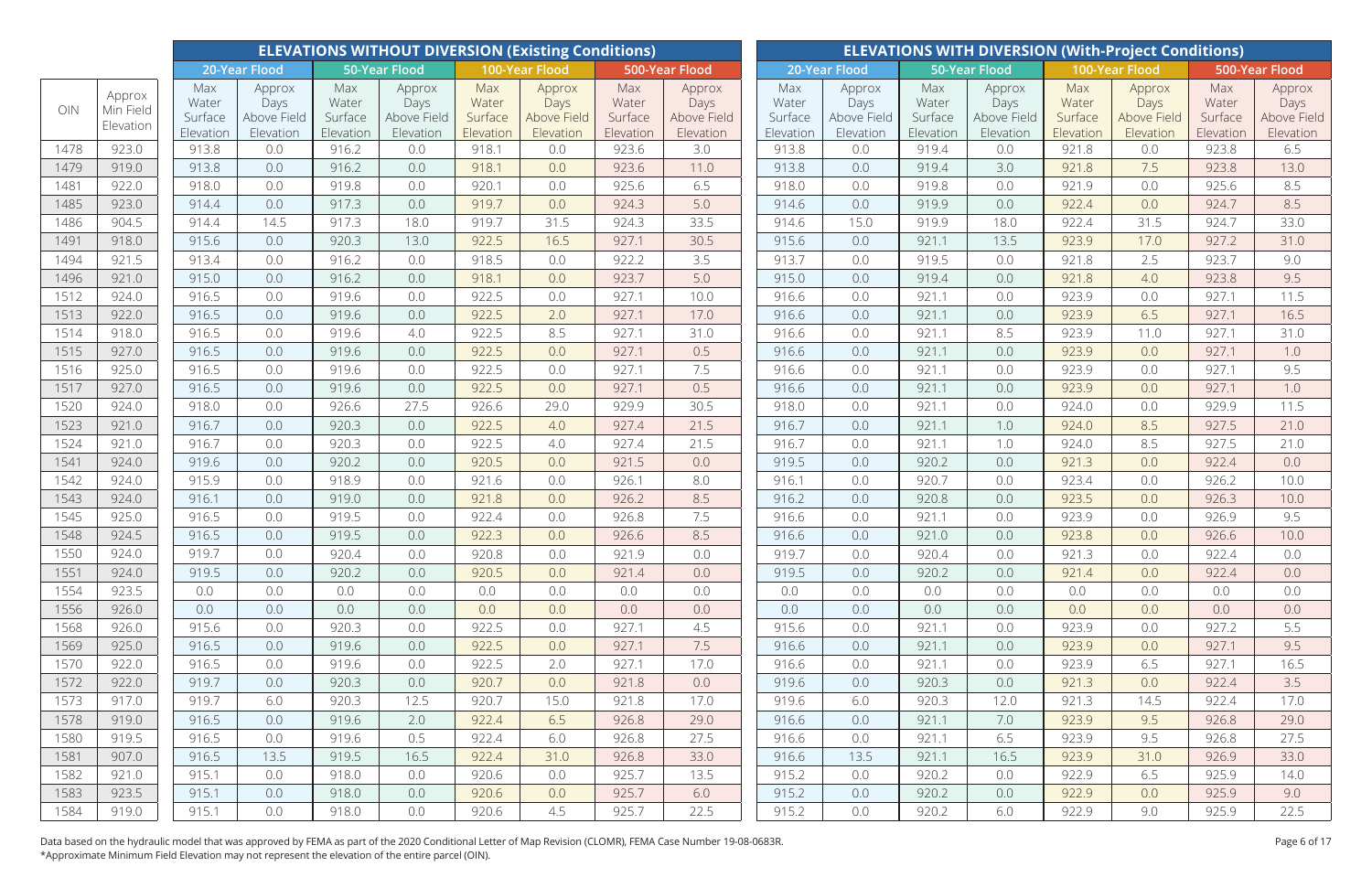|              |                                  |                                      |                                            |                                      | <b>ELEVATIONS WITHOUT DIVERSION (Existing Conditions)</b> |                                      |                                            |                                      |                                            |                                      |                                            |                                      |                                            |                                      | <b>ELEVATIONS WITH DIVERSION (With-Project Conditions)</b> |                                      |                                            |
|--------------|----------------------------------|--------------------------------------|--------------------------------------------|--------------------------------------|-----------------------------------------------------------|--------------------------------------|--------------------------------------------|--------------------------------------|--------------------------------------------|--------------------------------------|--------------------------------------------|--------------------------------------|--------------------------------------------|--------------------------------------|------------------------------------------------------------|--------------------------------------|--------------------------------------------|
|              |                                  |                                      | 20-Year Flood                              |                                      | <b>50-Year Flood</b>                                      |                                      | 100-Year Flood                             |                                      | 500-Year Flood                             |                                      | 20-Year Flood                              |                                      | 50-Year Flood                              |                                      | 100-Year Flood                                             |                                      | 500-Year Flood                             |
| OIN          | Approx<br>Min Field<br>Elevation | Max<br>Water<br>Surface<br>Elevation | Approx<br>Days<br>Above Field<br>Elevation | Max<br>Water<br>Surface<br>Elevation | Approx<br>Days<br>Above Field<br>Elevation                | Max<br>Water<br>Surface<br>Elevation | Approx<br>Days<br>Above Field<br>Elevation | Max<br>Water<br>Surface<br>Elevation | Approx<br>Days<br>Above Field<br>Elevation | Max<br>Water<br>Surface<br>Elevation | Approx<br>Days<br>Above Field<br>Elevation | Max<br>Water<br>Surface<br>Elevation | Approx<br>Days<br>Above Field<br>Elevation | Max<br>Water<br>Surface<br>Elevation | Approx<br>Days<br>Above Field<br>Elevation                 | Max<br>Water<br>Surface<br>Elevation | Approx<br>Days<br>Above Field<br>Elevation |
| 1585         | 917.5                            | 915.8                                | 0.0                                        | 918.7                                | 3.5                                                       | 921.4                                | 7.5                                        | 926.0                                | 30.5                                       | 915.9                                | 0.0                                        | 920.6                                | 8.0                                        | 923.3                                | 11.0                                                       | 926.1                                | 30.5                                       |
| 1586         | 921.0                            | 915.9                                | 0.0                                        | 918.9                                | 0.0                                                       | 921.6                                | 2.5                                        | 926.1                                | 18.0                                       | 916.1                                | 0.0                                        | 920.7                                | 0.0                                        | 923.4                                | 7.5                                                        | 926.2                                | 17.5                                       |
| 1587         | 919.0                            | 916.1                                | 0.0                                        | 919.0                                | 0.5                                                       | 921.8                                | 6.0                                        | 926.2                                | 27.0                                       | 916.2                                | 0.0                                        | 920.8                                | 7.0                                        | 923.5                                | 9.5                                                        | 926.3                                | 27.0                                       |
| 1588         | 913.5                            | 916.5                                | 6.0                                        | 919.5                                | 10.0                                                      | 922.4                                | 17.0                                       | 926.8                                | 31.5                                       | 916.6                                | 6.0                                        | 921.1                                | 11.5                                       | 923.9                                | 17.0                                                       | 926.9                                | 31.5                                       |
| 1589         | 921.0                            | 919.8                                | 0.0                                        | 919.8                                | 0.0                                                       | 920.6                                | 0.0                                        | 926.1                                | 13.5                                       | 919.8                                | 0.0                                        | 920.2                                | 0.0                                        | 922.9                                | 6.5                                                        | 926.2                                | 14.0                                       |
| 1594         | 921.5                            | 919.7                                | 0.0                                        | 920.3                                | 0.0                                                       | 920.7                                | 0.0                                        | 921.8                                | 2.0                                        | 919.6                                | 0.0                                        | 920.3                                | 0.0                                        | 921.3                                | 0.0                                                        | 922.4                                | 7.5                                        |
| 1595         | 923.0                            | 919.5                                | 0.0                                        | 920.2                                | 0.0                                                       | 920.5                                | 0.0                                        | 921.4                                | 0.0                                        | 919.5                                | 0.0                                        | 920.2                                | 0.0                                        | 921.4                                | 0.0                                                        | 922.4                                | 0.0                                        |
| 1596         | 909.0                            | 918.8                                | 14.5                                       | 921.7                                | 16.5                                                      | 924.7                                | 31.5                                       | 929.0                                | 34.0                                       | 918.9                                | 15.0                                       | 922.5                                | 16.5                                       | 925.4                                | 31.5                                                       | 929.0                                | 34.0                                       |
| 1597         | 927.0                            | 918.6                                | 0.0                                        | 921.6                                | 0.0                                                       | 924.5                                | 0.0                                        | 928.7                                | 7.5                                        | 918.8                                | 0.0                                        | 922.4                                | 0.0                                        | 925.2                                | 0.0                                                        | 928.7                                | 9.0                                        |
| 1599         | 923.5                            | 917.5                                | 0.0                                        | 920.4                                | 0.0                                                       | 922.6                                | 0.0                                        | 927.0                                | 12.5                                       | 917.6                                | 0.0                                        | 921.2                                | 0.0                                        | 924.0                                | 3.5                                                        | 927.0                                | 13.0                                       |
| 1600         | 924.0                            | 916.1                                | 0.0                                        | 919.0                                | 0.0                                                       | 921.8                                | 0.0                                        | 926.2                                | 8.5                                        | 916.2                                | 0.0                                        | 920.8                                | 0.0                                        | 923.5                                | 0.0                                                        | 926.3                                | 10.0                                       |
| 1615         | 927.0                            | 919.3                                | 0.0                                        | 922.4                                | 0.0                                                       | 925.2                                | 0.0                                        | 930.3                                | 10.0                                       | 919.4                                | 0.0                                        | 923.0                                | 0.0                                        | 925.8                                | 0.0                                                        | 930.3                                | 11.0                                       |
| 1616         | 924.0                            | 920.3                                | 0.0                                        | 923.0                                | 0.0                                                       | 925.9                                | 4.5                                        | 930.6                                | 22.5                                       | 920.4                                | 0.0                                        | 923.4                                | 0.0                                        | 926.6                                | 7.0                                                        | 930.6                                | 22.5                                       |
| 1630         | 916.0                            | 910.8                                | 0.0                                        | 913.1                                | 0.0                                                       | 914.5                                | 0.0                                        | 916.8                                | 4.5                                        | 911.2                                | 0.0                                        | 918.7                                | 7.0                                        | 921.1                                | 9.0                                                        | 922.7                                | 12.5                                       |
| 1633         | 920.0                            | 911.2                                | 0.0                                        | 914.1                                | 0.0                                                       | 916.9                                | 0.0                                        | 920.0                                | 0.0                                        | 910.6                                | 0.0                                        | 918.9                                | 0.0                                        | 921.5                                | 5.5                                                        | 923.1                                | 9.0                                        |
| 1634         | 904.0                            | 912.5                                | 13.5                                       | 915.1                                | 17.5                                                      | 917.1                                | 31.0                                       | 920.2                                | 32.5                                       | 912.8                                | 14.0                                       | 919.1                                | 17.5                                       | 921.6                                | 31.0                                                       | 923.3                                | 32.5                                       |
| 1638         | 912.5                            | 910.0                                | 0.0                                        | 912.0                                | 0.0                                                       | 913.3                                | 5.5                                        | 914.7                                | 19.0                                       | 910.7                                | 0.0                                        | 918.6                                | 9.5                                        | 921.1                                | 11.5                                                       | 922.5                                | 24.5                                       |
| 1648         | 913.0                            | 910.8                                | 0.0                                        | 913.1                                | 1.5                                                       | 914.5                                | 6.5                                        | 916.8                                | 25.5                                       | 911.2                                | 0.0                                        | 918.7                                | 9.0                                        | 921.1                                | 11.0                                                       | 922.7                                | 26.5                                       |
| 1650         | 915.0                            | 910.8                                | 0.0                                        | 913.1                                | 0.0                                                       | 914.5                                | 0.0                                        | 916.8                                | 10.5                                       | 911.2                                | 0.0                                        | 918.7                                | 8.0                                        | 921.1                                | 9.5                                                        | 922.7                                | 14.5                                       |
| 1670         | 918.0                            | 914.5                                | 0.0                                        | 915.9                                | 0.0                                                       | 917.8                                | 0.0                                        | 921.7                                | 15.0                                       | 915.2                                | 0.0                                        | 919.3                                | 5.5                                        | 921.6                                | 9.5                                                        | 923.2                                | 16.0                                       |
| 1671         | 915.0                            | 914.5                                | 0.0                                        | 915.9                                | 5.0                                                       | 917.8                                | 9.0                                        | 921.7                                | 30.0                                       | 915.2                                | 0.5                                        | 919.3                                | 10.5                                       | 921.6                                | 12.5                                                       | 923.2                                | 30.0                                       |
| 1672         | 910.0                            | 912.8                                | 6.5                                        | 915.6                                | 11.0                                                      | 917.7                                | 17.5                                       | 921.6                                | 31.5                                       | 913.1                                | 7.0                                        | 919.3                                | 12.0                                       | 921.6                                | 17.5                                                       | 923.2                                | 31.5                                       |
| 1673         | 917.5                            | 912.8                                | 0.0                                        | 915.6                                | 0.0                                                       | 917.7                                | 2.0                                        | 921.6                                | 16.0                                       | 913.1                                | 0.0                                        | 919.3                                | 6.0                                        | 921.6                                | 9.0                                                        | 923.2                                | 16.0                                       |
| 1678         | 917.5                            | 910.7                                | 0.0                                        | 913.1                                | 0.0                                                       | 914.5                                | 0.0                                        | 916.8                                | 0.0                                        | 911.1                                | 0.0                                        | 918.7                                | 5.0                                        | 921.2                                | 7.5                                                        | 922.7                                | 11.0                                       |
| 1689         | 917.0                            | 912.2                                | 0.0                                        | 914.8                                | 0.0                                                       | 916.6                                | 0.0                                        | 919.4                                | 12.0                                       | 912.5                                | 0.0                                        | 919.0                                | 6.5                                        | 921.5                                | 8.5                                                        | 923.1                                | 14.0                                       |
| 1690         | 911.5                            | 911.6                                | 1.0                                        | 914.1                                | 7.5                                                       | 915.9                                | 12.5                                       | 918.7                                | 31.0                                       | 912.0                                | 2.5                                        | 918.9                                | 10.5                                       | 921.3                                | 13.5                                                       | 922.9                                | 31.0                                       |
| 1777         | 912.0                            | 909.9                                | 0.0                                        | 914.1                                | 8.0                                                       | 916.7                                | 13.0                                       | 919.9                                | 31.5                                       | 911.0                                | 0.0                                        | 918.9                                | 12.0                                       | 921.4                                | 14.5                                                       | 923.0                                | 31.0                                       |
| 1783         | 919.5                            | 911.2                                | 0.0                                        | 914.1                                | 0.0                                                       | 916.9                                | 0.0                                        | 920.0                                | 2.5                                        | 910.6                                | 0.0                                        | 918.9                                | 0.0                                        | 921.5                                | 6.0                                                        | 923.1                                | 9.5                                        |
| 1785         | 916.0                            | 912.5                                | 0.0                                        | 915.1                                | 0.0                                                       | 917.1                                | 4.5                                        | 920.2                                | 20.5                                       | 912.8                                | 0.0                                        | 919.1                                | 8.0                                        | 921.6                                | 10.0                                                       | 923.3                                | 21.5                                       |
| 1791         | 920.0                            | 911.2                                | 0.0                                        | 914.1                                | 0.0                                                       | 916.9                                | 0.0                                        | 920.0                                | 0.0                                        | 910.6                                | 0.0                                        | 918.9                                | 0.0                                        | 921.5                                | 5.5                                                        | 923.1                                | 9.0                                        |
| 1792<br>1794 | 919.0<br>920.0                   | 911.2<br>912.6                       | 0.0                                        | 914.1<br>915.3                       | 0.0<br>0.0                                                | 916.9<br>917.3                       | 0.0                                        | 920.0<br>920.6                       | 4.5<br>3.5                                 | 910.6<br>912.9                       | 0.0<br>0.0                                 | 918.9<br>919.2                       | 0.0                                        | 921.5<br>921.6                       | 6.5<br>6.0                                                 | 923.1<br>923.3                       | 10.5<br>10.0                               |
| 1796         | 916.0                            | 911.2                                | 0.0<br>0.0                                 | 914.1                                | 0.0                                                       | 916.9                                | 0.0<br>4.0                                 | 920.0                                | 19.5                                       | 910.6                                | 0.0                                        | 918.9                                | 0.0<br>8.0                                 | 921.5                                | 10.5                                                       | 923.1                                | 20.0                                       |
| 1803         | 919.5                            | 917.6                                | 0.0                                        | 917.6                                | 0.0                                                       | 917.6                                | 0.0                                        | 920.8                                | 7.5                                        | 917.6                                | 0.0                                        | 919.3                                | 0.0                                        | 921.5                                | 7.5                                                        | 923.1                                | 12.5                                       |
| 1806         | 919.5                            | 917.6                                | 0.0                                        | 917.6                                | 0.0                                                       | 917.6                                | 0.0                                        | 920.8                                | 7.5                                        | 917.6                                | 0.0                                        | 919.3                                | 0.0                                        | 921.5                                | 7.5                                                        | 923.1                                | 12.5                                       |
| 1812         | 908.5                            | 912.8                                | 8.5                                        | 915.6                                | 13.0                                                      | 917.7                                | 21.0                                       | 921.6                                | 31.5                                       | 913.1                                | 8.5                                        | 919.3                                | 13.5                                       | 921.6                                | 21.0                                                       | 923.2                                | 31.5                                       |
| 1822         | 921.0                            | 914.5                                | 0.0                                        | 915.9                                | 0.0                                                       | 917.8                                | 0.0                                        | 921.7                                | 3.5                                        | 915.2                                | 0.0                                        | 919.3                                | 0.0                                        | 921.6                                | 4.0                                                        | 923.2                                | 9.5                                        |
|              |                                  |                                      |                                            |                                      |                                                           |                                      |                                            |                                      |                                            |                                      |                                            |                                      |                                            |                                      |                                                            |                                      |                                            |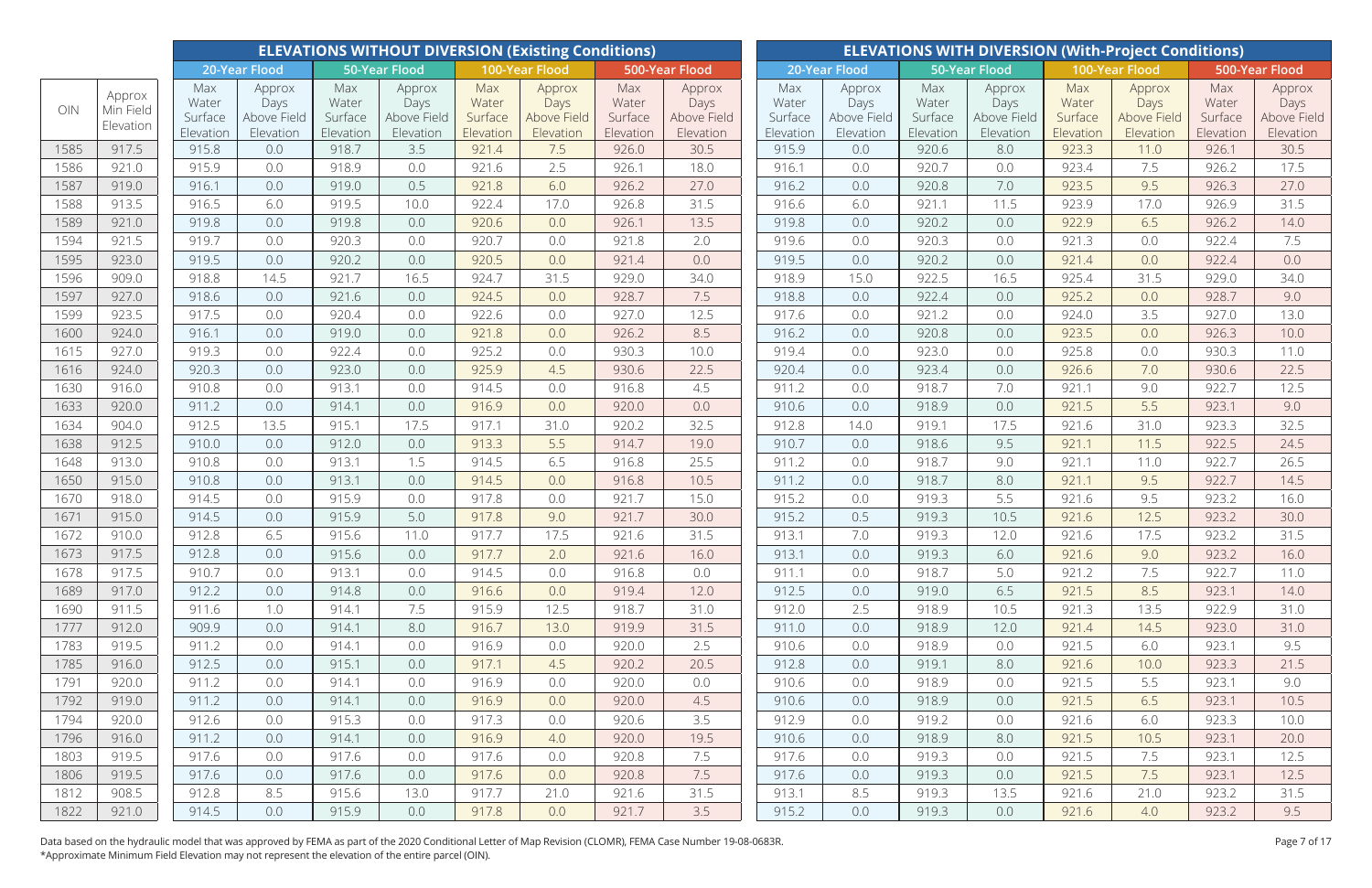|              |                     |                         |                               |                         | <b>ELEVATIONS WITHOUT DIVERSION (Existing Conditions)</b> |                         |                               |                         |                               |                         |                               |                         |                               |                         | <b>ELEVATIONS WITH DIVERSION (With-Project Conditions)</b> |                         |                               |
|--------------|---------------------|-------------------------|-------------------------------|-------------------------|-----------------------------------------------------------|-------------------------|-------------------------------|-------------------------|-------------------------------|-------------------------|-------------------------------|-------------------------|-------------------------------|-------------------------|------------------------------------------------------------|-------------------------|-------------------------------|
|              |                     |                         | 20-Year Flood                 |                         | <b>50-Year Flood</b>                                      |                         | 100-Year Flood                |                         | 500-Year Flood                |                         | 20-Year Flood                 |                         | 50-Year Flood                 |                         | 100-Year Flood                                             |                         | 500-Year Flood                |
| OIN          | Approx<br>Min Field | Max<br>Water<br>Surface | Approx<br>Days<br>Above Field | Max<br>Water<br>Surface | Approx<br>Days<br>Above Field                             | Max<br>Water<br>Surface | Approx<br>Days<br>Above Field | Max<br>Water<br>Surface | Approx<br>Days<br>Above Field | Max<br>Water<br>Surface | Approx<br>Days<br>Above Field | Max<br>Water<br>Surface | Approx<br>Days<br>Above Field | Max<br>Water<br>Surface | Approx<br>Days<br>Above Field                              | Max<br>Water<br>Surface | Approx<br>Days<br>Above Field |
|              | Elevation           | Elevation               | Elevation                     | Elevation               | Elevation                                                 | Elevation               | Elevation                     | Elevation               | Elevation                     | Elevation               | Elevation                     | Elevation               | Elevation                     | Elevation               | Elevation                                                  | Elevation               | Elevation                     |
| 1824         | 922.0               | 913.2                   | 0.0                           | 916.0                   | 0.0                                                       | 918.2                   | 0.0                           | 922.1                   | 1.0                           | 913.4                   | 0.0                           | 919.4                   | 0.0                           | 921.9                   | 0.0                                                        | 923.7                   | 8.0                           |
| 1827         | 921.5               | 920.3                   | 0.0                           | 920.3                   | 0.0                                                       | 920.3                   | 0.0                           | 922.6                   | 28.5                          | 920.3                   | 0.0                           | 920.3                   | 0.0                           | 921.1                   | 0.0                                                        | 923.6                   | 28.5                          |
| 1830         | 904.0               | 913.3                   | 14.0                          | 916.2                   | 18.0                                                      | 918.4                   | 31.5                          | 922.4                   | 33.0                          | 913.6                   | 14.5                          | 919.5                   | 18.0                          | 921.9                   | 31.5                                                       | 923.8                   | 33.0                          |
| 1833         | 920.0               | 914.5                   | 0.0                           | 915.9                   | 0.0                                                       | 917.8                   | 0.0                           | 921.7                   | 6.0                           | 915.2                   | 0.0                           | 919.3                   | 0.0                           | 921.6                   | 6.0                                                        | 923.2                   | 11.0                          |
| 1834         | 923.0               | 920.3                   | 0.0                           | 920.3                   | 0.0                                                       | 920.3                   | 0.0                           | 922.6                   | 0.0                           | 920.3                   | 0.0                           | 920.3                   | 0.0                           | 921.1                   | 0.0                                                        | 923.6                   | 6.0                           |
| 1835         | 910.0               | 911.4                   | 4.5                           | 913.8                   | 10.0                                                      | 915.5                   | 15.0                          | 917.8                   | 31.0                          | 911.8                   | 5.0                           | 918.8                   | 11.5                          | 921.2                   | 15.5                                                       | 922.7                   | 31.0                          |
| 1836         | 913.0               | 912.8                   | 0.0                           | 913.1                   | 1.5                                                       | 914.5                   | 6.0                           | 916.9                   | 25.0                          | 912.8                   | 0.0                           | 918.7                   | 9.5                           | 921.2                   | 11.5                                                       | 922.7                   | 26.0                          |
| 1837         | 911.5               | 910.8                   | 0.0                           | 913.1                   | 7.0                                                       | 914.5                   | 11.0                          | 916.8                   | 30.5                          | 911.2                   | 0.0                           | 918.7                   | 10.5                          | 921.1                   | 13.0                                                       | 922.7                   | 31.0                          |
| 1838         | 908.0               | 910.8                   | 7.0                           | 913.1                   | 12.0                                                      | 914.5                   | 18.0                          | 916.7                   | 31.5                          | 911.3                   | 7.5                           | 918.6                   | 12.5                          | 921.1                   | 18.0                                                       | 922.6                   | 31.5                          |
| 1839         | 914.0               | 911.6                   | 0.0                           | 914.1                   | 1.0                                                       | 915.9                   | 6.0                           | 918.5                   | 26.0                          | 912.0                   | 0.0                           | 918.8                   | 8.5                           | 921.3                   | 11.0                                                       | 922.8                   | 26.5                          |
| 1840         | 913.0               | 910.7                   | 0.0                           | 913.1                   | 1.5                                                       | 914.5                   | 6.5                           | 916.8                   | 25.5                          | 911.1                   | 0.0                           | 918.7                   | 9.0                           | 921.2                   | 11.0                                                       | 922.7                   | 26.5                          |
| 1841         | 916.0               | 912.0                   | 0.0                           | 914.6                   | 0.0                                                       | 916.4                   | 2.5                           | 919.0                   | 17.0                          | 912.4                   | 0.0                           | 919.0                   | 8.0                           | 921.5                   | 9.5                                                        | 923.1                   | 17.5                          |
| 1842         | 916.0               | 910.7                   | 0.0                           | 913.1                   | 0.0                                                       | 914.5                   | 0.0                           | 916.8                   | 4.5                           | 911.1                   | 0.0                           | 918.7                   | 7.0                           | 921.2                   | 9.0                                                        | 922.7                   | 12.5                          |
| 1845         | 912.5               | 910.3                   | 0.0                           | 912.0                   | 0.0                                                       | 913.4                   | 7.0                           | 915.5                   | 20.0                          | 911.2                   | 0.0                           | 918.7                   | 9.5                           | 921.1                   | 12.0                                                       | 922.7                   | 28.5                          |
| 1850         | 914.5               | 910.0                   | 0.0                           | 912.0                   | 0.0                                                       | 913.3                   | 0.0                           | 914.7                   | 1.5                           | 910.7                   | 0.0                           | 918.6                   | 8.5                           | 921.1                   | 9.5                                                        | 922.5                   | 14.0                          |
| 1861         | 913.0               | 911.2                   | 0.0                           | 914.1                   | 4.0                                                       | 916.9                   | 10.5                          | 920.0                   | 30.5                          | 910.6                   | 0.0                           | 918.9                   | 11.0                          | 921.5                   | 13.0                                                       | 923.1                   | 31.0                          |
| 1868         | 917.5               | 912.3                   | 0.0                           | 914.9                   | 0.0                                                       | 916.8                   | 0.0                           | 919.7                   | 10.5                          | 912.6                   | 0.0                           | 919.1                   | 6.0                           | 921.5                   | 8.5                                                        | 923.2                   | 13.5                          |
| 1869         | 917.5               | 909.9                   | 0.0                           | 914.1                   | 0.0                                                       | 916.7                   | 0.0                           | 919.9                   | 14.0                          | 911.0                   | 0.0                           | 918.9                   | 6.0                           | 921.4                   | 9.0                                                        | 923.0                   | 15.5                          |
| 1876         | 917.5               | 910.7                   | 0.0                           | 913.1                   | 0.0                                                       | 914.5                   | 0.0                           | 916.8                   | 0.0                           | 911.1                   | 0.0                           | 918.7                   | 5.0                           | 921.2                   | 7.5                                                        | 922.7                   | 11.0                          |
| 1880         | 904.0               | 913.8                   | 14.5                          | 916.7                   | 18.5                                                      | 919.1                   | 31.5                          | 923.4                   | 33.0                          | 914.1                   | 15.0                          | 919.7                   | 18.5                          | 922.2                   | 31.5                                                       | 924.2                   | 33.0                          |
| 1881         | 914.5               | 915.4                   | 4.5                           | 916.1                   | 11.0                                                      | 916.3                   | 12.5                          | 916.8                   | 16.0                          | 914.9                   | 3.0                           | 918.7                   | 10.0                          | 920.9                   | 12.0                                                       | 922.0                   | 15.5                          |
| 1882         | 915.0               | 915.4                   | 3.0                           | 916.1                   | 8.5                                                       | 916.3                   | 11.0                          | 916.8                   | 14.0                          | 914.9                   | 0.0                           | 918.7                   | 10.0                          | 920.9                   | 11.0                                                       | 922.0                   | 13.5                          |
| 1883         | 908.5               | 910.6                   | 6.0                           | 912.8                   | 11.0                                                      | 914.1                   | 16.5                          | 915.7                   | 31.5                          | 911.0                   | 6.5                           | 918.6                   | 12.0                          | 921.0                   | 16.5                                                       | 922.4                   | 31.5                          |
| 1885         | 914.0               | 910.8                   | 0.0                           | 913.2                   | 0.0                                                       | 914.6                   | 3.5                           | 916.6                   | 18.0                          | 911.3                   | 0.0                           | 918.6                   | 8.5                           | 921.1                   | 10.5                                                       | 922.5                   | 18.0                          |
| 1886         | 911.0               | 910.9                   | 0.0                           | 913.0                   | 7.5                                                       | 914.7                   | 12.0                          | 916.6                   | 30.5                          | 911.2                   | 1.5                           | 918.6                   | 10.5                          | 921.0                   | 13.5                                                       | 922.4                   | 31.0                          |
| 1890         | 918.5               | 915.3                   | 0.0                           | 915.3                   | 0.0                                                       | 918.1                   | 0.0                           | 921.0                   | 12.5                          | 915.3                   | 0.0                           | 919.1                   | 4.5                           | 921.7                   | 8.0                                                        | 923.5                   | 13.5                          |
| 1892         | 901.0               | 913.5                   | 18.5                          | 916.3                   | 32.0                                                      | 918.6                   | 32.0                          | 922.6                   | 37.5                          | 913.8                   | 19.0                          | 919.5                   | 31.5                          | 922.0                   | 32.0                                                       | 923.9                   | 37.5                          |
| 1893         | 914.0               | 911.0                   | 0.0                           | 913.4                   | 0.0                                                       | 914.9                   | 4.5                           | 917.1                   | 20.5                          | 911.4                   | 0.0                           | 918.7                   | 8.5                           | 921.1                   | 10.5                                                       | 922.6                   | 21.0                          |
| 1895         | 908.0               | 912.6                   | 8.5                           | 915.3                   | 13.0                                                      | 917.3                   | 21.5                          | 920.6                   | 32.0                          | 912.9                   | 9.0                           | 919.2                   | 13.5                          | 921.6                   | 21.5                                                       | 923.3                   | 32.0                          |
| 1896         | 910.5               | 913.1                   | 6.5                           | 915.9                   | 11.0                                                      | 918.1                   | 17.0                          | 921.9                   | 31.5                          | 913.4                   | 6.5                           | 919.4                   | 12.0                          | 921.7                   | 17.0                                                       | 923.5                   | 31.5                          |
| 1897<br>1898 | 910.5<br>917.0      | 913.1<br>912.8          | 6.5                           | 915.9<br>915.6          | 11.0                                                      | 918.1<br>917.7          | 17.0                          | 921.9                   | 31.5<br>18.5                  | 913.4<br>913.1          | 6.5                           | 919.4<br>919.3          | 12.0                          | 921.7<br>921.7          | 17.0<br>9.5                                                | 923.5<br>923.5          | 31.5                          |
| 1899         | 915.0               |                         | 0.0                           |                         | 0.0<br>3.5                                                |                         | 3.0<br>7.5                    | 921.4                   |                               | 913.4                   | 0.0<br>0.0                    | 919.4                   | 7.0                           | 921.9                   | 11.0                                                       | 923.7                   | 19.0<br>30.0                  |
| 1901         | 916.5               | 913.2<br>915.4          | 0.0<br>0.0                    | 916.0<br>916.1          | 0.0                                                       | 918.2<br>916.3          | 0.0                           | 922.1<br>916.8          | 29.5<br>5.5                   | 914.9                   | 0.0                           | 918.7                   | 9.0                           | 920.9                   | 8.5                                                        | 922.0                   | 11.0                          |
| 1902         | 916.0               | 915.4                   | 0.0                           | 916.1                   | 2.0                                                       | 916.3                   | 5.5                           | 916.8                   | 9.0                           | 914.9                   | 0.0                           | 918.7                   | 6.5<br>7.5                    | 920.9                   | 9.0                                                        | 922.0                   | 12.0                          |
| 1903         | 915.5               | 915.4                   | 0.0                           | 916.1                   | 5.5                                                       | 916.3                   | 9.0                           | 916.8                   | 12.0                          | 914.9                   | 0.0                           | 918.7                   | 8.5                           | 920.9                   | 10.5                                                       | 922.0                   | 13.0                          |
| 1904         | 912.0               | 915.4                   | 8.5                           | 916.1                   | 15.5                                                      | 916.3                   | 18.0                          | 916.8                   | 22.5                          | 914.9                   | 8.5                           | 918.7                   | 14.5                          | 920.9                   | 17.5                                                       | 922.0                   | 23.5                          |
|              |                     |                         |                               |                         |                                                           |                         |                               |                         |                               |                         |                               |                         |                               |                         |                                                            |                         |                               |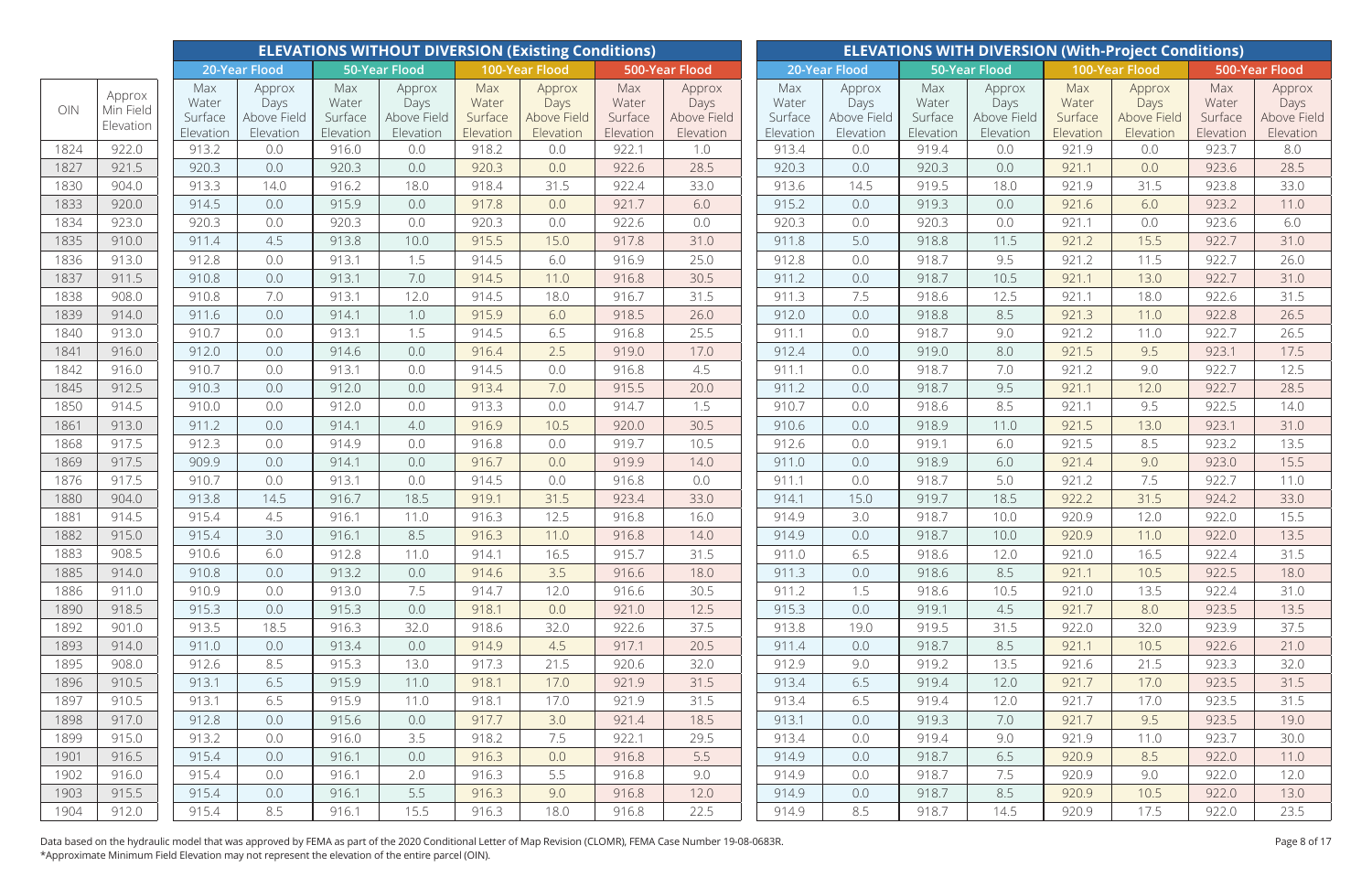|      |           |                  |                     |                  | <b>ELEVATIONS WITHOUT DIVERSION (Existing Conditions)</b> |                  |                     |                  |                     |                  |                     |                  |                     |                  | <b>ELEVATIONS WITH DIVERSION (With-Project Conditions)</b> |                  |                     |
|------|-----------|------------------|---------------------|------------------|-----------------------------------------------------------|------------------|---------------------|------------------|---------------------|------------------|---------------------|------------------|---------------------|------------------|------------------------------------------------------------|------------------|---------------------|
|      |           |                  | 20-Year Flood       |                  | <b>50-Year Flood</b>                                      |                  | 100-Year Flood      |                  | 500-Year Flood      |                  | 20-Year Flood       |                  | 50-Year Flood       |                  | 100-Year Flood                                             |                  | 500-Year Flood      |
|      | Approx    | Max              | Approx              | Max              | Approx                                                    | Max              | Approx              | Max              | Approx              | Max              | Approx              | Max              | Approx              | Max              | Approx                                                     | Max              | Approx              |
| OIN  | Min Field | Water<br>Surface | Days<br>Above Field | Water<br>Surface | Days<br>Above Field                                       | Water<br>Surface | Days<br>Above Field | Water<br>Surface | Days<br>Above Field | Water<br>Surface | Days<br>Above Field | Water<br>Surface | Days<br>Above Field | Water<br>Surface | Days<br>Above Field                                        | Water<br>Surface | Days<br>Above Field |
|      | Elevation | Elevation        | Elevation           | Elevation        | Elevation                                                 | Elevation        | Elevation           | Elevation        | Elevation           | Elevation        | Elevation           | Elevation        | Elevation           | Elevation        | Elevation                                                  | Elevation        | Elevation           |
| 1905 | 912.5     | 915.4            | 8.0                 | 916.1            | 14.5                                                      | 916.3            | 17.5                | 916.8            | 21.5                | 914.9            | 8.0                 | 918.7            | 14.0                | 920.9            | 16.0                                                       | 922.0            | 22.0                |
| 1906 | 913.0     | 915.4            | 7.5                 | 916.1            | 14.0                                                      | 916.3            | 16.5                | 916.8            | 20.0                | 914.9            | 7.0                 | 918.7            | 12.5                | 920.9            | 15.0                                                       | 922.0            | 20.0                |
| 1907 | 912.0     | 915.4            | 8.5                 | 916.1            | 15.5                                                      | 916.3            | 18.0                | 916.8            | 22.5                | 914.9            | 9.0                 | 918.7            | 15.0                | 920.9            | 17.5                                                       | 922.0            | 23.5                |
| 1908 | 912.0     | 915.4            | 8.5                 | 916.1            | 15.5                                                      | 916.3            | 18.0                | 916.8            | 22.5                | 914.9            | 9.0                 | 918.7            | 15.0                | 920.9            | 17.5                                                       | 922.0            | 23.5                |
| 1909 | 915.0     | 912.5            | 0.0                 | 913.7            | 0.0                                                       | 913.9            | 0.0                 | 914.5            | 0.0                 | 914.6            | 0.0                 | 918.7            | 7.5                 | 920.9            | 9.0                                                        | 921.9            | 11.5                |
| 1910 | 913.0     | 912.5            | 0.0                 | 913.7            | 4.5                                                       | 913.9            | 8.5                 | 914.5            | 13.0                | 914.6            | 5.0                 | 918.7            | 13.5                | 920.9            | 15.0                                                       | 921.9            | 16.5                |
| 1911 | 915.0     | 912.5            | 0.0                 | 913.7            | 0.0                                                       | 913.9            | 0.0                 | 914.5            | 0.0                 | 914.6            | 0.0                 | 918.7            | 7.5                 | 920.9            | 9.0                                                        | 921.9            | 11.5                |
| 1913 | 913.0     | 912.5            | 0.0                 | 913.7            | 4.5                                                       | 913.9            | 8.5                 | 914.5            | 13.0                | 914.6            | 5.0                 | 918.7            | 13.5                | 920.9            | 15.0                                                       | 921.9            | 16.5                |
| 1915 | 910.5     | 915.4            | 10.0                | 916.1            | 17.0                                                      | 916.3            | 19.5                | 916.8            | 26.5                | 914.9            | 10.5                | 918.7            | 17.0                | 920.9            | 19.0                                                       | 922.0            | 27.5                |
| 1917 | 910.0     | 915.3            | 10.5                | 916.0            | 17.5                                                      | 916.2            | 20.0                | 916.7            | 27.5                | 914.8            | 11.0                | 918.7            | 17.5                | 920.9            | 20.0                                                       | 922.0            | 28.0                |
| 1918 | 910.0     | 915.3            | 10.5                | 916.0            | 17.5                                                      | 916.2            | 20.0                | 916.7            | 27.5                | 914.8            | 11.0                | 918.7            | 17.5                | 920.9            | 20.0                                                       | 922.0            | 28.0                |
| 1920 | 911.0     | 915.1            | 8.0                 | 915.7            | 14.5                                                      | 915.8            | 17.0                | 916.3            | 25.5                | 912.8            | 9.0                 | 918.7            | 14.5                | 921.0            | 17.0                                                       | 922.1            | 25.5                |
| 1921 | 909.0     | 911.9            | 9.0                 | 912.7            | 16.0                                                      | 913.2            | 18.0                | 914.5            | 29.0                | 911.6            | 6.0                 | 918.6            | 12.0                | 921.0            | 15.5                                                       | 922.3            | 31.5                |
| 1922 | 910.5     | 911.9            | 7.0                 | 912.7            | 13.5                                                      | 913.2            | 15.5                | 914.5            | 26.5                | 911.6            | 4.0                 | 918.6            | 11.0                | 921.0            | 14.0                                                       | 922.4            | 31.0                |
| 1923 | 908.0     | 911.9            | 10.0                | 912.7            | 16.0                                                      | 913.2            | 19.0                | 914.5            | 29.5                | 911.6            | 8.0                 | 918.6            | 13.5                | 921.0            | 18.0                                                       | 922.4            | 31.5                |
| 1924 | 909.0     | 911.9            | 9.0                 | 912.7            | 15.5                                                      | 913.2            | 18.0                | 914.5            | 28.5                | 911.6            | 6.0                 | 918.6            | 12.0                | 921.0            | 15.5                                                       | 922.4            | 31.5                |
| 1925 | 909.5     | 911.9            | 8.5                 | 912.7            | 15.0                                                      | 913.2            | 18.0                | 914.5            | 28.0                | 911.6            | 5.0                 | 918.6            | 12.0                | 921.0            | 15.0                                                       | 922.4            | 31.0                |
| 1927 | 910.5     | 911.9            | 7.0                 | 912.7            | 13.5                                                      | 913.2            | 15.5                | 914.5            | 26.5                | 911.6            | 4.0                 | 918.6            | 11.0                | 921.0            | 14.0                                                       | 922.4            | 31.0                |
| 1929 | 911.0     | 912.0            | 5.5                 | 912.7            | 11.5                                                      | 913.3            | 14.5                | 914.7            | 25.0                | 911.6            | 3.5                 | 918.6            | 10.5                | 921.0            | 13.5                                                       | 922.4            | 31.0                |
| 1930 | 913.5     | 912.0            | 0.0                 | 912.7            | 0.0                                                       | 913.3            | 0.0                 | 914.7            | 8.5                 | 911.6            | 0.0                 | 918.6            | 9.0                 | 921.0            | 11.0                                                       | 922.4            | 15.0                |
| 1932 | 908.5     | 912.0            | 10.0                | 912.7            | 16.0                                                      | 913.3            | 19.0                | 914.7            | 29.5                | 911.6            | 9.5                 | 918.6            | 15.0                | 921.0            | 18.0                                                       | 922.4            | 31.5                |
| 1933 | 909.5     | 915.2            | 9.0                 | 915.8            | 15.0                                                      | 915.9            | 18.0                | 916.4            | 28.0                | 912.9            | 9.5                 | 918.7            | 15.5                | 921.0            | 18.5                                                       | 922.1            | 31.5                |
| 1934 | 910.0     | 915.2            | 8.5                 | 915.8            | 14.5                                                      | 915.9            | 17.5                | 916.4            | 27.5                | 912.9            | 9.5                 | 918.7            | 15.5                | 921.0            | 18.0                                                       | 922.1            | 31.5                |
| 1938 | 910.0     | 915.2            | 8.5                 | 915.8            | 14.5                                                      | 915.9            | 17.5                | 916.4            | 27.5                | 912.9            | 9.5                 | 918.7            | 15.5                | 921.0            | 18.0                                                       | 922.1            | 31.5                |
| 1940 | 912.5     | 912.0            | 0.0                 | 912.7            | 4.0                                                       | 913.3            | 7.5                 | 914.7            | 15.5                | 911.6            | 0.0                 | 918.6            | 10.0                | 921.0            | 11.5                                                       | 922.4            | 20.5                |
| 1941 | 910.0     | 912.0            | 8.0                 | 912.7            | 14.5                                                      | 913.3            | 17.0                | 914.7            | 27.5                | 911.6            | 6.0                 | 918.6            | 12.0                | 921.0            | 15.0                                                       | 922.4            | 31.0                |
| 1942 | 914.0     | 916.0            | 7.5                 | 916.4            | 13.5                                                      | 916.5            | 16.5                | 917.0            | 19.5                | 915.8            | 7.0                 | 918.8            | 13.0                | 921.0            | 15.5                                                       | 922.1            | 19.0                |
| 1943 | 912.0     | 915.4            | 8.5                 | 916.1            | 15.5                                                      | 916.4            | 18.0                | 916.9            | 22.5                | 915.0            | 9.0                 | 918.7            | 15.0                | 921.0            | 17.5                                                       | 922.0            | 23.5                |
| 1944 | 911.0     | 915.2            | 8.0                 | 915.8            | 14.5                                                      | 916.0            | 17.0                | 916.5            | 25.5                | 913.8            | 8.5                 | 918.8            | 14.0                | 921.0            | 16.5                                                       | 922.1            | 26.0                |
| 1945 | 911.5     | 915.2            | 8.0                 | 915.8            | 14.0                                                      | 916.0            | 16.5                | 916.5            | 22.5                | 913.8            | 8.0                 | 918.8            | 13.5                | 921.0            | 15.5                                                       | 922.1            | 24.5                |
| 1946 | 908.0     | 915.4            | 12.5                | 916.1            | 20.0                                                      | 916.4            | 22.5                | 916.9            | 32.5                | 915.0            | 13.5                | 918.7            | 20.0                | 921.0            | 22.5                                                       | 922.0            | 32.5                |
| 1947 | 907.5     | 915.4            | 13.0                | 916.1            | 20.5                                                      | 916.4            | 23.5                | 916.9            | 32.5                | 915.0            | 14.0                | 918.7            | 20.5                | 921.0            | 23.5                                                       | 922.0            | 32.5                |
| 1948 | 913.0     | 915.4            | 7.5                 | 916.1            | 14.0                                                      | 916.4            | 16.5                | 916.9            | 20.0                | 915.0            | 7.0                 | 918.7            | 12.5                | 921.0            | 15.0                                                       | 922.0            | 20.0                |
| 1949 | 908.5     | 915.4            | 12.0                | 916.1            | 19.5                                                      | 916.4            | 21.5                | 916.9            | 30.5                | 915.0            | 13.0                | 918.7            | 19.5                | 921.0            | 21.5                                                       | 922.0            | 31.5                |
| 1950 | 908.5     | 915.4            | 12.0                | 916.1            | 19.5                                                      | 916.4            | 21.5                | 916.9            | 30.5                | 915.0            | 13.0                | 918.7            | 19.5                | 921.0            | 21.5                                                       | 922.0            | 31.5                |
| 1951 | 913.0     | 915.4            | 7.5                 | 916.1            | 14.0                                                      | 916.4            | 16.5                | 916.9            | 20.0                | 915.0            | 7.0                 | 918.7            | 12.5                | 921.0            | 15.0                                                       | 922.0            | 20.0                |
| 1952 | 916.0     | 915.4            | 0.0                 | 916.1            | 2.5                                                       | 916.4            | 5.5                 | 916.9            | 9.5                 | 915.0            | 0.0                 | 918.7            | 7.5                 | 921.0            | 9.5                                                        | 922.0            | 12.0                |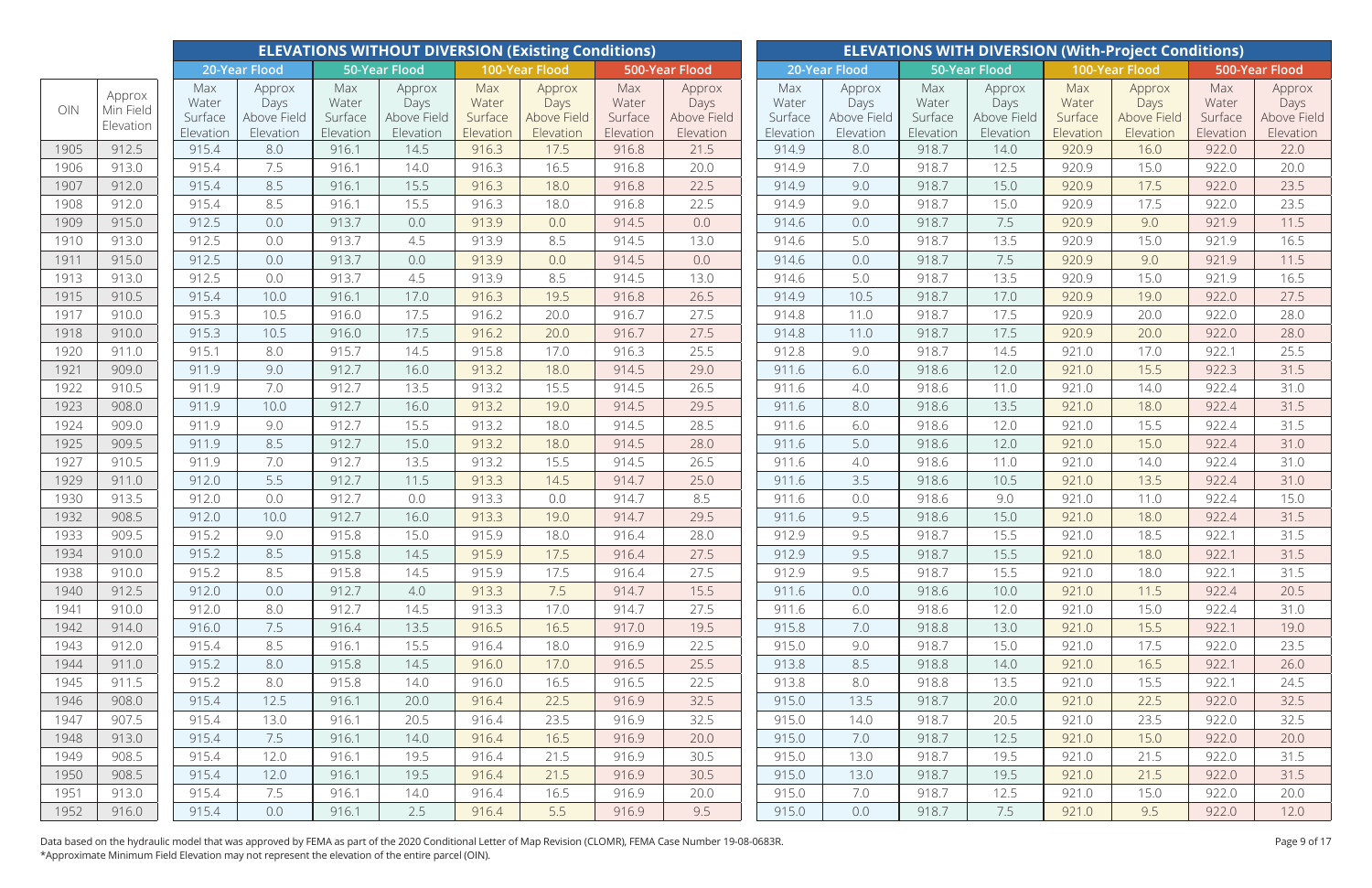|      |           |                  |                     |                  | <b>ELEVATIONS WITHOUT DIVERSION (Existing Conditions)</b> |                  |                     |                  |                     |                  |                     |                  |                     |                  | <b>ELEVATIONS WITH DIVERSION (With-Project Conditions)</b> |                  |                     |
|------|-----------|------------------|---------------------|------------------|-----------------------------------------------------------|------------------|---------------------|------------------|---------------------|------------------|---------------------|------------------|---------------------|------------------|------------------------------------------------------------|------------------|---------------------|
|      |           |                  | 20-Year Flood       |                  | <b>50-Year Flood</b>                                      |                  | 100-Year Flood      |                  | 500-Year Flood      |                  | 20-Year Flood       |                  | 50-Year Flood       |                  | 100-Year Flood                                             |                  | 500-Year Flood      |
|      | Approx    | Max              | Approx              | Max              | Approx                                                    | Max              | Approx              | Max              | Approx              | Max              | Approx              | Max              | Approx              | Max              | Approx                                                     | Max              | Approx              |
| OIN  | Min Field | Water<br>Surface | Days<br>Above Field | Water<br>Surface | Days<br>Above Field                                       | Water<br>Surface | Days<br>Above Field | Water<br>Surface | Days<br>Above Field | Water<br>Surface | Days<br>Above Field | Water<br>Surface | Days<br>Above Field | Water<br>Surface | Days<br>Above Field                                        | Water<br>Surface | Days<br>Above Field |
|      | Elevation | Elevation        | Elevation           | Elevation        | Elevation                                                 | Elevation        | Elevation           | Elevation        | Elevation           | Elevation        | Elevation           | Elevation        | Elevation           | Elevation        | Elevation                                                  | Elevation        | Elevation           |
| 1953 | 916.0     | 915.4            | 0.0                 | 916.1            | 2.5                                                       | 916.4            | 5.5                 | 916.9            | 9.5                 | 915.0            | 0.0                 | 918.7            | 7.5                 | 921.0            | 9.5                                                        | 922.0            | 12.0                |
| 1954 | 912.5     | 915.4            | 8.0                 | 916.2            | 15.0                                                      | 916.4            | 17.0                | 917.0            | 21.5                | 915.0            | 8.0                 | 918.8            | 14.0                | 921.0            | 16.0                                                       | 922.1            | 22.5                |
| 1956 | 914.5     | 915.4            | 4.5                 | 916.1            | 11.0                                                      | 916.4            | 12.5                | 916.9            | 16.5                | 915.0            | 3.0                 | 918.7            | 10.0                | 921.0            | 12.0                                                       | 922.0            | 15.5                |
| 1957 | 913.5     | 915.4            | 7.0                 | 916.1            | 13.0                                                      | 916.4            | 15.5                | 916.9            | 19.0                | 915.0            | 6.0                 | 918.7            | 12.0                | 921.0            | 14.0                                                       | 922.0            | 18.5                |
| 1960 | 916.0     | 915.4            | 0.0                 | 916.1            | 2.5                                                       | 916.4            | 5.5                 | 916.9            | 9.5                 | 915.0            | 0.0                 | 918.7            | 7.5                 | 921.0            | 9.5                                                        | 922.0            | 12.0                |
| 1961 | 921.0     | 915.4            | 0.0                 | 916.2            | 0.0                                                       | 916.4            | 0.0                 | 917.0            | 0.0                 | 915.0            | 0.0                 | 918.8            | 0.0                 | 921.0            | 0.0                                                        | 922.1            | 4.5                 |
| 1962 | 918.5     | 915.4            | 0.0                 | 916.2            | 0.0                                                       | 916.4            | 0.0                 | 917.0            | 0.0                 | 915.0            | 0.0                 | 918.8            | 2.0                 | 921.0            | 6.5                                                        | 922.1            | 9.0                 |
| 1963 | 919.0     | 915.4            | 0.0                 | 916.2            | 0.0                                                       | 916.4            | 0.0                 | 917.0            | 0.0                 | 915.0            | 0.0                 | 918.8            | 0.0                 | 921.0            | 6.0                                                        | 922.1            | 8.5                 |
| 1964 | 921.5     | 915.4            | 0.0                 | 916.2            | 0.0                                                       | 916.4            | 0.0                 | 917.0            | 0.0                 | 915.0            | 0.0                 | 918.8            | 0.0                 | 921.0            | 0.0                                                        | 922.1            | 3.0                 |
| 1965 | 915.0     | 915.4            | 3.0                 | 916.2            | 8.5                                                       | 916.4            | 11.0                | 917.0            | 14.0                | 915.0            | 0.0                 | 918.7            | 10.0                | 921.0            | 11.5                                                       | 922.1            | 14.0                |
| 1966 | 909.5     | 915.4            | 11.0                | 916.2            | 18.0                                                      | 916.4            | 21.0                | 917.0            | 28.5                | 915.0            | 11.5                | 918.7            | 18.0                | 921.0            | 20.5                                                       | 922.1            | 29.0                |
| 1967 | 912.5     | 915.4            | 8.0                 | 916.2            | 15.0                                                      | 916.4            | 17.0                | 917.0            | 21.5                | 915.0            | 8.0                 | 918.7            | 14.0                | 921.0            | 16.0                                                       | 922.1            | 22.5                |
| 1969 | 916.0     | 915.4            | 0.0                 | 916.2            | 2.5                                                       | 916.4            | 6.0                 | 917.0            | 10.0                | 915.0            | 0.0                 | 918.7            | 7.5                 | 921.0            | 9.5                                                        | 922.1            | 12.0                |
| 1970 | 912.5     | 916.6            | 7.5                 | 917.1            | 13.5                                                      | 917.2            | 16.0                | 917.6            | 20.0                | 916.5            | 5.5                 | 918.8            | 11.5                | 921.0            | 13.5                                                       | 922.1            | 21.0                |
| 1971 | 914.0     | 916.6            | 5.5                 | 917.1            | 12.0                                                      | 917.2            | 14.5                | 917.6            | 17.5                | 916.5            | 5.0                 | 918.8            | 11.5                | 921.0            | 13.0                                                       | 922.1            | 16.0                |
| 1972 | 918.0     | 918.1            | 1.5                 | 918.7            | 6.5                                                       | 918.9            | 9.5                 | 919.6            | 12.5                | 918.1            | 1.0                 | 919.2            | 9.0                 | 921.1            | 10.5                                                       | 922.1            | 13.0                |
| 1973 | 916.0     | 916.6            | 3.5                 | 917.1            | 9.0                                                       | 917.2            | 11.5                | 917.6            | 14.5                | 916.5            | 3.0                 | 918.8            | 9.5                 | 921.0            | 11.5                                                       | 922.1            | 14.5                |
| 1974 | 916.0     | 916.6            | 3.5                 | 917.1            | 9.0                                                       | 917.2            | 11.5                | 917.6            | 14.5                | 916.5            | 3.0                 | 918.8            | 9.5                 | 921.0            | 11.5                                                       | 922.1            | 14.5                |
| 1975 | 915.5     | 912.0            | 0.0                 | 912.8            | 0.0                                                       | 913.4            | 0.0                 | 915.5            | 0.0                 | 911.6            | 0.0                 | 918.6            | 7.5                 | 921.0            | 9.0                                                        | 922.4            | 12.0                |
| 1976 | 911.0     | 915.4            | 8.0                 | 916.5            | 14.5                                                      | 916.7            | 16.5                | 917.3            | 25.5                | 914.9            | 8.5                 | 918.8            | 14.0                | 921.0            | 16.5                                                       | 922.1            | 25.5                |
| 1977 | 913.0     | 915.4            | 7.0                 | 916.5            | 13.5                                                      | 916.7            | 15.5                | 917.3            | 19.5                | 914.9            | 5.0                 | 918.8            | 12.0                | 921.0            | 14.0                                                       | 922.1            | 18.0                |
| 1978 | 916.5     | 915.4            | 0.0                 | 916.5            | 0.0                                                       | 916.7            | 4.0                 | 917.3            | 8.0                 | 914.9            | 0.0                 | 918.8            | 6.5                 | 921.0            | 9.0                                                        | 922.1            | 11.5                |
| 1991 | 916.5     | 915.3            | 0.0                 | 915.3            | 0.0                                                       | 915.3            | 0.0                 | 920.5            | 12.0                | 915.3            | 0.0                 | 919.1            | 7.5                 | 921.6            | 12.0                                                       | 923.4            | 16.0                |
| 1993 | 915.0     | 912.6            | 0.0                 | 913.0            | 0.0                                                       | 913.9            | 0.0                 | 920.5            | 13.0                | 912.6            | 0.0                 | 918.5            | 8.5                 | 921.6            | 12.5                                                       | 923.4            | 16.0                |
| 1995 | 918.0     | 915.3            | 0.0                 | 915.3            | 0.0                                                       | 918.1            | 0.5                 | 921.0            | 15.0                | 915.3            | 0.0                 | 919.1            | 5.5                 | 921.7            | 8.5                                                        | 923.5            | 15.5                |
| 1996 | 916.0     | 913.5            | 0.0                 | 913.6            | 0.0                                                       | 913.7            | 0.0                 | 916.5            | 2.0                 | 913.6            | 0.0                 | 918.6            | 7.0                 | 921.6            | 10.0                                                       | 923.4            | 13.0                |
| 1997 | 916.0     | 913.5            | 0.0                 | 913.6            | 0.0                                                       | 913.7            | 0.0                 | 916.5            | 2.0                 | 913.6            | 0.0                 | 918.6            | 7.0                 | 921.6            | 10.0                                                       | 923.4            | 13.0                |
| 1998 | 917.5     | 915.7            | 0.0                 | 917.7            | 2.0                                                       | 918.2            | 5.0                 | 920.0            | 9.0                 | 915.3            | 0.0                 | 919.2            | 6.5                 | 921.1            | 9.5                                                        | 922.2            | 11.5                |
| 2000 | 919.5     | 915.7            | 0.0                 | 917.7            | 0.0                                                       | 918.2            | 0.0                 | 920.0            | 4.0                 | 915.3            | 0.0                 | 919.2            | 0.0                 | 921.1            | 6.0                                                        | 922.2            | 9.5                 |
| 2001 | 917.5     | 913.5            | 0.0                 | 913.6            | 0.0                                                       | 913.7            | 0.0                 | 916.5            | 0.0                 | 913.6            | 0.0                 | 918.6            | 5.0                 | 921.6            | 8.5                                                        | 923.4            | 11.5                |
| 2003 | 917.5     | 919.3            | 5.0                 | 919.9            | 11.5                                                      | 920.2            | 13.5                | 921.1            | 16.5                | 919.3            | 5.0                 | 919.9            | 11.5                | 921.3            | 13.0                                                       | 922.3            | 16.0                |
| 2005 | 915.0     | 919.3            | 8.5                 | 919.9            | 15.5                                                      | 920.2            | 17.5                | 921.1            | 21.0                | 919.3            | 8.5                 | 919.9            | 15.5                | 921.3            | 17.0                                                       | 922.3            | 21.0                |
| 2006 | 916.0     | 919.5            | 7.5                 | 920.1            | 14.5                                                      | 920.4            | 16.5                | 921.3            | 19.0                | 919.4            | 7.0                 | 920.1            | 13.5                | 921.3            | 16.0                                                       | 922.4            | 19.0                |
| 2007 | 917.0     | 918.6            | 3.0                 | 919.3            | 8.5                                                       | 919.6            | 11.0                | 920.5            | 13.5                | 918.6            | 2.5                 | 919.4            | 9.5                 | 921.1            | 11.5                                                       | 922.2            | 13.5                |
| 2008 | 915.5     | 918.6            | 3.5                 | 919.3            | 9.5                                                       | 919.6            | 12.0                | 920.5            | 14.0                | 918.6            | 3.0                 | 919.4            | 10.0                | 921.1            | 12.0                                                       | 922.2            | 14.0                |
| 2009 | 918.5     | 918.6            | 1.5                 | 919.3            | 6.5                                                       | 919.6            | 9.5                 | 920.5            | 12.5                | 918.6            | 1.0                 | 919.4            | 8.0                 | 921.1            | 10.0                                                       | 922.2            | 12.5                |
| 2010 | 920.0     | 918.6            | 0.0                 | 919.3            | 0.0                                                       | 919.6            | 0.0                 | 920.5            | 5.0                 | 918.6            | 0.0                 | 919.4            | 0.0                 | 921.1            | 5.0                                                        | 922.2            | 9.0                 |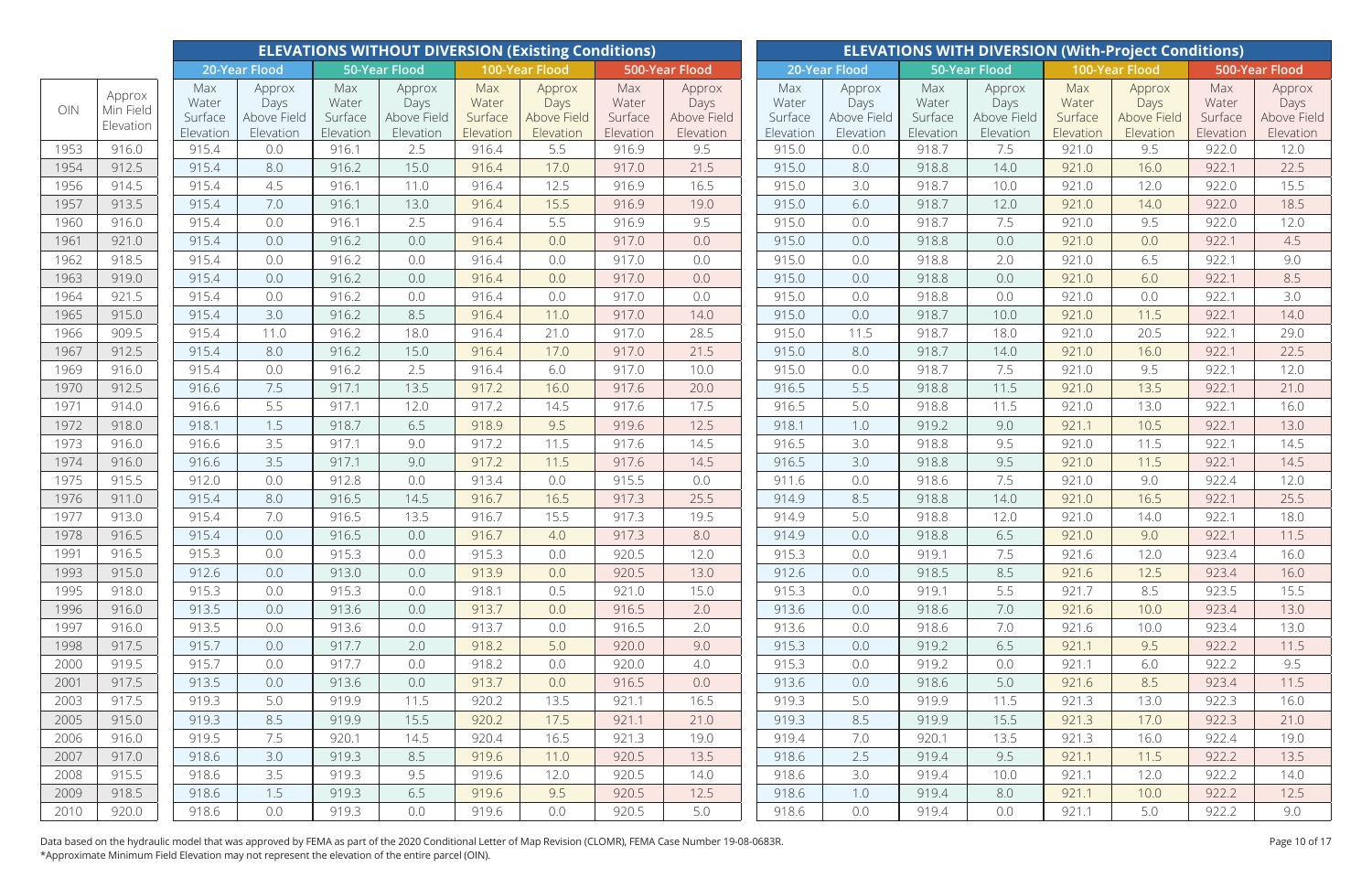|      |                                  |                                      |                                            |                                      | <b>ELEVATIONS WITHOUT DIVERSION (Existing Conditions)</b> |                                      |                                            |                                      |                                            |                                      |                                            |                                      |                                            |                                      | <b>ELEVATIONS WITH DIVERSION (With-Project Conditions)</b> |                                      |                                            |
|------|----------------------------------|--------------------------------------|--------------------------------------------|--------------------------------------|-----------------------------------------------------------|--------------------------------------|--------------------------------------------|--------------------------------------|--------------------------------------------|--------------------------------------|--------------------------------------------|--------------------------------------|--------------------------------------------|--------------------------------------|------------------------------------------------------------|--------------------------------------|--------------------------------------------|
|      |                                  |                                      | 20-Year Flood                              |                                      | <b>50-Year Flood</b>                                      |                                      | 100-Year Flood                             |                                      | 500-Year Flood                             |                                      | 20-Year Flood                              |                                      | 50-Year Flood                              |                                      | 100-Year Flood                                             |                                      | 500-Year Flood                             |
| OIN  | Approx<br>Min Field<br>Elevation | Max<br>Water<br>Surface<br>Elevation | Approx<br>Days<br>Above Field<br>Elevation | Max<br>Water<br>Surface<br>Elevation | Approx<br>Days<br>Above Field<br>Elevation                | Max<br>Water<br>Surface<br>Elevation | Approx<br>Days<br>Above Field<br>Elevation | Max<br>Water<br>Surface<br>Elevation | Approx<br>Days<br>Above Field<br>Elevation | Max<br>Water<br>Surface<br>Elevation | Approx<br>Days<br>Above Field<br>Elevation | Max<br>Water<br>Surface<br>Elevation | Approx<br>Days<br>Above Field<br>Elevation | Max<br>Water<br>Surface<br>Elevation | Approx<br>Days<br>Above Field<br>Elevation                 | Max<br>Water<br>Surface<br>Elevation | Approx<br>Days<br>Above Field<br>Elevation |
| 2011 | 918.0                            | 918.6                                | 2.0                                        | 919.3                                | 7.5                                                       | 919.6                                | 10.0                                       | 920.5                                | 13.0                                       | 918.6                                | 2.0                                        | 919.4                                | 9.0                                        | 921.1                                | 10.5                                                       | 922.2                                | 13.0                                       |
| 2012 | 921.0                            | 919.5                                | 0.0                                        | 920.1                                | 0.0                                                       | 920.4                                | 0.0                                        | 921.3                                | 4.0                                        | 919.4                                | 0.0                                        | 920.1                                | 0.0                                        | 921.3                                | 3.5                                                        | 922.4                                | 8.0                                        |
| 2013 | 920.5                            | 919.5                                | 0.0                                        | 920.2                                | 0.0                                                       | 920.4                                | 0.0                                        | 921.3                                | 6.5                                        | 919.5                                | 0.0                                        | 920.1                                | 0.0                                        | 921.3                                | 5.5                                                        | 922.4                                | 9.5                                        |
| 2014 | 918.0                            | 919.5                                | 4.5                                        | 920.1                                | 10.5                                                      | 920.4                                | 12.5                                       | 921.3                                | 15.5                                       | 919.4                                | 4.5                                        | 920.1                                | 11.0                                       | 921.3                                | 12.5                                                       | 922.4                                | 15.5                                       |
| 2015 | 915.0                            | 919.5                                | 8.5                                        | 920.1                                | 15.5                                                      | 920.4                                | 17.5                                       | 921.3                                | 21.0                                       | 919.4                                | 8.5                                        | 920.1                                | 15.5                                       | 921.3                                | 17.5                                                       | 922.4                                | 21.0                                       |
| 2021 | 924.0                            | 919.5                                | 0.0                                        | 920.2                                | 0.0                                                       | 920.5                                | 0.0                                        | 921.4                                | 0.0                                        | 919.5                                | 0.0                                        | 920.2                                | 0.0                                        | 921.4                                | 0.0                                                        | 922.4                                | 0.0                                        |
| 2022 | 924.0                            | 919.5                                | 0.0                                        | 920.2                                | 0.0                                                       | 920.5                                | 0.0                                        | 921.4                                | 0.0                                        | 919.5                                | 0.0                                        | 920.2                                | 0.0                                        | 921.4                                | 0.0                                                        | 922.4                                | 0.0                                        |
| 2023 | 923.0                            | 919.5                                | 0.0                                        | 920.2                                | 0.0                                                       | 920.5                                | 0.0                                        | 921.4                                | 0.0                                        | 919.5                                | 0.0                                        | 920.2                                | 0.0                                        | 921.4                                | 0.0                                                        | 922.4                                | 0.0                                        |
| 2024 | 925.0                            | 919.5                                | 0.0                                        | 920.2                                | 0.0                                                       | 920.5                                | 0.0                                        | 921.4                                | 0.0                                        | 919.5                                | 0.0                                        | 920.2                                | 0.0                                        | 921.4                                | 0.0                                                        | 922.4                                | 0.0                                        |
| 2025 | 916.0                            | 919.9                                | 7.5                                        | 920.7                                | 15.0                                                      | 921.0                                | 16.5                                       | 922.1                                | 19.5                                       | 919.8                                | 7.5                                        | 920.6                                | 14.5                                       | 921.7                                | 16.5                                                       | 922.7                                | 19.0                                       |
| 2026 | 919.0                            | 919.5                                | 2.5                                        | 920.2                                | 7.5                                                       | 920.4                                | 10.5                                       | 921.3                                | 13.0                                       | 919.5                                | 2.5                                        | 920.1                                | 9.0                                        | 921.3                                | 11.0                                                       | 922.4                                | 13.0                                       |
| 2027 | 920.0                            | 919.5                                | 0.0                                        | 920.2                                | 2.0                                                       | 920.5                                | 5.0                                        | 921.4                                | 8.5                                        | 919.5                                | 0.0                                        | 920.1                                | 4.5                                        | 921.3                                | 9.0                                                        | 922.4                                | 10.5                                       |
| 2029 | 921.0                            | 919.5                                | 0.0                                        | 920.2                                | 0.0                                                       | 920.5                                | 0.0                                        | 921.4                                | 4.0                                        | 919.5                                | 0.0                                        | 920.2                                | 0.0                                        | 921.3                                | 3.5                                                        | 922.4                                | 8.0                                        |
| 2031 | 919.5                            | 920.2                                | 3.0                                        | 921.0                                | 8.0                                                       | 921.4                                | 11.0                                       | 922.6                                | 13.5                                       | 920.2                                | 3.0                                        | 921.0                                | 9.0                                        | 921.9                                | 11.0                                                       | 922.9                                | 13.5                                       |
| 2032 | 920.5                            | 920.2                                | 0.0                                        | 921.0                                | 4.5                                                       | 921.4                                | 7.0                                        | 922.6                                | 11.0                                       | 920.2                                | 0.0                                        | 921.0                                | 6.0                                        | 921.9                                | 9.0                                                        | 922.9                                | 11.5                                       |
| 2033 | 919.0                            | 919.9                                | 4.0                                        | 920.7                                | 9.0                                                       | 921.0                                | 11.5                                       | 922.2                                | 14.0                                       | 919.9                                | 3.5                                        | 920.7                                | 9.5                                        | 921.7                                | 11.5                                                       | 922.7                                | 14.0                                       |
| 2035 | 917.0                            | 920.6                                | 7.0                                        | 921.5                                | 14.0                                                      | 922.0                                | 16.0                                       | 923.2                                | 18.5                                       | 920.6                                | 7.0                                        | 921.5                                | 14.0                                       | 922.3                                | 15.5                                                       | 923.4                                | 18.0                                       |
| 2040 | 920.5                            | 916.4                                | 0.0                                        | 916.5                                | 0.0                                                       | 916.5                                | 0.0                                        | 916.8                                | 0.0                                        | 916.4                                | 0.0                                        | 918.6                                | 0.0                                        | 921.6                                | 4.0                                                        | 923.5                                | 9.0                                        |
| 2041 | 919.5                            | 916.4                                | 0.0                                        | 916.5                                | 0.0                                                       | 916.5                                | 0.0                                        | 916.8                                | 0.0                                        | 916.4                                | 0.0                                        | 918.6                                | 0.0                                        | 921.6                                | 6.0                                                        | 923.5                                | 10.0                                       |
| 2042 | 919.5                            | 920.0                                | 2.5                                        | 920.3                                | 7.5                                                       | 920.4                                | 10.0                                       | 921.2                                | 13.0                                       | 920.0                                | 2.5                                        | 920.3                                | 9.0                                        | 921.1                                | 10.5                                                       | 922.6                                | 13.0                                       |
| 2043 | 919.5                            | 920.0                                | 2.5                                        | 920.3                                | 7.5                                                       | 920.4                                | 10.0                                       | 921.2                                | 13.0                                       | 920.0                                | 2.5                                        | 920.3                                | 9.0                                        | 921.1                                | 10.5                                                       | 922.6                                | 13.0                                       |
| 2044 | 923.0                            | 916.4                                | 0.0                                        | 916.5                                | 0.0                                                       | 916.5                                | 0.0                                        | 916.8                                | 0.0                                        | 916.4                                | 0.0                                        | 918.6                                | 0.0                                        | 921.6                                | 0.0                                                        | 923.5                                | 3.5                                        |
| 2045 | 922.0                            | 916.4                                | 0.0                                        | 916.5                                | 0.0                                                       | 916.5                                | 0.0                                        | 916.8                                | 0.0                                        | 916.4                                | 0.0                                        | 918.6                                | 0.0                                        | 921.6                                | 0.0                                                        | 923.5                                | 7.0                                        |
| 2046 | 921.0                            | 916.4                                | 0.0                                        | 916.5                                | 0.0                                                       | 916.5                                | 0.0                                        | 916.8                                | 0.0                                        | 916.4                                | 0.0                                        | 918.6                                | 0.0                                        | 921.6                                | 3.5                                                        | 923.5                                | 8.5                                        |
| 2047 | 921.0                            | 916.4                                | 0.0                                        | 916.5                                | 0.0                                                       | 916.5                                | 0.0                                        | 916.8                                | 0.0                                        | 916.4                                | 0.0                                        | 918.6                                | 0.0                                        | 921.6                                | 3.5                                                        | 923.5                                | 8.5                                        |
| 2048 | 915.0                            | 913.1                                | 0.0                                        | 915.9                                | 3.0                                                       | 918.1                                | 7.5                                        | 921.9                                | 29.5                                       | 913.4                                | 0.0                                        | 919.4                                | 8.5                                        | 921.7                                | 11.0                                                       | 923.5                                | 30.0                                       |
| 2049 | 915.0                            | 913.1                                | 0.0                                        | 915.9                                | 3.0                                                       | 918.1                                | 7.5                                        | 921.9                                | 29.5                                       | 913.4                                | 0.0                                        | 919.4                                | 8.5                                        | 921.7                                | 11.0                                                       | 923.5                                | 30.0                                       |
| 2050 | 918.5                            | 915.6                                | 0.0                                        | 915.6                                | 0.0                                                       | 915.6                                | 0.0                                        | 920.8                                | 8.0                                        | 915.6                                | 0.0                                        | 918.5                                | 0.5                                        | 921.7                                | 9.0                                                        | 923.5                                | 12.5                                       |
| 2051 | 920.0                            | 915.6                                | 0.0                                        | 915.6                                | 0.0                                                       | 915.6                                | 0.0                                        | 920.8                                | 4.0                                        | 915.6                                | 0.0                                        | 918.5                                | 0.0                                        | 921.7                                | 5.5                                                        | 923.5                                | 9.5                                        |
| 2052 | 910.5                            | 913.1                                | 6.5                                        | 915.9                                | 11.0                                                      | 918.1                                | 17.0                                       | 921.9                                | 31.5                                       | 913.4                                | 6.5                                        | 919.4                                | 12.0                                       | 921.7                                | 17.0                                                       | 923.5                                | 31.5                                       |
| 2361 | 906.5                            | 915.4                                | 14.0                                       | 916.1                                | 22.0                                                      | 916.4                                | 24.5                                       | 916.9                                | 32.5                                       | 915.0                                | 15.0                                       | 918.7                                | 22.0                                       | 921.0                                | 24.5                                                       | 922.0                                | 32.5                                       |
| 5001 | 909.0                            | 907.2                                | 0.0                                        | 908.5                                | 0.0                                                       | 911.7                                | 14.5                                       | 912.5                                | 22.0                                       | 912.7                                | 0.0                                        | 918.7                                | 0.0                                        | 920.9                                | 0.0                                                        | 922.0                                | 0.0                                        |
| 5004 | 917.0                            | 912.3                                | 0.0                                        | 912.6                                | 0.0                                                       | 913.7                                | 0.0                                        | 914.5                                | 0.0                                        | 914.6                                | 0.0                                        | 918.7                                | 6.0                                        | 920.9                                | 8.5                                                        | 921.9                                | 10.5                                       |
| 5009 | 917.0                            | 912.3                                | 0.0                                        | 912.6                                | 0.0                                                       | 913.7                                | 0.0                                        | 914.5                                | 0.0                                        | 914.6                                | 0.0                                        | 918.7                                | 6.0                                        | 920.9                                | 8.5                                                        | 921.9                                | 10.5                                       |
| 5012 | 917.5                            | 912.3                                | 0.0                                        | 912.6                                | 0.0                                                       | 913.7                                | 0.0                                        | 914.5                                | 0.0                                        | 914.6                                | 0.0                                        | 918.7                                | 5.0                                        | 920.9                                | 8.0                                                        | 921.9                                | 10.5                                       |
| 5013 | 916.0                            | 912.3                                | 0.0                                        | 912.6                                | 0.0                                                       | 913.7                                | 0.0                                        | 914.5                                | 0.0                                        | 914.6                                | 0.0                                        | 918.7                                | 7.0                                        | 920.9                                | 9.5                                                        | 921.9                                | 11.5                                       |
| 5014 | 921.5                            | 921.1                                | 0.0                                        | 921.1                                | 0.0                                                       | 921.1                                | 0.0                                        | 921.1                                | 0.0                                        | 915.0                                | 0.0                                        | 918.7                                | 0.0                                        | 920.9                                | 0.0                                                        | 921.9                                | 3.0                                        |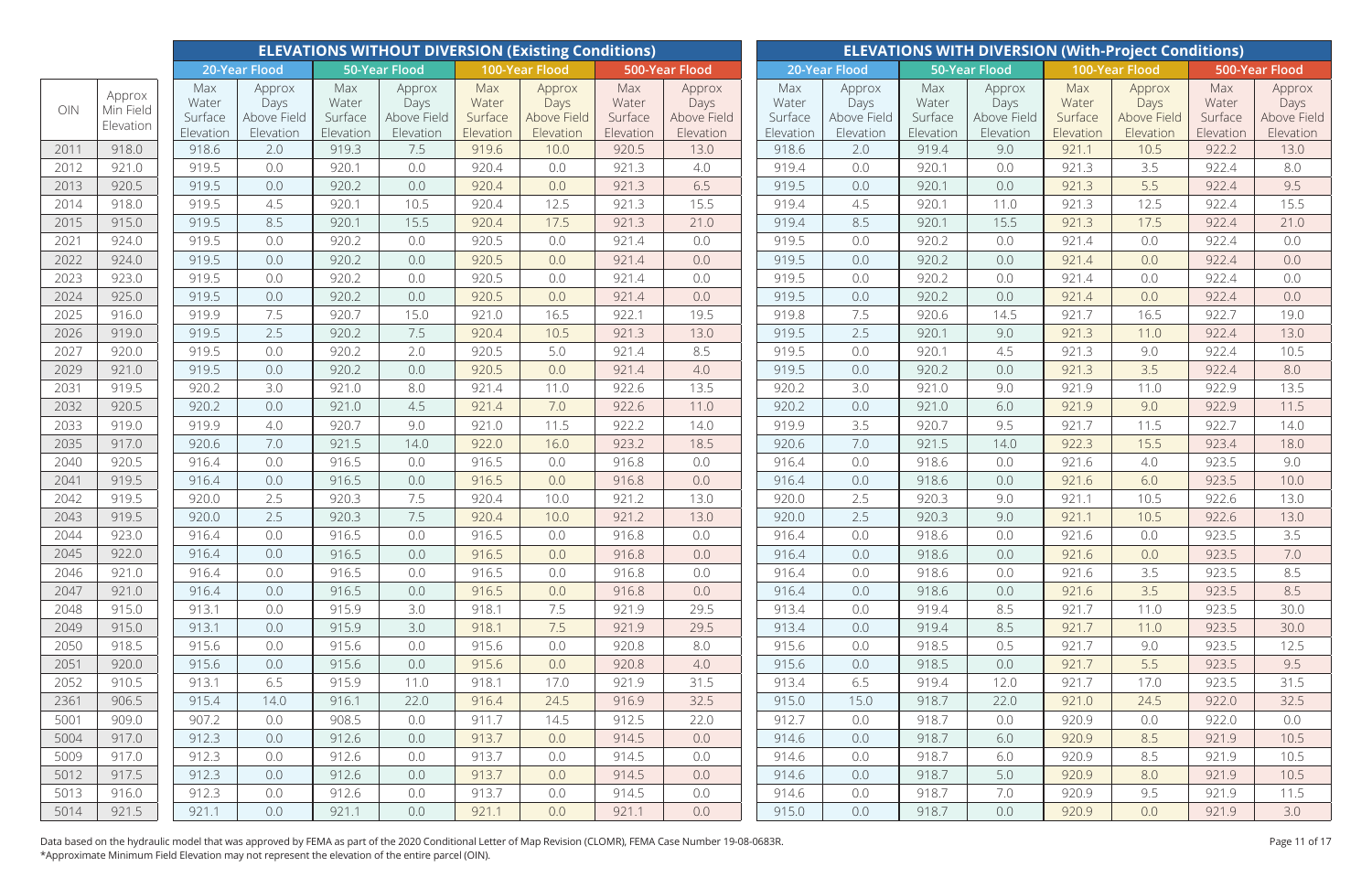|              |                                  | <b>ELEVATIONS WITHOUT DIVERSION (Existing Conditions)</b> |                               |                         |                               |                         |                               |                         |                               |                         |                               |                         |                               |                         | <b>ELEVATIONS WITH DIVERSION (With-Project Conditions)</b> |                         |                               |
|--------------|----------------------------------|-----------------------------------------------------------|-------------------------------|-------------------------|-------------------------------|-------------------------|-------------------------------|-------------------------|-------------------------------|-------------------------|-------------------------------|-------------------------|-------------------------------|-------------------------|------------------------------------------------------------|-------------------------|-------------------------------|
|              |                                  |                                                           | 20-Year Flood                 |                         | 50-Year Flood                 |                         | 100-Year Flood                |                         | 500-Year Flood                |                         | 20-Year Flood                 |                         | 50-Year Flood                 |                         | 100-Year Flood                                             |                         | 500-Year Flood                |
| OIN          | Approx<br>Min Field<br>Elevation | Max<br>Water<br>Surface                                   | Approx<br>Days<br>Above Field | Max<br>Water<br>Surface | Approx<br>Days<br>Above Field | Max<br>Water<br>Surface | Approx<br>Days<br>Above Field | Max<br>Water<br>Surface | Approx<br>Days<br>Above Field | Max<br>Water<br>Surface | Approx<br>Days<br>Above Field | Max<br>Water<br>Surface | Approx<br>Days<br>Above Field | Max<br>Water<br>Surface | Approx<br>Days<br>Above Field                              | Max<br>Water<br>Surface | Approx<br>Days<br>Above Field |
|              |                                  | Elevation                                                 | Elevation                     | Elevation               | Elevation                     | Elevation               | Elevation                     | Elevation               | Elevation                     | Elevation               | Elevation                     | Elevation               | Elevation                     | Elevation               | Elevation                                                  | Elevation               | Elevation                     |
| 5015         | 921.5                            | 915.0                                                     | 0.0                           | 917.0                   | 0.0                           | 917.1                   | 0.0                           | 917.1                   | 0.0                           | 915.0                   | 0.0                           | 918.7                   | 0.0                           | 920.9                   | 0.0                                                        | 921.9                   | 3.0                           |
| 5016         | 917.0                            | 915.0                                                     | 0.0                           | 917.0                   | 0.0                           | 917.1                   | 4.0                           | 917.1                   | 6.0                           | 915.0                   | 0.0                           | 918.7                   | 5.5                           | 920.9                   | 8.0                                                        | 921.9                   | 10.0                          |
| 5017         | 920.0                            | 915.0                                                     | 0.0                           | 917.0                   | 0.0                           | 917.1                   | 0.0                           | 917.1                   | 0.0                           | 915.0                   | 0.0                           | 918.7                   | 0.0                           | 920.9                   | 4.0                                                        | 921.9                   | 6.0                           |
| 5019         | 917.0                            | 915.4                                                     | 0.0                           | 916.1                   | 0.0                           | 916.3                   | 0.0                           | 916.8                   | 0.0                           | 914.9                   | 0.0                           | 918.7                   | 5.5                           | 920.9                   | 8.0                                                        | 922.0                   | 10.5                          |
| 5020         | 917.0                            | 915.4                                                     | 0.0                           | 916.1                   | 0.0                           | 916.3                   | 0.0                           | 916.8                   | 0.0                           | 914.9                   | 0.0                           | 918.7                   | 5.5                           | 920.9                   | 8.0                                                        | 922.0                   | 10.5                          |
| 5021         | 916.0                            | 915.4                                                     | 0.0                           | 916.1                   | 2.0                           | 916.3                   | 5.5                           | 916.8                   | 9.0                           | 914.9                   | 0.0                           | 918.7                   | 7.5                           | 920.9                   | 9.0                                                        | 922.0                   | 12.0                          |
| 5022         | 917.0                            | 915.4                                                     | 0.0                           | 916.1                   | 0.0                           | 916.3                   | 0.0                           | 916.8                   | 0.0                           | 914.9                   | 0.0                           | 918.7                   | 5.5                           | 920.9                   | 8.0                                                        | 922.0                   | 10.5                          |
| 5025         | 921.0                            | 915.0                                                     | 0.0                           | 917.0                   | 0.0                           | 917.1                   | 0.0                           | 917.1                   | 0.0                           | 915.0                   | 0.0                           | 918.7                   | 0.0                           | 920.9                   | 0.0                                                        | 921.9                   | 4.5                           |
| 5026         | 920.5                            | 915.0                                                     | 0.0                           | 917.0                   | 0.0                           | 917.1                   | 0.0                           | 917.1                   | 0.0                           | 915.0                   | 0.0                           | 918.7                   | 0.0                           | 920.9                   | 3.0                                                        | 921.9                   | 5.5                           |
| 5027         | 919.0                            | 915.4                                                     | 0.0                           | 916.1                   | 0.0                           | 916.3                   | 0.0                           | 916.8                   | 0.0                           | 914.9                   | 0.0                           | 918.7                   | 0.0                           | 920.9                   | 6.0                                                        | 922.0                   | 8.0                           |
| 5029         | 918.0                            | 915.4                                                     | 0.0                           | 916.1                   | 0.0                           | 916.3                   | 0.0                           | 916.8                   | 0.0                           | 914.9                   | 0.0                           | 918.7                   | 3.5                           | 920.9                   | 7.0                                                        | 922.0                   | 9.5                           |
| 5030         | 918.0                            | 915.4                                                     | 0.0                           | 916.1                   | 0.0                           | 916.3                   | 0.0                           | 916.8                   | 0.0                           | 914.9                   | 0.0                           | 918.7                   | 3.5                           | 920.9                   | 7.0                                                        | 922.0                   | 9.5                           |
| 5032         | 921.0                            | 916.1                                                     | 0.0                           | 916.1                   | 0.0                           | 916.1                   | 0.0                           | 916.1                   | 0.0                           | 916.1                   | 0.0                           | 918.7                   | 0.0                           | 920.9                   | 0.0                                                        | 922.0                   | 4.5                           |
| 5034         | 920.0                            | 916.1                                                     | 0.0                           | 916.1                   | 0.0                           | 916.1                   | 0.0                           | 916.1                   | 0.0                           | 916.1                   | 0.0                           | 918.7                   | 0.0                           | 920.9                   | 4.0                                                        | 922.0                   | 6.0                           |
| 5035         | 920.5                            | 916.1                                                     | 0.0                           | 916.1                   | 0.0                           | 916.1                   | 0.0                           | 916.1                   | 0.0                           | 916.1                   | 0.0                           | 918.7                   | 0.0                           | 920.9                   | 3.0                                                        | 922.0                   | 5.5                           |
| 5036         | 920.5<br>920.5                   | 916.1<br>916.1                                            | 0.0                           | 916.1                   | 0.0                           | 916.1<br>916.1          | 0.0                           | 916.1                   | 0.0                           | 916.1<br>916.1          | 0.0                           | 918.7                   | 0.0                           | 920.9                   | 3.0                                                        | 922.0                   | 5.5                           |
| 5038<br>5059 | 929.0                            | 920.0                                                     | 0.0<br>0.0                    | 916.1<br>923.0          | 0.0<br>0.0                    | 925.8                   | 0.0<br>0.0                    | 916.1<br>930.4          | 0.0<br>6.0                    | 920.1                   | 0.0<br>0.0                    | 918.7<br>923.5          | 0.0<br>0.0                    | 920.9<br>926.3          | 3.0<br>0.0                                                 | 922.0<br>930.5          | 5.5<br>7.0                    |
| 5061         | 920.0                            | 914.5                                                     | 0.0                           | 915.9                   | 0.0                           | 917.8                   | 0.0                           | 921.7                   | 6.0                           | 915.2                   | 0.0                           | 919.3                   | 0.0                           | 921.6                   | 6.0                                                        | 923.2                   | 11.0                          |
| 5167         | 935.5                            | 922.3                                                     | 0.0                           | 924.9                   | 0.0                           | 927.7                   | 0.0                           | 932.6                   | 0.0                           | 922.4                   | 0.0                           | 925.3                   | 0.0                           | 928.1                   | 0.0                                                        | 932.7                   | 0.0                           |
| 5168         | 933.0                            | 922.3                                                     | 0.0                           | 924.9                   | 0.0                           | 927.7                   | 0.0                           | 932.6                   | 0.0                           | 922.4                   | 0.0                           | 925.3                   | 0.0                           | 928.1                   | 0.0                                                        | 932.7                   | 0.0                           |
| 5169         | 934.5                            | 931.0                                                     | 0.0                           | 931.0                   | 0.0                           | 931.0                   | 0.0                           | 932.7                   | 0.0                           | 931.0                   | 0.0                           | 931.0                   | 0.0                           | 931.0                   | 0.0                                                        | 932.7                   | 0.0                           |
| 5170         | 933.0                            | 931.0                                                     | 0.0                           | 931.0                   | 0.0                           | 931.0                   | 0.0                           | 932.7                   | 0.0                           | 931.0                   | 0.0                           | 931.0                   | 0.0                           | 931.0                   | 0.0                                                        | 932.7                   | 0.0                           |
| 5171         | 933.0                            | 931.0                                                     | 0.0                           | 931.0                   | 0.0                           | 931.0                   | 0.0                           | 932.7                   | 0.0                           | 931.0                   | 0.0                           | 931.0                   | 0.0                           | 931.0                   | 0.0                                                        | 932.7                   | 0.0                           |
| 5172         | 921.0                            | 922.3                                                     | 3.0                           | 924.9                   | 7.5                           | 927.7                   | 13.0                          | 932.6                   | 31.5                          | 922.4                   | 3.5                           | 925.3                   | 9.0                           | 928.1                   | 13.5                                                       | 932.7                   | 31.5                          |
| 5173         | 915.0                            | 922.7                                                     | 12.5                          | 925.2                   | 14.5                          | 927.9                   | 31.5                          | 932.8                   | 33.5                          | 922.7                   | 12.5                          | 925.5                   | 14.5                          | 928.3                   | 31.5                                                       | 932.9                   | 33.5                          |
| 5174         | 915.0                            | 923.0                                                     | 13.0                          | 925.4                   | 14.5                          | 928.1                   | 31.5                          | 933.0                   | 34.0                          | 923.0                   | 13.0                          | 925.7                   | 14.5                          | 928.4                   | 31.5                                                       | 933.1                   | 34.0                          |
| 5175         | 915.0                            | 923.0                                                     | 13.0                          | 925.4                   | 14.5                          | 928.1                   | 31.5                          | 933.0                   | 34.0                          | 923.0                   | 13.0                          | 925.7                   | 14.5                          | 928.4                   | 31.5                                                       | 933.1                   | 34.0                          |
| 5176         | 936.0                            | 923.3                                                     | 0.0                           | 925.8                   | 0.0                           | 928.4                   | 0.0                           | 933.3                   | 0.0                           | 923.4                   | 0.0                           | 926.0                   | 0.0                           | 928.7                   | 0.0                                                        | 933.4                   | 0.0                           |
| 5177         | 931.0                            | 923.5                                                     | 0.0                           | 925.9                   | 0.0                           | 928.6                   | 0.0                           | 933.5                   | 9.0                           | 923.6                   | 0.0                           | 926.2                   | 0.0                           | 928.9                   | 0.0                                                        | 933.6                   | 9.5                           |
| 5178         | 935.5                            | 931.0                                                     | 0.0                           | 931.0                   | 0.0                           | 931.0                   | 0.0                           | 934.0                   | 0.0                           | 931.0                   | 0.0                           | 931.0                   | 0.0                           | 931.0                   | 0.0                                                        | 934.1                   | 0.0                           |
| 5179         | 920.0                            | 924.0                                                     | 7.5                           | 926.4                   | 11.0                          | 929.0                   | 21.0                          | 934.1                   | 32.5                          | 924.1                   | 8.0                           | 926.7                   | 11.5                          | 929.3                   | 21.5                                                       | 934.1                   | 32.5                          |
| 5180         | 936.0                            | 931.0                                                     | 0.0                           | 931.0                   | 0.0                           | 931.0                   | 0.0                           | 934.0                   | 0.0                           | 931.0                   | 0.0                           | 931.0                   | 0.0                           | 931.0                   | 0.0                                                        | 934.1                   | 0.0                           |
| 5181         | 933.5                            | 931.0                                                     | 0.0                           | 931.0                   | 0.0                           | 931.0                   | 0.0                           | 934.0                   | 2.5                           | 931.0                   | 0.0                           | 931.0                   | 0.0                           | 931.0                   | 0.0                                                        | 934.1                   | 3.0                           |
| 5182         | 934.5                            | 924.0                                                     | 0.0                           | 926.3                   | 0.0                           | 929.0                   | 0.0                           | 934.0                   | 0.0                           | 924.0                   | 0.0                           | 926.6                   | 0.0                           | 929.3                   | 0.0                                                        | 934.1                   | 0.0                           |
| 5183         | 919.5                            | 924.4                                                     | 8.5                           | 926.7                   | 12.0                          | 929.3                   | 25.0                          | 934.6                   | 32.5                          | 924.4                   | 8.5                           | 927.0                   | 12.0                          | 929.6                   | 25.5                                                       | 934.6                   | 32.5                          |
| 5184         | 921.0                            | 924.3                                                     | 6.0                           | 926.7                   | 10.5                          | 929.3                   | 18.5                          | 934.4                   | 32.0                          | 924.4                   | 6.5                           | 926.9                   | 11.0                          | 929.6                   | 18.5                                                       | 934.5                   | 32.0                          |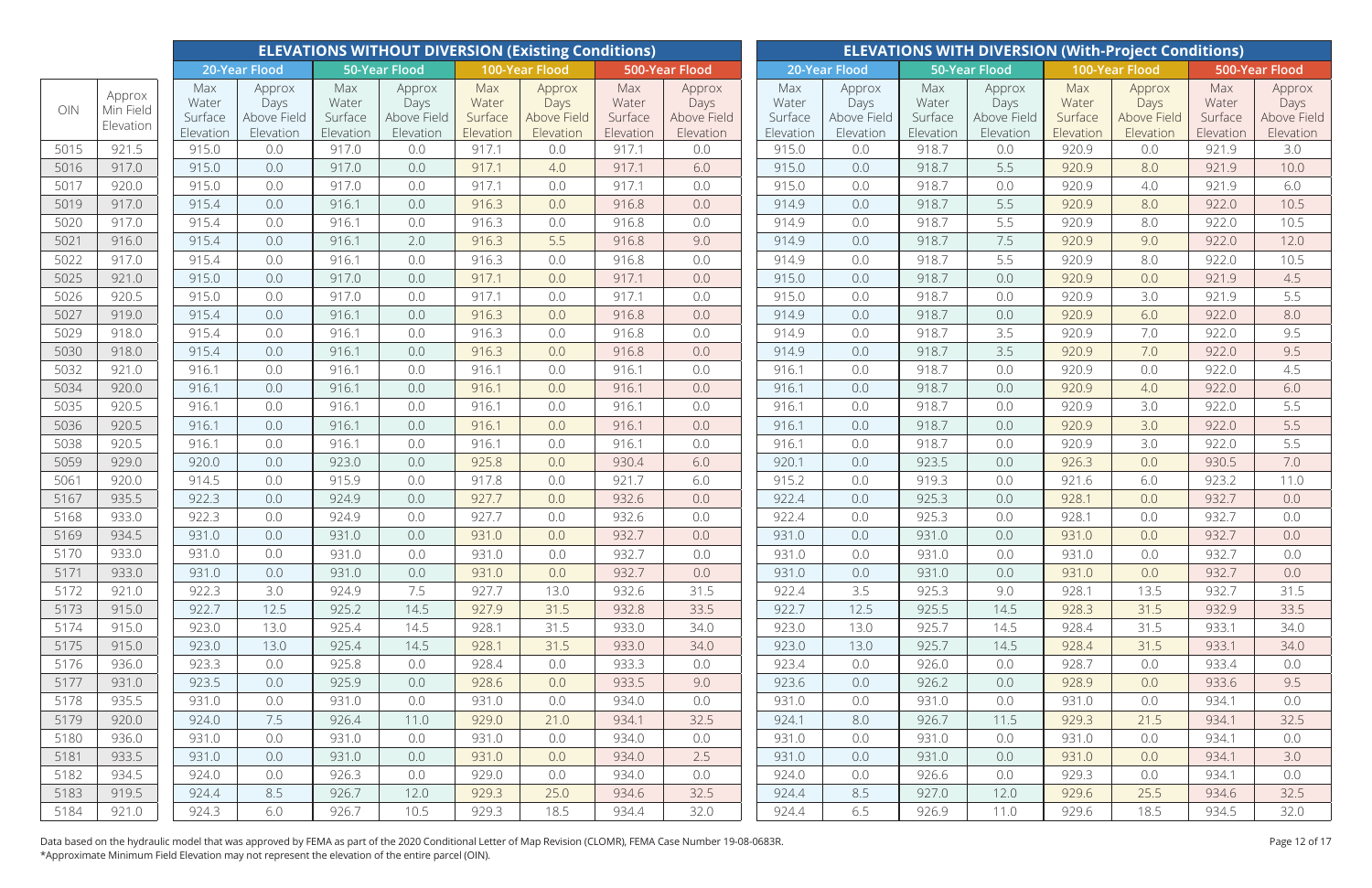|      |                                  |                                      |                                            |                                      | <b>ELEVATIONS WITHOUT DIVERSION (Existing Conditions)</b> |                                      |                                                   |                                      | <b>ELEVATIONS WITH DIVERSION (With-Project Conditions)</b> |                                      |                                            |                                      |                                            |                                      |                                            |                                      |                                            |  |
|------|----------------------------------|--------------------------------------|--------------------------------------------|--------------------------------------|-----------------------------------------------------------|--------------------------------------|---------------------------------------------------|--------------------------------------|------------------------------------------------------------|--------------------------------------|--------------------------------------------|--------------------------------------|--------------------------------------------|--------------------------------------|--------------------------------------------|--------------------------------------|--------------------------------------------|--|
|      |                                  |                                      | 20-Year Flood                              |                                      | <b>50-Year Flood</b>                                      |                                      | 100-Year Flood                                    |                                      | 500-Year Flood                                             |                                      | 20-Year Flood                              | 50-Year Flood                        |                                            | 500-Year Flood<br>100-Year Flood     |                                            |                                      |                                            |  |
| OIN  | Approx<br>Min Field<br>Elevation | Max<br>Water<br>Surface<br>Elevation | Approx<br>Days<br>Above Field<br>Elevation | Max<br>Water<br>Surface<br>Elevation | Approx<br>Days<br>Above Field<br>Elevation                | Max<br>Water<br>Surface<br>Elevation | Approx<br>Days<br><b>Above Field</b><br>Elevation | Max<br>Water<br>Surface<br>Elevation | Approx<br>Days<br>Above Field<br>Elevation                 | Max<br>Water<br>Surface<br>Elevation | Approx<br>Days<br>Above Field<br>Elevation | Max<br>Water<br>Surface<br>Elevation | Approx<br>Days<br>Above Field<br>Elevation | Max<br>Water<br>Surface<br>Elevation | Approx<br>Days<br>Above Field<br>Elevation | Max<br>Water<br>Surface<br>Elevation | Approx<br>Days<br>Above Field<br>Elevation |  |
| 5185 | 931.0                            | 925.0                                | 0.0                                        | 927.4                                | 0.0                                                       | 930.0                                | 0.0                                               | 935.5                                | 12.0                                                       | 925.1                                | 0.0                                        | 927.6                                | 0.0                                        | 930.2                                | 0.0                                        | 935.5                                | 12.5                                       |  |
| 5186 | 935.5                            | 925.1                                | 0.0                                        | 927.5                                | 0.0                                                       | 930.0                                | 0.0                                               | 935.5                                | 0.5                                                        | 925.1                                | 0.0                                        | 927.7                                | 0.0                                        | 930.3                                | 0.0                                        | 935.7                                | 0.5                                        |  |
| 5187 | 925.5                            | 925.9                                | 1.5                                        | 928.3                                | 6.0                                                       | 930.9                                | 10.5                                              | 936.6                                | 31.5                                                       | 926.0                                | 2.0                                        | 928.5                                | 7.0                                        | 931.1                                | 11.5                                       | 936.7                                | 31.5                                       |  |
| 5188 | 936.0                            | 926.0                                | 0.0                                        | 928.3                                | 0.0                                                       | 930.9                                | 0.0                                               | 936.7                                | 2.0                                                        | 926.0                                | 0.0                                        | 928.5                                | 0.0                                        | 931.1                                | 0.0                                        | 936.7                                | 2.5                                        |  |
| 5189 | 916.0                            | 925.9                                | 16.5                                       | 928.3                                | 28.0                                                      | 930.9                                | 32.0                                              | 936.6                                | 37.5                                                       | 926.0                                | 17.0                                       | 928.5                                | 28.5                                       | 931.1                                | 32.0                                       | 936.7                                | 37.5                                       |  |
| 5190 | 923.0                            | 926.5                                | 6.5                                        | 929.4                                | 10.5                                                      | 932.1                                | 20.0                                              | 936.9                                | 32.0                                                       | 926.6                                | 6.5                                        | 929.6                                | 11.0                                       | 932.3                                | 20.0                                       | 937.0                                | 32.0                                       |  |
| 5191 | 923.0                            | 926.5                                | 6.5                                        | 929.4                                | 10.5                                                      | 932.1                                | 20.0                                              | 936.9                                | 32.0                                                       | 926.6                                | 6.5                                        | 929.6                                | 11.0                                       | 932.3                                | 20.0                                       | 937.0                                | 32.0                                       |  |
| 5206 | 931.5                            | 921.6                                | 0.0                                        | 924.3                                | 0.0                                                       | 927.2                                | 0.0                                               | 932.0                                | 3.0                                                        | 921.7                                | 0.0                                        | 924.8                                | 0.0                                        | 927.6                                | 0.0                                        | 932.1                                | 3.5                                        |  |
| 5207 | 935.5                            | 922.1                                | 0.0                                        | 924.8                                | 0.0                                                       | 927.6                                | 0.0                                               | 932.5                                | 0.0                                                        | 922.2                                | 0.0                                        | 925.1                                | 0.0                                        | 928.0                                | 0.0                                        | 932.5                                | 0.0                                        |  |
| 5208 | 932.5                            | 928.7                                | 0.0                                        | 928.7                                | 0.0                                                       | 928.7                                | 0.0                                               | 930.1                                | 0.0                                                        | 928.7                                | 0.0                                        | 928.7                                | 0.0                                        | 928.7                                | 0.0                                        | 930.2                                | 0.0                                        |  |
| 5210 | 936.5                            | 922.1                                | 0.0                                        | 924.8                                | 0.0                                                       | 927.6                                | 0.0                                               | 932.5                                | 0.0                                                        | 922.2                                | 0.0                                        | 925.1                                | 0.0                                        | 928.0                                | 0.0                                        | 932.5                                | 0.0                                        |  |
| 5212 | 933.0                            | 924.4                                | 0.0                                        | 926.7                                | 0.0                                                       | 929.3                                | 0.0                                               | 934.6                                | 5.0                                                        | 924.4                                | 0.0                                        | 927.0                                | 0.0                                        | 929.6                                | 0.0                                        | 934.6                                | 5.0                                        |  |
| 5279 | 923.0                            | 915.6                                | 0.0                                        | 920.3                                | 0.0                                                       | 922.5                                | 0.0                                               | 927.1                                | 13.5                                                       | 915.6                                | 0.0                                        | 921.1                                | 0.0                                        | 923.9                                | 5.0                                        | 927.2                                | 14.0                                       |  |
| 7002 | 920.5                            | 913.0                                | 0.0                                        | 915.8                                | 0.0                                                       | 918.0                                | 0.0                                               | 921.8                                | 5.5                                                        | 913.3                                | 0.0                                        | 919.4                                | 0.0                                        | 921.8                                | 5.5                                        | 923.5                                | 10.5                                       |  |
| 7003 | 910.0                            | 911.5                                | 8.5                                        | 913.8                                | 15.0                                                      | 914.0                                | 18.0                                              | 914.5                                | 23.5                                                       | 912.7                                | 11.0                                       | 918.7                                | 13.0                                       | 920.9                                | 14.5                                       | 922.0                                | 19.5                                       |  |
| 7100 | 936.0                            | 926.8                                | 0.0                                        | 929.6                                | 0.0                                                       | 932.3                                | 0.0                                               | 937.2                                | 4.5                                                        | 926.8                                | 0.0                                        | 929.8                                | 0.0                                        | 932.5                                | 0.0                                        | 937.3                                | 4.5                                        |  |
| 7101 | 935.0                            | 927.1                                | 0.0                                        | 929.9                                | 0.0                                                       | 932.5                                | 0.0                                               | 937.6                                | 8.5                                                        | 927.1                                | 0.0                                        | 930.1                                | 0.0                                        | 932.7                                | 0.0                                        | 937.6                                | 9.0                                        |  |
| 7102 | 925.5                            | 927.8                                | 5.0                                        | 930.6                                | 9.0                                                       | 933.1                                | 15.5                                              | 938.3                                | 31.5                                                       | 927.9                                | 5.0                                        | 930.7                                | 9.5                                        | 933.3                                | 15.5                                       | 938.3                                | 31.5                                       |  |
| 7103 | 934.0                            | 927.8                                | 0.0                                        | 930.6                                | 0.0                                                       | 933.1                                | 0.0                                               | 938.3                                | 12.0                                                       | 927.9                                | 0.0                                        | 930.7                                | 0.0                                        | 933.3                                | 0.0                                        | 938.3                                | 12.5                                       |  |
| 7104 | 938.0                            | 927.8                                | 0.0                                        | 930.6                                | 0.0                                                       | 933.1                                | 0.0                                               | 938.3                                | 1.5                                                        | 927.9                                | 0.0                                        | 930.7                                | 0.0                                        | 933.3                                | 0.0                                        | 938.3                                | 1.5                                        |  |
| 7105 | 938.0                            | 927.8                                | 0.0                                        | 930.6                                | 0.0                                                       | 933.1                                | 0.0                                               | 938.3                                | 1.5                                                        | 927.9                                | 0.0                                        | 930.7                                | 0.0                                        | 933.3                                | 0.0                                        | 938.3                                | 1.5                                        |  |
| 7106 | 937.0                            | 927.8                                | 0.0                                        | 930.6                                | 0.0                                                       | 933.1                                | 0.0                                               | 938.3                                | 4.0                                                        | 927.9                                | 0.0                                        | 930.7                                | 0.0                                        | 933.3                                | 0.0                                        | 938.3                                | 4.0                                        |  |
| 7107 | 934.5                            | 928.1                                | 0.0                                        | 930.8                                | 0.0                                                       | 933.4                                | 0.0                                               | 938.5                                | 11.5                                                       | 928.1                                | 0.0                                        | 930.9                                | 0.0                                        | 933.5                                | 0.0                                        | 938.6                                | 12.0                                       |  |
| 7108 | 923.0                            | 928.1                                | 8.5                                        | 930.8                                | 12.0                                                      | 933.4                                | 27.0                                              | 938.5                                | 32.5                                                       | 928.1                                | 8.5                                        | 930.9                                | 12.0                                       | 933.5                                | 27.0                                       | 938.6                                | 32.5                                       |  |
| 7109 | 938.5                            | 928.1                                | 0.0                                        | 930.8                                | 0.0                                                       | 933.4                                | 0.0                                               | 938.5                                | 0.0                                                        | 928.1                                | 0.0                                        | 930.9                                | 0.0                                        | 933.5                                | 0.0                                        | 938.6                                | 0.5                                        |  |
| 7110 | 927.0                            | 918.3                                | 0.0                                        | 921.2                                | 0.0                                                       | 924.2                                | 0.0                                               | 928.3                                | 6.0                                                        | 918.4                                | 0.0                                        | 922.1                                | 0.0                                        | 925.0                                | 0.0                                        | 928.3                                | 7.5                                        |  |
| 8360 | 918.0                            | 919.9                                | 5.0                                        | 920.7                                | 11.5                                                      | 921.0                                | 13.5                                              | 922.2                                | 16.0                                                       | 919.9                                | 5.0                                        | 920.7                                | 11.5                                       | 921.7                                | 13.5                                       | 922.7                                | 16.0                                       |  |
| 8465 | 924.0                            | 920.3                                | 0.0                                        | 923.0                                | 0.0                                                       | 925.9                                | 4.5                                               | 930.6                                | 22.5                                                       | 920.4                                | 0.0                                        | 923.4                                | 0.0                                        | 926.6                                | 7.0                                        | 930.6                                | 22.5                                       |  |
| 8466 | 927.0                            | 920.3                                | 0.0                                        | 923.0                                | 0.0                                                       | 925.9                                | 0.0                                               | 930.6                                | 12.0                                                       | 920.4                                | 0.0                                        | 923.4                                | 0.0                                        | 926.6                                | 0.0                                        | 930.6                                | 13.0                                       |  |
| 8467 | 925.5                            | 920.3                                | 0.0                                        | 923.0                                | 0.0                                                       | 925.9                                | 1.5                                               | 930.6                                | 16.5                                                       | 920.4                                | 0.0                                        | 923.4                                | 0.0                                        | 926.6                                | 4.0                                        | 930.6                                | 17.0                                       |  |
| 8468 | 929.0                            | 920.3                                | 0.0                                        | 923.0                                | 0.0                                                       | 925.9                                | 0.0                                               | 930.6                                | 6.0                                                        | 920.4                                | 0.0                                        | 923.4                                | 0.0                                        | 926.6                                | 0.0                                        | 930.6                                | 7.0                                        |  |
| 8473 | 926.5                            | 920.3                                | 0.0                                        | 923.0                                | 0.0                                                       | 925.9                                | 0.0                                               | 930.6                                | 13.5                                                       | 920.4                                | 0.0                                        | 923.4                                | 0.0                                        | 926.6                                | 1.0                                        | 930.6                                | 14.0                                       |  |
| 8475 | 929.0                            | 920.3                                | 0.0                                        | 923.0                                | 0.0                                                       | 925.9                                | 0.0                                               | 930.6                                | 6.0                                                        | 920.4                                | 0.0                                        | 923.4                                | 0.0                                        | 926.6                                | 0.0                                        | 930.6                                | 7.0                                        |  |
| 8476 | 928.0                            | 920.3                                | 0.0                                        | 923.0                                | 0.0                                                       | 925.9                                | 0.0                                               | 930.6                                | 9.0                                                        | 920.4                                | 0.0                                        | 923.4                                | 0.0                                        | 926.6                                | 0.0                                        | 930.6                                | 10.0                                       |  |
| 8528 | 922.0                            | 913.8                                | 0.0                                        | 916.7                                | 0.0                                                       | 919.1                                | 0.0                                               | 923.4                                | 5.0                                                        | 914.1                                | 0.0                                        | 919.7                                | 0.0                                        | 922.2                                | 2.0                                        | 924.2                                | 9.5                                        |  |
| 8687 | 924.0                            | 915.6                                | 0.0                                        | 920.3                                | 0.0                                                       | 922.5                                | 0.0                                               | 927.1                                | 10.0                                                       | 915.6                                | 0.0                                        | 921.1                                | 0.0                                        | 923.9                                | 0.0                                        | 927.2                                | 11.5                                       |  |
| 8688 | 924.5                            | 915.6                                | 0.0                                        | 920.3                                | 0.0                                                       | 922.5                                | 0.0                                               | 927.1                                | 9.0                                                        | 915.6                                | 0.0                                        | 921.1                                | 0.0                                        | 923.9                                | 0.0                                        | 927.2                                | 10.5                                       |  |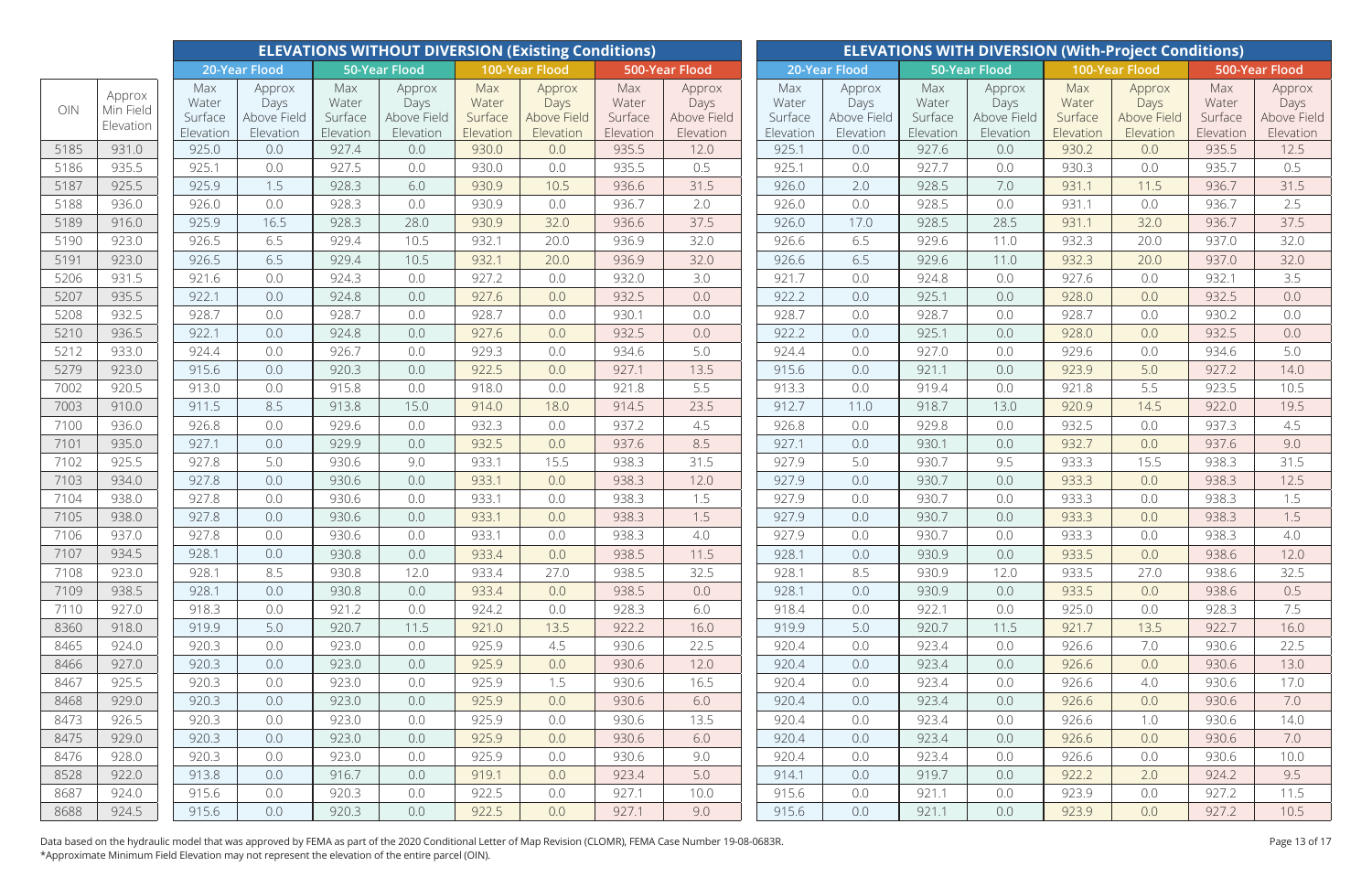|              |                                  |                                      |                                            |                                      | <b>ELEVATIONS WITHOUT DIVERSION (Existing Conditions)</b> |                                      |                                            |                                      | <b>ELEVATIONS WITH DIVERSION (With-Project Conditions)</b> |                                      |                                            |                                      |                                            |                                      |                                            |                                      |                                            |  |
|--------------|----------------------------------|--------------------------------------|--------------------------------------------|--------------------------------------|-----------------------------------------------------------|--------------------------------------|--------------------------------------------|--------------------------------------|------------------------------------------------------------|--------------------------------------|--------------------------------------------|--------------------------------------|--------------------------------------------|--------------------------------------|--------------------------------------------|--------------------------------------|--------------------------------------------|--|
|              |                                  |                                      | <b>20-Year Flood</b>                       |                                      | <b>50-Year Flood</b>                                      |                                      | 100-Year Flood                             |                                      | 500-Year Flood                                             |                                      | 20-Year Flood                              |                                      | 50-Year Flood                              |                                      | 100-Year Flood                             | 500-Year Flood                       |                                            |  |
| OIN          | Approx<br>Min Field<br>Elevation | Max<br>Water<br>Surface<br>Elevation | Approx<br>Days<br>Above Field<br>Elevation | Max<br>Water<br>Surface<br>Elevation | Approx<br>Days<br>Above Field<br>Elevation                | Max<br>Water<br>Surface<br>Elevation | Approx<br>Days<br>Above Field<br>Elevation | Max<br>Water<br>Surface<br>Elevation | Approx<br>Days<br>Above Field<br>Elevation                 | Max<br>Water<br>Surface<br>Elevation | Approx<br>Days<br>Above Field<br>Elevation | Max<br>Water<br>Surface<br>Elevation | Approx<br>Days<br>Above Field<br>Elevation | Max<br>Water<br>Surface<br>Elevation | Approx<br>Days<br>Above Field<br>Elevation | Max<br>Water<br>Surface<br>Elevation | Approx<br>Days<br>Above Field<br>Elevation |  |
| 8689         | 925.0                            | 915.6                                | 0.0                                        | 920.3                                | 0.0                                                       | 922.5                                | 0.0                                        | 927.1                                | 7.5                                                        | 915.6                                | 0.0                                        | 921.1                                | 0.0                                        | 923.9                                | 0.0                                        | 927.2                                | 9.5                                        |  |
| 8690         | 925.0                            | 915.6                                | 0.0                                        | 920.3                                | 0.0                                                       | 922.5                                | 0.0                                        | 927.1                                | 7.5                                                        | 915.6                                | 0.0                                        | 921.1                                | 0.0                                        | 923.9                                | 0.0                                        | 927.2                                | 9.5                                        |  |
| 8691         | 926.0                            | 915.6                                | 0.0                                        | 920.3                                | 0.0                                                       | 922.5                                | 0.0                                        | 927.1                                | 4.5                                                        | 915.6                                | 0.0                                        | 921.1                                | 0.0                                        | 923.9                                | 0.0                                        | 927.2                                | 5.5                                        |  |
| 8692         | 925.0                            | 915.6                                | 0.0                                        | 920.3                                | 0.0                                                       | 922.5                                | 0.0                                        | 927.1                                | 7.5                                                        | 915.6                                | 0.0                                        | 921.1                                | 0.0                                        | 923.9                                | 0.0                                        | 927.2                                | 9.5                                        |  |
| 8693         | 924.0                            | 915.6                                | 0.0                                        | 920.3                                | 0.0                                                       | 922.5                                | 0.0                                        | 927.1                                | 10.0                                                       | 915.6                                | 0.0                                        | 921.1                                | 0.0                                        | 923.9                                | 0.0                                        | 927.2                                | 11.5                                       |  |
| 8694         | 924.0                            | 915.6                                | 0.0                                        | 920.3                                | 0.0                                                       | 922.5                                | 0.0                                        | 927.1                                | 10.0                                                       | 915.6                                | 0.0                                        | 921.1                                | 0.0                                        | 923.9                                | 0.0                                        | 927.2                                | 11.5                                       |  |
| 8695         | 926.0                            | 916.7                                | 0.0                                        | 920.3                                | 0.0                                                       | 922.5                                | 0.0                                        | 927.4                                | 4.5                                                        | 916.7                                | 0.0                                        | 921.1                                | 0.0                                        | 924.0                                | 0.0                                        | 927.5                                | 5.5                                        |  |
| 8696         | 925.0                            | 916.7                                | 0.0                                        | 920.3                                | 0.0                                                       | 922.5                                | 0.0                                        | 927.4                                | 7.5                                                        | 916.7                                | 0.0                                        | 921.1                                | 0.0                                        | 924.0                                | 0.0                                        | 927.5                                | 9.5                                        |  |
| 8697         | 923.0                            | 915.6                                | 0.0                                        | 920.3                                | 0.0                                                       | 922.5                                | 0.0                                        | 927.1                                | 13.5                                                       | 915.6                                | 0.0                                        | 921.1                                | 0.0                                        | 923.9                                | 5.0                                        | 927.2                                | 14.0                                       |  |
| 8698         | 919.0                            | 915.6                                | 0.0                                        | 920.3                                | 9.5                                                       | 922.5                                | 13.5                                       | 927.1                                | 29.0                                                       | 915.6                                | 0.0                                        | 921.1                                | 10.0                                       | 923.9                                | 13.5                                       | 927.2                                | 29.0                                       |  |
| 8699         | 918.5                            | 915.6                                | 0.0                                        | 920.3                                | 11.0                                                      | 922.5                                | 14.0                                       | 927.1                                | 30.5                                                       | 915.6                                | 0.0                                        | 921.1                                | 11.0                                       | 923.9                                | 14.5                                       | 927.2                                | 30.5                                       |  |
| 8702         | 918.5                            | 915.6                                | 0.0                                        | 920.3                                | 11.0                                                      | 922.5                                | 14.0                                       | 927.1                                | 30.5                                                       | 915.6                                | 0.0                                        | 921.1                                | 11.0                                       | 923.9                                | 14.5                                       | 927.2                                | 30.5                                       |  |
| 8703         | 926.0                            | 915.6                                | 0.0                                        | 920.3                                | 0.0                                                       | 922.5                                | 0.0                                        | 927.1                                | 4.5                                                        | 915.6                                | 0.0                                        | 921.1                                | 0.0                                        | 923.9                                | 0.0                                        | 927.2                                | 5.5                                        |  |
| 8704         | 918.5                            | 915.6                                | 0.0                                        | 920.3                                | 11.0                                                      | 922.5                                | 14.0                                       | 927.1                                | 30.5                                                       | 915.6                                | 0.0                                        | 921.1                                | 11.0                                       | 923.9                                | 14.5                                       | 927.2                                | 30.5                                       |  |
| 8705         | 923.5                            | 915.6                                | 0.0                                        | 920.3                                | 0.0                                                       | 922.5                                | 0.0                                        | 927.1                                | 12.0                                                       | 915.6                                | 0.0                                        | 921.1                                | 0.0                                        | 923.9                                | 3.5                                        | 927.2                                | 12.5                                       |  |
| 8706         | 919.5                            | 915.6                                | 0.0                                        | 920.3                                | 9.0                                                       | 922.5                                | 13.0                                       | 927.1                                | 27.5                                                       | 915.6                                | 0.0                                        | 921.1                                | 10.0                                       | 923.9                                | 13.0                                       | 927.2                                | 27.5                                       |  |
| 8707         | 918.5                            | 915.6                                | 0.0                                        | 920.3                                | 11.0                                                      | 922.5                                | 14.0                                       | 927.1                                | 30.5                                                       | 915.6                                | 0.0                                        | 921.1                                | 11.0                                       | 923.9                                | 14.5                                       | 927.2                                | 30.5                                       |  |
| 8708         | 927.0                            | 915.6                                | 0.0                                        | 920.3                                | 0.0                                                       | 922.5                                | 0.0                                        | 927.1                                | 0.5                                                        | 915.6                                | 0.0                                        | 921.1                                | 0.0                                        | 923.9                                | 0.0                                        | 927.2                                | 1.5                                        |  |
| 8709         | 924.0                            | 915.6                                | 0.0                                        | 920.3                                | 0.0                                                       | 922.5                                | 0.0                                        | 927.1                                | 10.0                                                       | 915.6                                | 0.0                                        | 921.1                                | 0.0                                        | 923.9                                | 0.0                                        | 927.2                                | 11.5                                       |  |
| 8710         | 920.0                            | 915.6                                | 0.0                                        | 920.3                                | 7.5                                                       | 922.5                                | 12.5                                       | 927.1                                | 25.5                                                       | 915.6                                | 0.0                                        | 921.1                                | 9.0                                        | 923.9                                | 12.5                                       | 927.2                                | 25.5                                       |  |
| 8711         | 922.5                            | 915.6                                | 0.0                                        | 920.3                                | 0.0                                                       | 922.5                                | 0.0                                        | 927.1                                | 15.0                                                       | 915.6                                | 0.0                                        | 921.1                                | 0.0                                        | 923.9                                | 5.5                                        | 927.2                                | 15.0                                       |  |
| 8714         | 926.0                            | 915.6                                | 0.0                                        | 920.3                                | 0.0                                                       | 922.5                                | 0.0                                        | 927.1                                | 4.5                                                        | 915.6                                | 0.0                                        | 921.1                                | 0.0                                        | 923.9                                | 0.0                                        | 927.2                                | 5.5                                        |  |
| 8715         | 926.0                            | 915.6                                | 0.0                                        | 920.3                                | 0.0                                                       | 922.5                                | 0.0                                        | 927.1                                | 4.5                                                        | 915.6                                | 0.0                                        | 921.1                                | 0.0                                        | 923.9                                | 0.0                                        | 927.2                                | 5.5                                        |  |
| 8716         | 925.5                            | 915.6                                | 0.0                                        | 920.3                                | 0.0                                                       | 922.5                                | 0.0                                        | 927.1                                | 5.5                                                        | 915.6                                | 0.0                                        | 921.1                                | 0.0                                        | 923.9                                | 0.0                                        | 927.2                                | 7.5                                        |  |
| 8717         | 925.0                            | 915.6                                | 0.0                                        | 920.3                                | 0.0                                                       | 922.5                                | 0.0                                        | 927.1                                | 7.5                                                        | 915.6                                | 0.0                                        | 921.1                                | 0.0                                        | 923.9                                | 0.0                                        | 927.2                                | 9.5                                        |  |
| 8727         | 926.0                            | 916.5                                | 0.0                                        | 919.6                                | 0.0                                                       | 922.5                                | 0.0                                        | 927.1                                | 4.5                                                        | 916.6                                | 0.0                                        | 921.1                                | 0.0                                        | 923.9                                | 0.0                                        | 927.1                                | 5.5                                        |  |
| 8728         | 922.0                            | 916.5                                | 0.0                                        | 919.6                                | 0.0                                                       | 922.5                                | 2.0                                        | 927.1                                | 17.0                                                       | 916.6                                | 0.0                                        | 921.1                                | 0.0                                        | 923.9                                | 6.5                                        | 927.1                                | 16.5                                       |  |
| 8729         | 925.0                            | 916.5                                | 0.0                                        | 919.6                                | 0.0                                                       | 922.5                                | 0.0                                        | 927.1                                | 7.5                                                        | 916.6                                | 0.0                                        | 921.1                                | 0.0                                        | 923.9                                | 0.0                                        | 927.1                                | 9.5                                        |  |
| 8772         | 925.0                            | 918.0                                | 0.0                                        | 920.3                                | 0.0                                                       | 922.5                                | 0.0                                        | 929.9                                | 7.5                                                        | 918.0                                | 0.0                                        | 921.1                                | 0.0                                        | 924.0                                | 0.0                                        | 929.9                                | 9.5                                        |  |
| 8773         | 926.0                            | 918.0                                | 0.0                                        | 920.3                                | 0.0                                                       | 922.5                                | 0.0                                        | 929.9                                | 5.5                                                        | 918.0                                | 0.0                                        | 921.1                                | 0.0                                        | 924.0                                | 0.0                                        | 929.9                                | 6.0                                        |  |
| 8775         | 926.0                            | 916.7                                | 0.0                                        | 920.3                                | 0.0                                                       | 922.5                                | 0.0                                        | 927.4                                | 4.5                                                        | 916.7                                | 0.0                                        | 921.1                                | 0.0                                        | 924.0                                | 0.0                                        | 927.5                                | 5.5                                        |  |
| 8779         | 926.0                            | 920.4                                | 0.0                                        | 923.5                                | 0.0                                                       | 926.6                                | 2.5                                        | 931.3                                | 16.5                                                       | 920.5                                | 0.0                                        | 924.0                                | 0.0                                        | 927.1                                | 4.5                                        | 931.4                                | 16.5                                       |  |
| 8780         | 922.0                            | 920.4                                | 0.0                                        | 923.5                                | 7.5                                                       | 926.6                                | 11.0                                       | 931.3                                | 31.0                                                       | 920.5                                | 0.0                                        | 924.0                                | 8.5                                        | 927.1                                | 11.5                                       | 931.4                                | 31.0                                       |  |
| 8781         | 921.5                            | 920.4                                | 0.0                                        | 923.5                                | 8.0                                                       | 926.6                                | 11.5                                       | 931.3                                | 31.0                                                       | 920.5                                | 0.0                                        | 924.0                                | 8.5                                        | 927.1                                | 11.5                                       | 931.4                                | 31.0                                       |  |
| 8782<br>8783 | 929.0                            | 921.2                                | 0.0                                        | 924.0                                | 0.0                                                       | 926.9                                | 0.0                                        | 931.7                                | 9.5                                                        | 921.3                                | 0.0                                        | 924.5                                | 0.0                                        | 927.3                                | 0.0                                        | 931.8                                | 10.0                                       |  |
| 8784         | 921.0<br>921.0                   | 920.4                                | 0.0                                        | 923.5<br>923.5                       | 8.0                                                       | 926.6                                | 11.5                                       | 931.3                                | 31.0                                                       | 920.5<br>920.5                       | 0.0<br>0.0                                 | 924.0                                | 8.5                                        | 927.1<br>927.1                       | 12.5<br>12.5                               | 931.4                                | 31.0                                       |  |
|              |                                  | 920.4                                | 0.0                                        |                                      | 8.0                                                       | 926.6                                | 11.5                                       | 931.3                                | 31.0                                                       |                                      |                                            | 924.0                                | 8.5                                        |                                      |                                            | 931.4                                | 31.0                                       |  |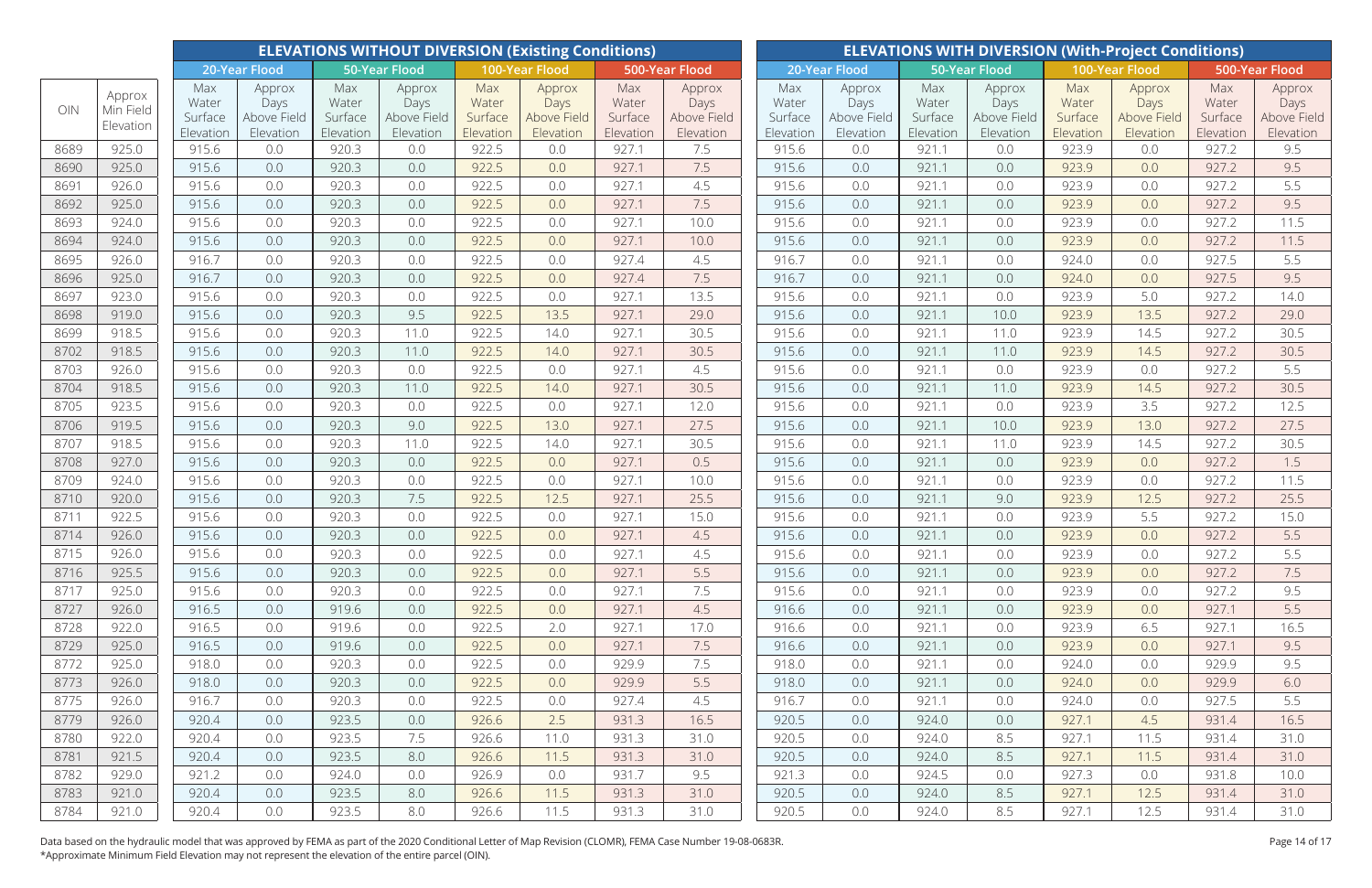|              |                                  |                                      |                                            |                                      | <b>ELEVATIONS WITHOUT DIVERSION (Existing Conditions)</b> |                                      |                                            |                                      | <b>ELEVATIONS WITH DIVERSION (With-Project Conditions)</b> |                                                                    |                                            |                                      |                                            |                                      |                                            |                                      |                                            |  |
|--------------|----------------------------------|--------------------------------------|--------------------------------------------|--------------------------------------|-----------------------------------------------------------|--------------------------------------|--------------------------------------------|--------------------------------------|------------------------------------------------------------|--------------------------------------------------------------------|--------------------------------------------|--------------------------------------|--------------------------------------------|--------------------------------------|--------------------------------------------|--------------------------------------|--------------------------------------------|--|
|              |                                  |                                      | 20-Year Flood                              |                                      | <b>50-Year Flood</b>                                      |                                      | 100-Year Flood                             |                                      | 500-Year Flood                                             | 500-Year Flood<br>20-Year Flood<br>50-Year Flood<br>100-Year Flood |                                            |                                      |                                            |                                      |                                            |                                      |                                            |  |
| OIN          | Approx<br>Min Field<br>Elevation | Max<br>Water<br>Surface<br>Elevation | Approx<br>Days<br>Above Field<br>Elevation | Max<br>Water<br>Surface<br>Elevation | Approx<br>Days<br>Above Field<br>Elevation                | Max<br>Water<br>Surface<br>Elevation | Approx<br>Days<br>Above Field<br>Elevation | Max<br>Water<br>Surface<br>Elevation | Approx<br>Days<br>Above Field<br>Elevation                 | Max<br>Water<br>Surface<br>Elevation                               | Approx<br>Days<br>Above Field<br>Elevation | Max<br>Water<br>Surface<br>Elevation | Approx<br>Days<br>Above Field<br>Elevation | Max<br>Water<br>Surface<br>Elevation | Approx<br>Days<br>Above Field<br>Elevation | Max<br>Water<br>Surface<br>Elevation | Approx<br>Days<br>Above Field<br>Elevation |  |
| 8786         | 928.0                            | 920.2                                | 0.0                                        | 923.2                                | 0.0                                                       | 926.1                                | 0.0                                        | 930.8                                | 9.5                                                        | 920.4                                                              | 0.0                                        | 923.8                                | 0.0                                        | 926.6                                | 0.0                                        | 930.9                                | 10.5                                       |  |
| 8788         | 927.5                            | 926.0                                | 0.0                                        | 926.0                                | 0.0                                                       | 926.0                                | 0.0                                        | 930.4                                | 10.0                                                       | 926.0                                                              | 0.0                                        | 926.0                                | 0.0                                        | 926.1                                | 0.0                                        | 930.5                                | 11.0                                       |  |
| 8789         | 916.0                            | 919.3                                | 6.0                                        | 922.4                                | 10.5                                                      | 925.2                                | 17.0                                       | 930.3                                | 31.5                                                       | 919.4                                                              | 6.0                                        | 923.0                                | 11.5                                       | 925.8                                | 17.5                                       | 930.3                                | 31.5                                       |  |
| 8790         | 933.0                            | 920.5                                | 0.0                                        | 923.4                                | 0.0                                                       | 926.3                                | 0.0                                        | 931.0                                | 0.0                                                        | 920.6                                                              | 0.0                                        | 923.9                                | 0.0                                        | 926.7                                | 0.0                                        | 931.1                                | 0.0                                        |  |
| 8791         | 932.0                            | 920.1                                | 0.0                                        | 923.1                                | 0.0                                                       | 926.0                                | 0.0                                        | 930.6                                | 0.0                                                        | 920.2                                                              | 0.0                                        | 923.6                                | 0.0                                        | 926.5                                | 0.0                                        | 930.7                                | 0.0                                        |  |
| 8792         | 920.0                            | 919.9                                | 0.0                                        | 922.9                                | 5.5                                                       | 925.8                                | 11.0                                       | 930.4                                | 31.0                                                       | 920.0                                                              | 0.5                                        | 923.5                                | 8.5                                        | 926.3                                | 12.0                                       | 930.4                                | 31.0                                       |  |
| 8793         | 908.0                            | 919.9                                | 19.0                                       | 922.9                                | 31.5                                                      | 925.8                                | 32.0                                       | 930.4                                | 37.5                                                       | 920.0                                                              | 19.0                                       | 923.5                                | 31.5                                       | 926.3                                | 32.0                                       | 930.4                                | 37.5                                       |  |
| 8794         | 927.0                            | 919.9                                | 0.0                                        | 922.9                                | 0.0                                                       | 925.8                                | 0.0                                        | 930.4                                | 11.0                                                       | 920.0                                                              | 0.0                                        | 923.5                                | 0.0                                        | 926.3                                | 0.0                                        | 930.4                                | 12.0                                       |  |
| 8795         | 927.0                            | 919.7                                | 0.0                                        | 922.7                                | 0.0                                                       | 925.6                                | 0.0                                        | 930.1                                | 10.5                                                       | 919.8                                                              | 0.0                                        | 923.3                                | 0.0                                        | 926.1                                | 0.0                                        | 930.2                                | 11.5                                       |  |
| 8796         | 926.0                            | 919.7                                | 0.0                                        | 922.7                                | 0.0                                                       | 925.6                                | 0.0                                        | 930.1                                | 13.5                                                       | 919.8                                                              | 0.0                                        | 923.3                                | 0.0                                        | 926.1                                | 2.5                                        | 930.2                                | 14.0                                       |  |
| 8797         | 926.0                            | 919.7                                | 0.0                                        | 922.7                                | 0.0                                                       | 925.6                                | 0.0                                        | 930.1                                | 13.5                                                       | 919.8                                                              | 0.0                                        | 923.3                                | 0.0                                        | 926.1                                | 2.5                                        | 930.2                                | 14.0                                       |  |
| 8798         | 926.0                            | 919.7                                | 0.0                                        | 922.7                                | 0.0                                                       | 925.6                                | 0.0                                        | 930.1                                | 13.5                                                       | 919.8                                                              | 0.0                                        | 923.3                                | 0.0                                        | 926.1                                | 2.5                                        | 930.2                                | 14.0                                       |  |
| 8799         | 928.0                            | 919.5                                | 0.0                                        | 922.6                                | 0.0                                                       | 925.4                                | 0.0                                        | 929.9                                | 7.5                                                        | 919.6                                                              | 0.0                                        | 923.1                                | 0.0                                        | 925.9                                | 0.0                                        | 929.9                                | 8.5                                        |  |
| 8801         | 918.0                            | 919.7                                | 4.0                                        | 922.7                                | 8.5                                                       | 925.6                                | 14.0                                       | 930.1                                | 31.5                                                       | 919.8                                                              | 4.0                                        | 923.3                                | 10.0                                       | 926.1                                | 14.0                                       | 930.2                                | 31.5                                       |  |
| 8802         | 927.5                            | 919.7                                | 0.0                                        | 922.7                                | 0.0                                                       | 925.6                                | 0.0                                        | 930.1                                | 9.5                                                        | 919.8                                                              | 0.0                                        | 923.3                                | 0.0                                        | 926.1                                | 0.0                                        | 930.2                                | 10.5                                       |  |
| 8803         | 923.5                            | 919.7                                | 0.0                                        | 922.7                                | 0.0                                                       | 925.6                                | 4.5                                        | 930.1                                | 24.0                                                       | 919.8                                                              | 0.0                                        | 923.3                                | 0.0                                        | 926.1                                | 7.5                                        | 930.2                                | 24.0                                       |  |
| 8806         | 926.0                            | 919.7                                | 0.0                                        | 922.7                                | 0.0                                                       | 925.6                                | 0.0                                        | 930.1                                | 13.5                                                       | 919.8                                                              | 0.0                                        | 923.3                                | 0.0                                        | 926.1                                | 2.5                                        | 930.2                                | 14.0                                       |  |
| 8807         | 926.0                            | 919.7                                | 0.0                                        | 922.7                                | 0.0                                                       | 925.6                                | 0.0                                        | 930.1                                | 13.5                                                       | 919.8                                                              | 0.0                                        | 923.3                                | 0.0                                        | 926.1                                | 2.5                                        | 930.2                                | 14.0                                       |  |
| 8808         | 925.0                            | 919.7                                | 0.0                                        | 922.7                                | 0.0                                                       | 925.6                                | 2.5                                        | 930.1                                | 18.0                                                       | 919.8                                                              | 0.0                                        | 923.3                                | 0.0                                        | 926.1                                | 4.5                                        | 930.2                                | 18.0                                       |  |
| 8809         | 922.5                            | 0.0                                  | 0.0                                        | 0.0                                  | 0.0                                                       | 0.0                                  | 0.0                                        | 0.0                                  | 0.0                                                        | 0.0                                                                | 0.0                                        | 0.0                                  | 0.0                                        | 0.0                                  | 0.0                                        | 0.0                                  | 0.0                                        |  |
| 8810         | 924.5                            | 0.0                                  | 0.0                                        | 0.0                                  | 0.0                                                       | 0.0                                  | 0.0                                        | 0.0                                  | 0.0                                                        | 0.0                                                                | 0.0                                        | 0.0                                  | 0.0                                        | 0.0                                  | 0.0                                        | 0.0                                  | 0.0                                        |  |
| 8812         | 927.0                            | 919.7                                | 0.0                                        | 922.7                                | 0.0                                                       | 925.6                                | 0.0                                        | 930.1                                | 10.5                                                       | 919.8                                                              | 0.0                                        | 923.3                                | 0.0                                        | 926.1                                | 0.0                                        | 930.2                                | 11.5                                       |  |
| 8813         | 923.5                            | 919.7                                | 0.0                                        | 922.7                                | 0.0                                                       | 925.6                                | 4.5                                        | 930.1                                | 24.0                                                       | 919.8                                                              | 0.0                                        | 923.3                                | 0.0                                        | 926.1                                | 7.5                                        | 930.2                                | 24.0                                       |  |
| 8814         | 926.0                            | 919.7                                | 0.0                                        | 922.7                                | 0.0                                                       | 925.6                                | 0.0                                        | 930.1                                | 13.5                                                       | 919.8                                                              | 0.0                                        | 923.3                                | 0.0                                        | 926.1                                | 2.5                                        | 930.2                                | 14.0                                       |  |
| 8816         | 921.0                            | 919.7                                | 0.0                                        | 922.7                                | 4.5                                                       | 925.6                                | 8.0                                        | 930.1                                | 31.0                                                       | 919.8                                                              | 0.0                                        | 923.3                                | 7.0                                        | 926.1                                | 10.5                                       | 930.2                                | 31.0                                       |  |
| 8817         | 922.0                            | 919.7                                | 0.0                                        | 922.7                                | 2.5                                                       | 925.6                                | 7.0                                        | 930.1                                | 30.0                                                       | 919.8                                                              | 0.0                                        | 923.3                                | 5.0                                        | 926.1                                | 9.5                                        | 930.2                                | 30.0                                       |  |
| 8818         | 920.0                            | 919.7                                | 0.0                                        | 922.7                                | 5.5                                                       | 925.6                                | 10.5                                       | 930.1                                | 31.0                                                       | 919.8                                                              | 0.0                                        | 923.3                                | 8.0                                        | 926.1                                | 11.5                                       | 930.2                                | 31.0                                       |  |
| 8819         | 919.0                            | 919.7                                | 2.5                                        | 922.7                                | 7.0                                                       | 925.6                                | 12.5                                       | 930.1                                | 31.5                                                       | 919.8                                                              | 2.5                                        | 923.3                                | 9.5                                        | 926.1                                | 13.0                                       | 930.2                                | 31.5                                       |  |
| 8820         | 919.5                            | 919.7                                | 1.0                                        | 922.7                                | 6.5                                                       | 925.6                                | 11.5                                       | 930.1                                | 31.0                                                       | 919.8                                                              | 1.5                                        | 923.3                                | 9.0                                        | 926.1                                | 12.5                                       | 930.2                                | 31.0                                       |  |
| 8821         | 927.0                            | 919.7                                | 0.0                                        | 922.7                                | 0.0                                                       | 925.6                                | 0.0                                        | 930.1                                | 10.5                                                       | 919.8                                                              | 0.0                                        | 923.3                                | 0.0                                        | 926.1                                | 0.0                                        | 930.2                                | 11.5                                       |  |
| 8822         | 928.0                            | 919.7                                | 0.0                                        | 922.7                                | 0.0                                                       | 925.6                                | 0.0                                        | 930.1                                | 8.0                                                        | 919.8                                                              | 0.0                                        | 923.3                                | 0.0                                        | 926.1                                | 0.0                                        | 930.2                                | 9.0                                        |  |
| 8823         | 928.0                            | 919.7                                | 0.0                                        | 922.7                                | 0.0                                                       | 925.6                                | 0.0                                        | 930.1                                | 8.0                                                        | 919.8                                                              | 0.0                                        | 923.3                                | 0.0                                        | 926.1                                | 0.0                                        | 930.2                                | 9.0                                        |  |
| 8825         | 922.0                            | 919.7                                | 0.0                                        | 922.7                                | 2.5                                                       | 925.6                                | 7.0                                        | 930.1                                | 30.0                                                       | 919.8                                                              | 0.0                                        | 923.3                                | 5.0                                        | 926.1                                | 9.5                                        | 930.2                                | 30.0                                       |  |
| 8827         | 928.0                            | 919.7                                | 0.0                                        | 922.7                                | 0.0                                                       | 925.6                                | 0.0                                        | 930.1                                | 8.0                                                        | 919.8                                                              | 0.0                                        | 923.3                                | 0.0                                        | 926.1                                | 0.0                                        | 930.2                                | 9.0                                        |  |
| 8828<br>8829 | 918.0<br>923.0                   | 919.7<br>919.7                       | 4.0<br>0.0                                 | 922.7<br>922.7                       | 8.5<br>0.0                                                | 925.6<br>925.6                       | 14.0<br>5.0                                | 930.1<br>930.1                       | 31.5<br>26.0                                               | 919.8<br>919.8                                                     | 4.0<br>0.0                                 | 923.3<br>923.3                       | 10.0<br>3.0                                | 926.1<br>926.1                       | 14.0<br>8.0                                | 930.2<br>930.2                       | 31.5<br>26.5                               |  |
| 8830         | 923.0                            | 919.7                                | 0.0                                        | 922.7                                | 0.0                                                       | 925.6                                | 5.0                                        | 930.1                                | 26.0                                                       | 919.8                                                              | 0.0                                        | 923.3                                | 3.0                                        | 926.1                                | 8.0                                        | 930.2                                | 26.5                                       |  |
|              |                                  |                                      |                                            |                                      |                                                           |                                      |                                            |                                      |                                                            |                                                                    |                                            |                                      |                                            |                                      |                                            |                                      |                                            |  |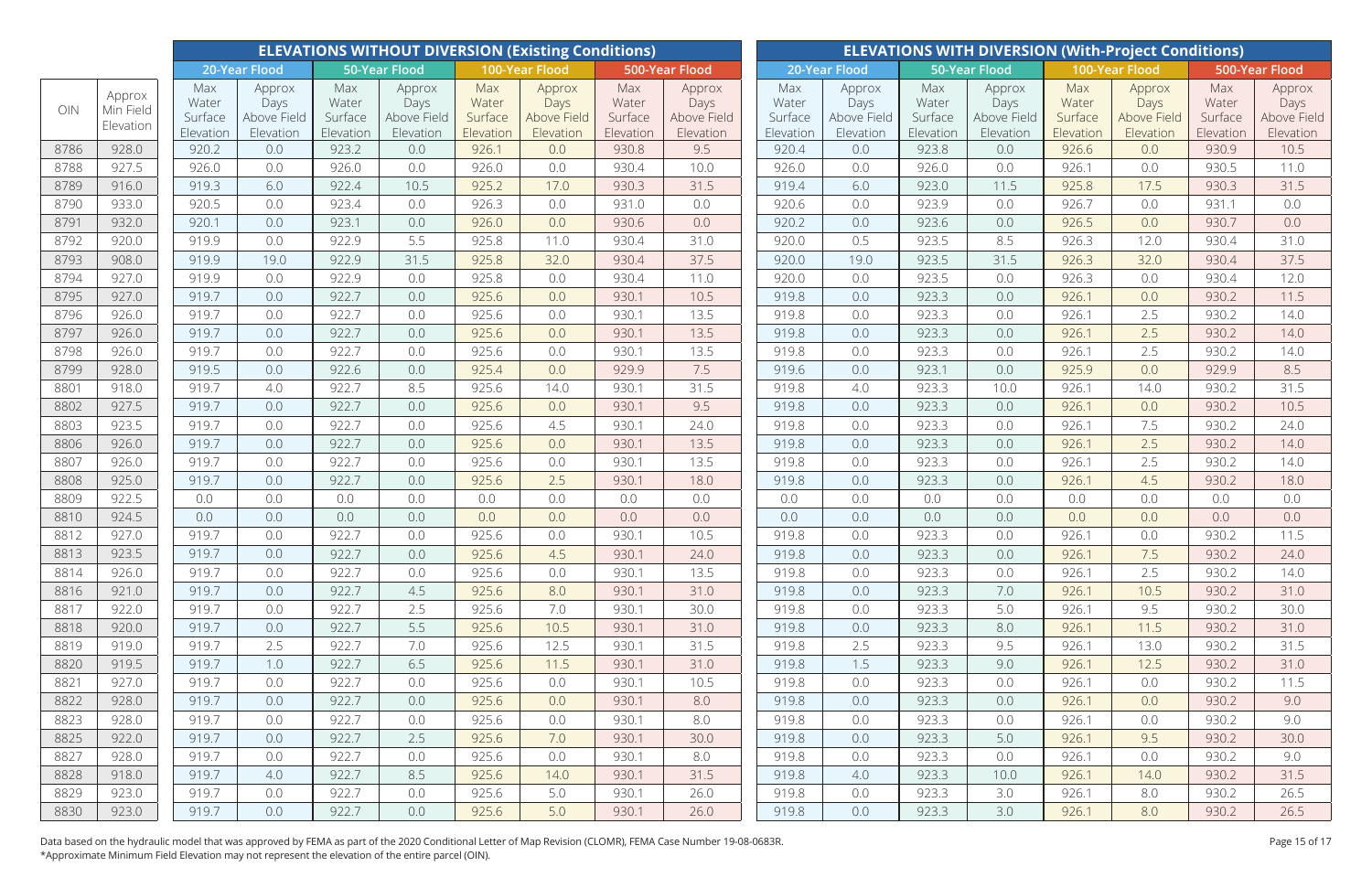|      |                     |                      |                          |                      | <b>ELEVATIONS WITHOUT DIVERSION (Existing Conditions)</b> |                      |                          |                      | <b>ELEVATIONS WITH DIVERSION (With-Project Conditions)</b> |                                                                    |                          |                      |                          |                      |                          |                      |                          |  |  |
|------|---------------------|----------------------|--------------------------|----------------------|-----------------------------------------------------------|----------------------|--------------------------|----------------------|------------------------------------------------------------|--------------------------------------------------------------------|--------------------------|----------------------|--------------------------|----------------------|--------------------------|----------------------|--------------------------|--|--|
|      |                     |                      | 20-Year Flood            |                      | <b>50-Year Flood</b>                                      |                      | 100-Year Flood           |                      | 500-Year Flood                                             | 500-Year Flood<br>20-Year Flood<br>50-Year Flood<br>100-Year Flood |                          |                      |                          |                      |                          |                      |                          |  |  |
| OIN  | Approx<br>Min Field | Max<br>Water         | Approx<br>Days           | Max<br>Water         | Approx<br>Days                                            | Max<br>Water         | Approx<br>Days           | Max<br>Water         | Approx<br>Days                                             | Max<br>Water                                                       | Approx<br>Days           | Max<br>Water         | Approx<br>Days           | Max<br>Water         | Approx<br>Days           | Max<br>Water         | Approx<br>Days           |  |  |
|      | Elevation           | Surface<br>Elevation | Above Field<br>Elevation | Surface<br>Elevation | Above Field<br>Elevation                                  | Surface<br>Elevation | Above Field<br>Elevation | Surface<br>Elevation | Above Field<br>Elevation                                   | Surface<br>Elevation                                               | Above Field<br>Elevation | Surface<br>Elevation | Above Field<br>Elevation | Surface<br>Elevation | Above Field<br>Elevation | Surface<br>Elevation | Above Field<br>Elevation |  |  |
| 8831 | 929.0               | 919.7                | 0.0                      | 922.7                | 0.0                                                       | 925.6                | 0.0                      | 930.1                | 4.5                                                        | 919.8                                                              | 0.0                      | 923.3                | 0.0                      | 926.1                | 0.0                      | 930.2                | 5.5                      |  |  |
| 8834 | 927.0               | 919.7                | 0.0                      | 922.7                | 0.0                                                       | 925.6                | 0.0                      | 930.1                | 10.5                                                       | 919.8                                                              | 0.0                      | 923.3                | 0.0                      | 926.1                | 0.0                      | 930.2                | 11.5                     |  |  |
| 8835 | 928.0               | 919.7                | 0.0                      | 922.7                | 0.0                                                       | 925.6                | 0.0                      | 930.1                | 8.0                                                        | 919.8                                                              | 0.0                      | 923.3                | 0.0                      | 926.1                | 0.0                      | 930.2                | 9.0                      |  |  |
| 8836 | 928.0               | 919.7                | 0.0                      | 922.7                | 0.0                                                       | 925.6                | 0.0                      | 930.1                | 8.0                                                        | 919.8                                                              | 0.0                      | 923.3                | 0.0                      | 926.1                | 0.0                      | 930.2                | 9.0                      |  |  |
| 8838 | 924.0               | 924.9                | 2.5                      | 925.2                | 3.0                                                       | 925.4                | 4.0                      | 925.9                | 7.0                                                        | 924.9                                                              | 2.5                      | 925.2                | 3.0                      | 925.4                | 4.0                      | 925.8                | 8.5                      |  |  |
| 8856 | 915.0               | 912.0                | 0.0                      | 912.8                | 0.0                                                       | 913.4                | 0.0                      | 915.5                | 2.5                                                        | 911.6                                                              | 0.0                      | 918.6                | 7.5                      | 921.0                | 9.5                      | 922.4                | 12.5                     |  |  |
| 8919 | 908.0               | 911.8                | 5.5                      | 912.6                | 11.0                                                      | 913.2                | 16.0                     | 914.5                | 31.5                                                       | 911.5                                                              | 7.0                      | 918.6                | 12.5                     | 921.0                | 17.0                     | 922.4                | 31.5                     |  |  |
| 8922 | 912.0               | 911.7                | 0.0                      | 913.0                | 7.0                                                       | 913.4                | 10.5                     | 914.7                | 30.0                                                       | 911.4                                                              | 0.0                      | 918.6                | 11.5                     | 921.0                | 13.5                     | 922.4                | 29.0                     |  |  |
| 9054 | 915.0               | 912.3                | 0.0                      | 912.6                | 0.0                                                       | 913.7                | 0.0                      | 914.5                | 0.0                                                        | 914.6                                                              | 0.0                      | 918.7                | 7.5                      | 920.9                | 9.5                      | 921.9                | 12.5                     |  |  |
| 9055 | 916.0               | 912.3                | 0.0                      | 912.6                | 0.0                                                       | 913.7                | 0.0                      | 914.5                | 0.0                                                        | 914.6                                                              | 0.0                      | 918.7                | 7.0                      | 920.9                | 9.5                      | 921.9                | 11.5                     |  |  |
| 9056 | 918.0               | 916.5                | 0.0                      | 917.0                | 0.0                                                       | 919.1                | 1.0                      | 919.1                | 1.0                                                        | 914.6                                                              | 0.0                      | 918.7                | 4.0                      | 920.9                | 7.0                      | 921.9                | 9.5                      |  |  |
| 9112 | 911.5               | 920.2                | 12.5                     | 923.2                | 15.0                                                      | 926.1                | 31.5                     | 930.8                | 33.5                                                       | 920.4                                                              | 13.5                     | 923.8                | 15.5                     | 926.6                | 31.5                     | 930.9                | 33.5                     |  |  |
| 9115 | 923.0               | 920.4                | 0.0                      | 923.5                | 2.0                                                       | 926.6                | 6.5                      | 931.3                | 28.5                                                       | 920.5                                                              | 0.0                      | 924.0                | 4.5                      | 927.0                | 9.0                      | 931.3                | 29.0                     |  |  |
| 9116 | 920.5               | 920.4                | 0.0                      | 923.5                | 6.5                                                       | 926.6                | 11.5                     | 931.3                | 31.0                                                       | 920.5                                                              | 0.0                      | 924.0                | 8.5                      | 927.0                | 12.0                     | 931.3                | 31.0                     |  |  |
| 9119 | 936.0               | 929.0                | 0.0                      | 931.7                | 0.0                                                       | 934.1                | 0.0                      | 939.3                | 9.5                                                        | 929.1                                                              | 0.0                      | 931.7                | 0.0                      | 934.2                | 0.0                      | 939.3                | 10.0                     |  |  |
| 9120 | 933.0               | 921.2                | 0.0                      | 924.0                | 0.0                                                       | 926.9                | 0.0                      | 931.7                | 0.0                                                        | 921.3                                                              | 0.0                      | 924.5                | 0.0                      | 927.3                | 0.0                      | 931.8                | 0.0                      |  |  |
| 9152 | 921.0               | 920.6                | 0.0                      | 921.4                | 2.0                                                       | 922.1                | 5.0                      | 925.1                | 16.0                                                       | 920.8                                                              | 0.0                      | 922.1                | 1.5                      | 923.4                | 9.0                      | 925.6                | 15.5                     |  |  |
| 9153 | 924.0               | 916.9                | 0.0                      | 920.0                | 0.0                                                       | 922.9                | 0.0                      | 927.0                | 11.5                                                       | 917.0                                                              | 0.0                      | 921.3                | 0.0                      | 924.1                | 1.5                      | 927.0                | 12.5                     |  |  |
| 9157 | 926.0               | 918.2                | 0.0                      | 921.2                | 0.0                                                       | 924.1                | 0.0                      | 928.1                | 9.0                                                        | 918.3                                                              | 0.0                      | 922.1                | 0.0                      | 924.9                | 0.0                      | 928.1                | 10.0                     |  |  |
| 9162 | 919.5               | 916.4                | 0.0                      | 916.5                | 0.0                                                       | 916.5                | 0.0                      | 916.8                | 0.0                                                        | 916.4                                                              | 0.0                      | 918.6                | 0.0                      | 921.6                | 6.0                      | 923.5                | 10.0                     |  |  |
| 9164 | 920.5               | 916.4                | 0.0                      | 916.5                | 0.0                                                       | 916.5                | 0.0                      | 916.8                | 0.0                                                        | 916.4                                                              | 0.0                      | 918.6                | 0.0                      | 921.6                | 4.0                      | 923.5                | 9.0                      |  |  |
| 9165 | 920.0               | 916.4                | 0.0                      | 916.5                | 0.0                                                       | 916.5                | 0.0                      | 916.8                | 0.0                                                        | 916.4                                                              | 0.0                      | 918.6                | 0.0                      | 921.6                | 4.5                      | 923.5                | 9.5                      |  |  |
| 9179 | 927.0               | 919.7                | 0.0                      | 922.7                | 0.0                                                       | 925.6                | 0.0                      | 930.1                | 10.5                                                       | 919.8                                                              | 0.0                      | 923.3                | 0.0                      | 926.1                | 0.0                      | 930.2                | 11.5                     |  |  |
| 9226 | 922.5               | 919.5                | 0.0                      | 920.2                | 0.0                                                       | 920.5                | 0.0                      | 921.4                | 0.0                                                        | 919.5                                                              | 0.0                      | 920.2                | 0.0                      | 921.3                | 0.0                      | 922.4                | 0.0                      |  |  |
| 9227 | 916.0               | 919.5                | 7.5                      | 920.2                | 14.5                                                      | 920.5                | 16.5                     | 921.4                | 19.0                                                       | 919.5                                                              | 7.0                      | 920.2                | 14.0                     | 921.3                | 16.0                     | 922.4                | 19.0                     |  |  |
| 9228 | 916.0               | 919.5                | 7.5                      | 920.2                | 14.5                                                      | 920.5                | 16.5                     | 921.4                | 19.0                                                       | 919.5                                                              | 7.0                      | 920.2                | 14.0                     | 921.3                | 16.0                     | 922.4                | 19.0                     |  |  |
| 9229 | 922.0               | 919.5                | 0.0                      | 920.2                | 0.0                                                       | 920.5                | 0.0                      | 921.4                | 0.0                                                        | 919.5                                                              | 0.0                      | 920.2                | 0.0                      | 921.3                | 0.0                      | 922.4                | 3.0                      |  |  |
| 9230 | 916.0               | 919.5                | 7.5                      | 920.2                | 14.5                                                      | 920.5                | 16.5                     | 921.4                | 19.0                                                       | 919.5                                                              | 7.0                      | 920.2                | 14.0                     | 921.3                | 16.0                     | 922.4                | 19.0                     |  |  |
| 9231 | 921.0               | 915.7                | 0.0                      | 917.7                | 0.0                                                       | 918.2                | 0.0                      | 920.0                | 0.0                                                        | 915.3                                                              | 0.0                      | 919.2                | 0.0                      | 921.1                | 1.0                      | 922.2                | 5.0                      |  |  |
| 9233 | 917.5               | 910.3                | 0.0                      | 914.8                | 0.0                                                       | 916.6                | 0.0                      | 919.1                | 7.0                                                        | 910.3                                                              | 0.0                      | 918.9                | 5.5                      | 921.4                | 8.5                      | 923.0                | 12.0                     |  |  |
| 9235 | 924.0               | 914.7                | 0.0                      | 917.6                | 0.0                                                       | 920.1                | 0.0                      | 924.8                | 3.5                                                        | 914.9                                                              | 0.0                      | 920.1                | 0.0                      | 922.6                | 0.0                      | 925.0                | 7.5                      |  |  |
| 9236 | 923.0               | 914.7                | 0.0                      | 917.6                | 0.0                                                       | 920.1                | 0.0                      | 924.8                | 5.5                                                        | 914.9                                                              | 0.0                      | 920.1                | 0.0                      | 922.6                | 0.0                      | 925.0                | 9.0                      |  |  |
| 9237 | 924.0               | 914.7                | 0.0                      | 917.6                | 0.0                                                       | 920.1                | 0.0                      | 924.8                | 3.5                                                        | 914.9                                                              | 0.0                      | 920.1                | 0.0                      | 922.6                | 0.0                      | 925.0                | 7.5                      |  |  |
| 9258 | 922.0               | 915.1                | 0.0                      | 918.0                | 0.0                                                       | 920.6                | 0.0                      | 925.7                | 10.0                                                       | 915.2                                                              | 0.0                      | 920.2                | 0.0                      | 922.9                | 4.5                      | 925.9                | 11.5                     |  |  |
| 9337 | 908.0               | 911.9                | 9.5                      | 912.7                | 16.0                                                      | 913.2                | 18.5                     | 914.5                | 29.0                                                       | 911.6                                                              | 7.0                      | 918.6                | 12.5                     | 921.0                | 17.0                     | 922.3                | 31.5                     |  |  |
| 9349 | 910.0               | 911.8                | 4.0                      | 912.6                | 10.5                                                      | 913.2                | 13.5                     | 914.5                | 29.5                                                       | 911.5                                                              | 4.5                      | 918.6                | 11.5                     | 921.0                | 14.5                     | 922.4                | 31.0                     |  |  |
| 9352 | 910.0               | 911.9                | 8.0                      | 912.7                | 14.0                                                      | 913.2                | 17.0                     | 914.5                | 27.5                                                       | 911.6                                                              | 4.5                      | 918.6                | 11.5                     | 921.0                | 14.5                     | 922.3                | 31.0                     |  |  |